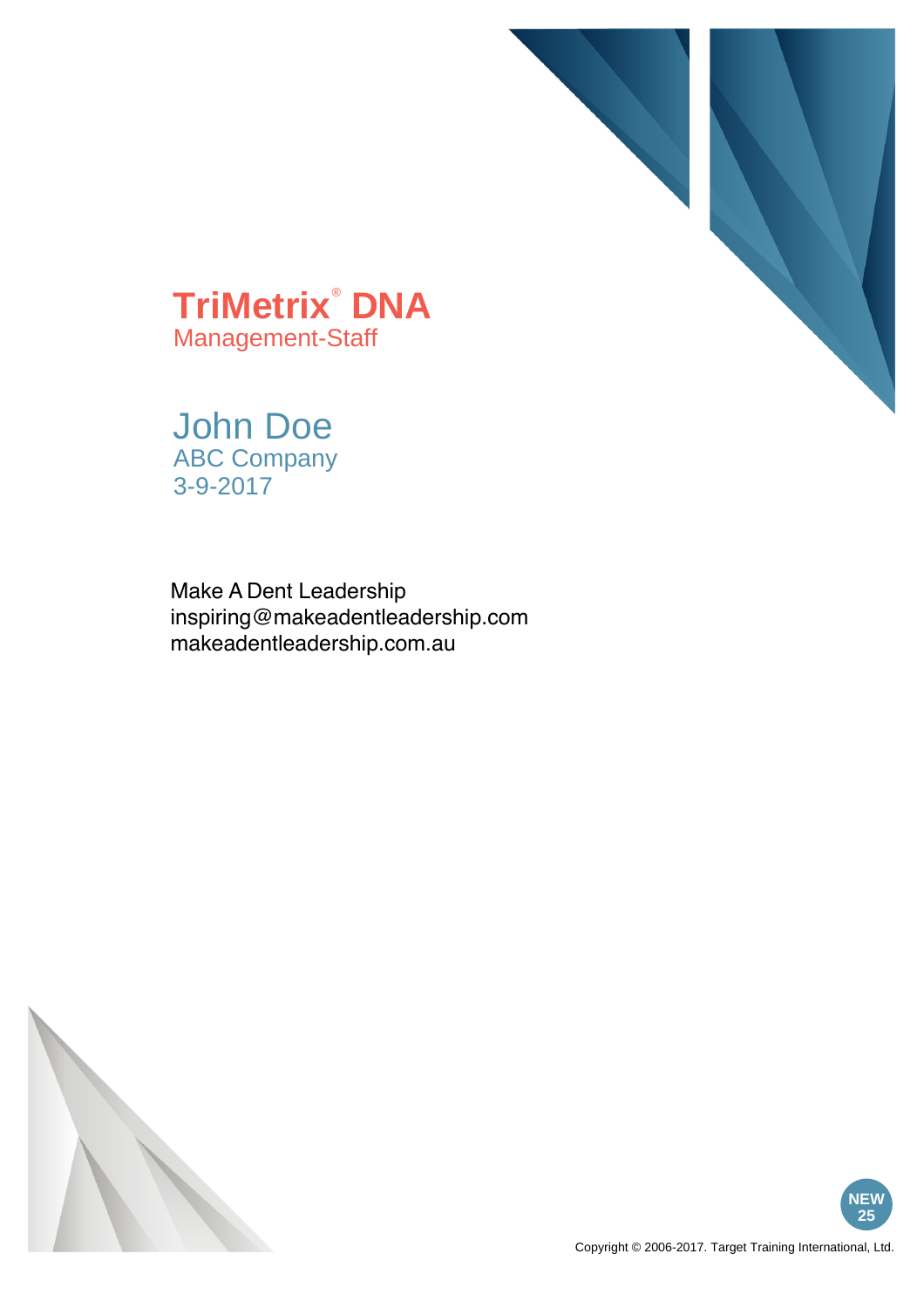

## Introduction

The TTI TriMetrix® DNA Coaching Report was designed to increase the understanding of an individual's talents. The report provides insight to three distinct areas: behaviors, driving forces and competencies. Understanding strengths and weaknesses in each of the three areas will lead to personal and professional development and a higher level of satisfaction.

#### **The following is an in-depth look at your personal talents in the three main sections:**

#### **Behaviors**

This section of the report is designed to help you attain a greater knowledge of yourself as well as others. The ability to interact effectively with people may be the difference between success and failure in your work and personal life. Effective interaction starts with an accurate perception of oneself.

#### Driving Forces

This section of the report provides information on the why of your actions, which with application and coaching, can tremendously impact your valuing of life. Once you know the motivations that drive your actions, you will immediately be able to understand the causes of conflict.

#### Integrating Behaviors And Driving Forces

This section of the report will help you blend the how and the why of your actions. Once you can understand how your behaviors and driving forces blend together, your performance will be enhanced and you will experience an increase in satisfaction.

#### **Competencies**

This section presents 25 key competencies and ranks them from top to bottom, defining your major strengths. The skills at the top highlight well-developed capabilities and reveal where you are naturally most effective in focusing your time.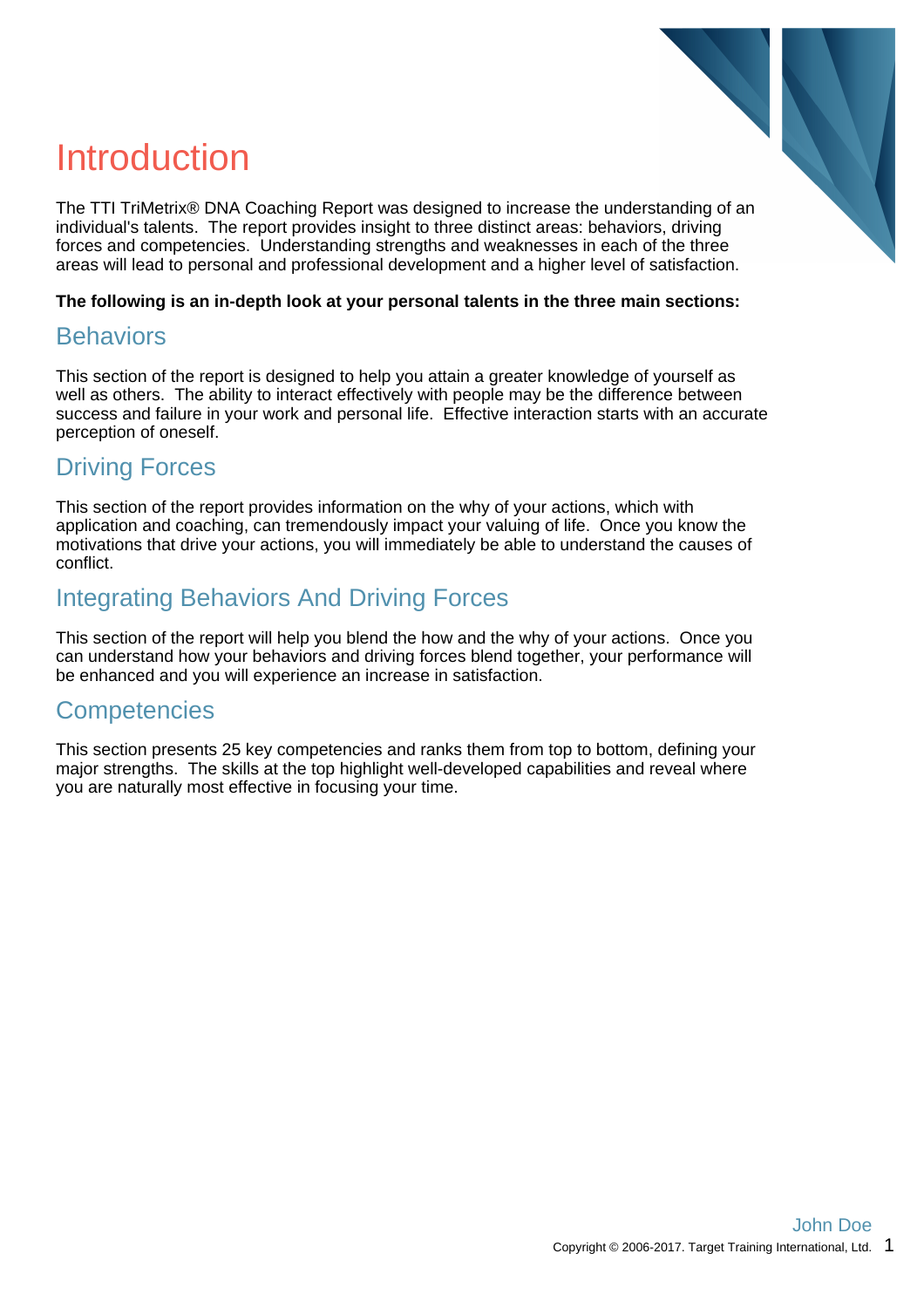

## Introduction Behaviors

#### **Behavioural research suggests that the most effective people are those who understand themselves, both their strengths and weaknesses, so they can develop strategies to meet the demands of their environment.**

A person's behaviour is a necessary and integral part of who they are. In other words, much of our behaviour comes from "nature" (inherent), and much comes from "nurture" (our upbringing). It is the universal language of "how we act," or our observable human behaviour.

#### **In this report we are measuring four dimensions of normal behaviour. They are:**

- How you respond to problems and challenges.  $\bullet$
- How you influence others to your point of view.  $\bullet$
- How you respond to the pace of the environment.
- How you respond to rules and procedures set by others.  $\bullet$

This report analyzes behavioural style; that is, a person's manner of doing things. Is the report 100% true? Yes, no and maybe. We are only measuring behaviour. We only report statements from areas of behaviour in which tendencies are shown. To improve accuracy, feel free to make notes or edit the report regarding any statement from the report that may or may not apply, but only after checking with friends or colleagues to see if they agree.

> "All people exhibit all four behavioural factors in varying degrees of intensity." –W.M. Marston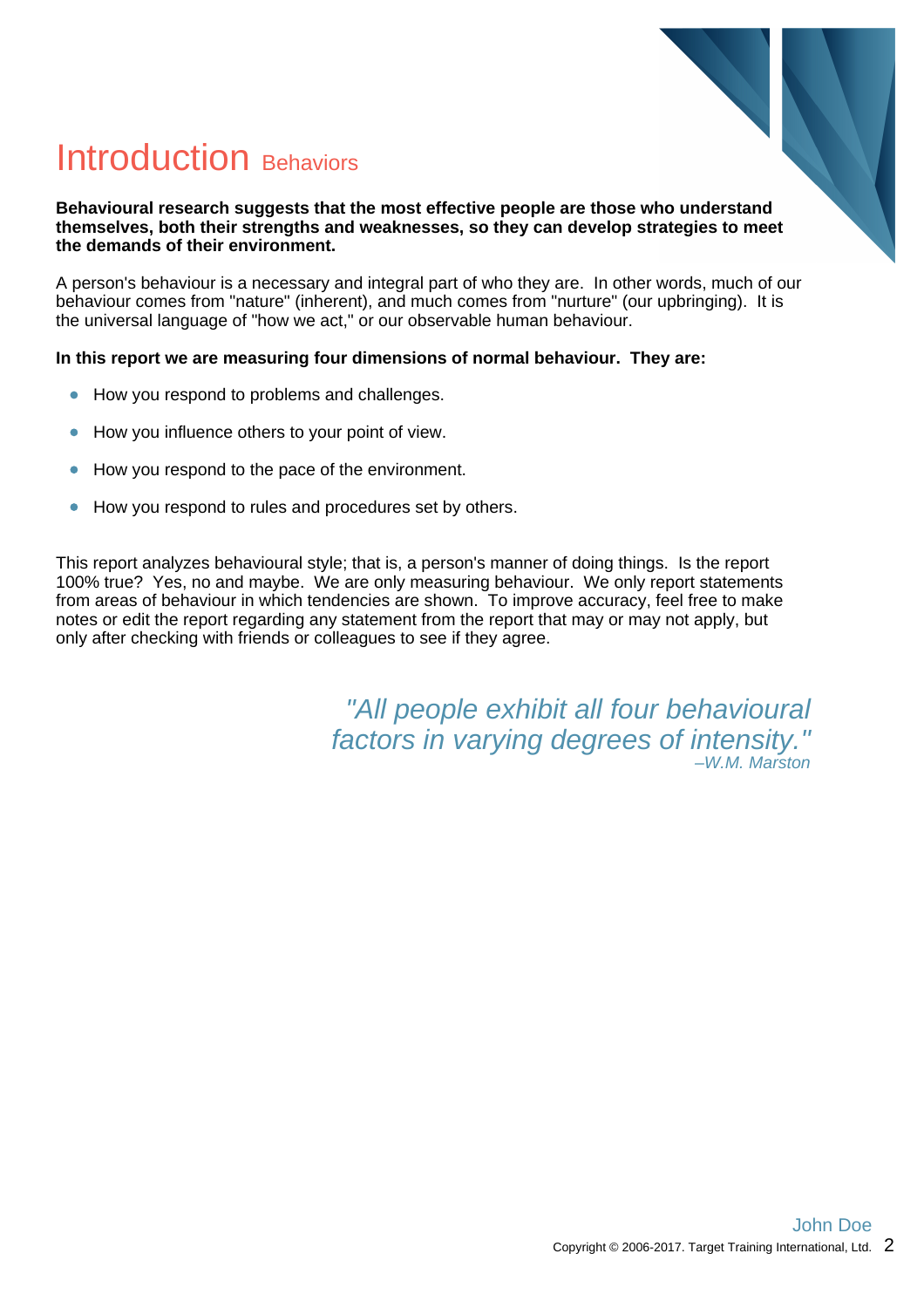## General Characteristics

Based on John's responses, the report has selected general statements to provide a broad understanding of his work style. These statements identify the basic natural behaviour that he brings to the job. That is, if left on his own, these statements identify HOW HE WOULD CHOOSE TO DO THE JOB. Use the general characteristics to gain a better understanding of John's natural behaviour.

John embraces visions not always seen by others. John's creative mind allows him to see the "big picture." He can be aggressive and direct, but still be considerate of people. Other people realize that directness is one of his great strengths. He is often considered daring, bold and gutsy. He is a risk taker who likes to be seen as an individualist. He may be so self-confident that others see him as arrogant. This confidence may be something others wish they had. John is goal-oriented and driven by results. He is the team member who will try to keep the others on task. He is a self-starter who likes new projects and is most comfortable when involved with a wide scope of activities. He prefers an environment with variety and change. He is at his best when many projects are underway at once. He likes to be forceful and direct when dealing with others. His desire for results is readily apparent to the people with whom he works. John wants to be viewed as self-reliant and willing to pay the price for success. He wants to be seen as a winner and has an inherent dislike for losing or failing. He tends to work hard and long to be successful.

John should realize that at times he needs to think a project through, beginning to end, before starting the project. He prefers authority equal to his responsibility. Sometimes he becomes emotionally involved in the decision-making process. He has the unique ability of tackling tough problems and following them through to a satisfactory conclusion. John is decisive and prefers to work for a decisive manager. He can experience stress if his manager does not possess similar traits. Many people see his decisions as high-risk decisions. However, after the decision is made, he tends to work hard for a successful outcome. He likes to make decisions quickly. Sometimes he may be so opinionated about a particular problem that he has difficulty letting others participate in the process.

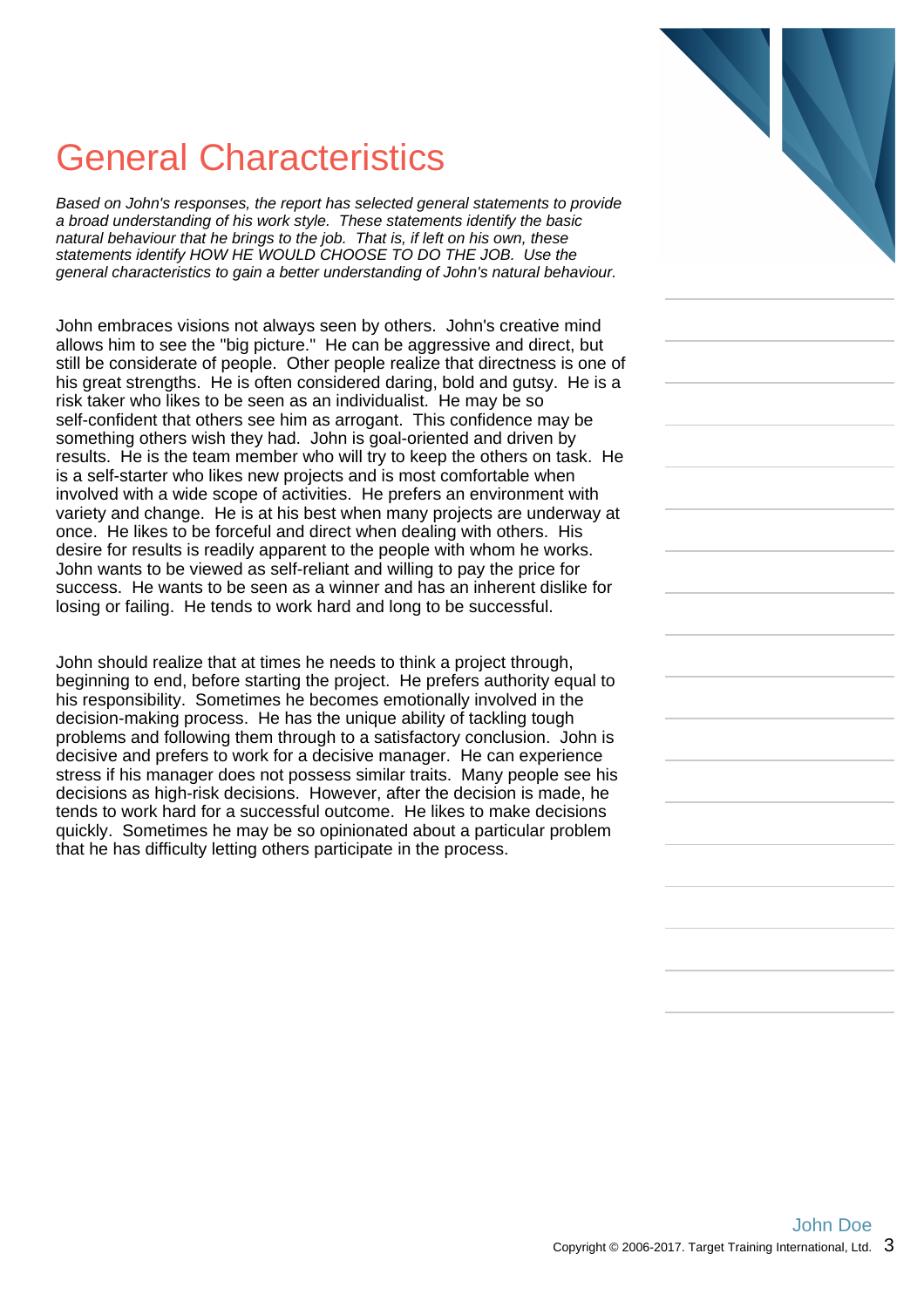## General Characteristics Continued

John may sometimes mask his feelings in friendly terms. If pressured, John's true feelings may emerge. His creative and active mind may hinder his ability to communicate to others effectively. He may present the information in a form that cannot be easily understood by some people. He likes people who present their case effectively. When they do, he can then make a quicker assessment or decision. He may lack the patience to listen and communicate with slower acting people. John may lose interest in what others are saying if they ramble or do not speak to the point. His active mind is already moving ahead. He should exhibit more patience and ask questions to make sure that others have understood what he has said. He challenges people who volunteer their opinions. He likes people who give him options as compared to their opinions. The options may help him make decisions, and he values his own opinion over that of others!

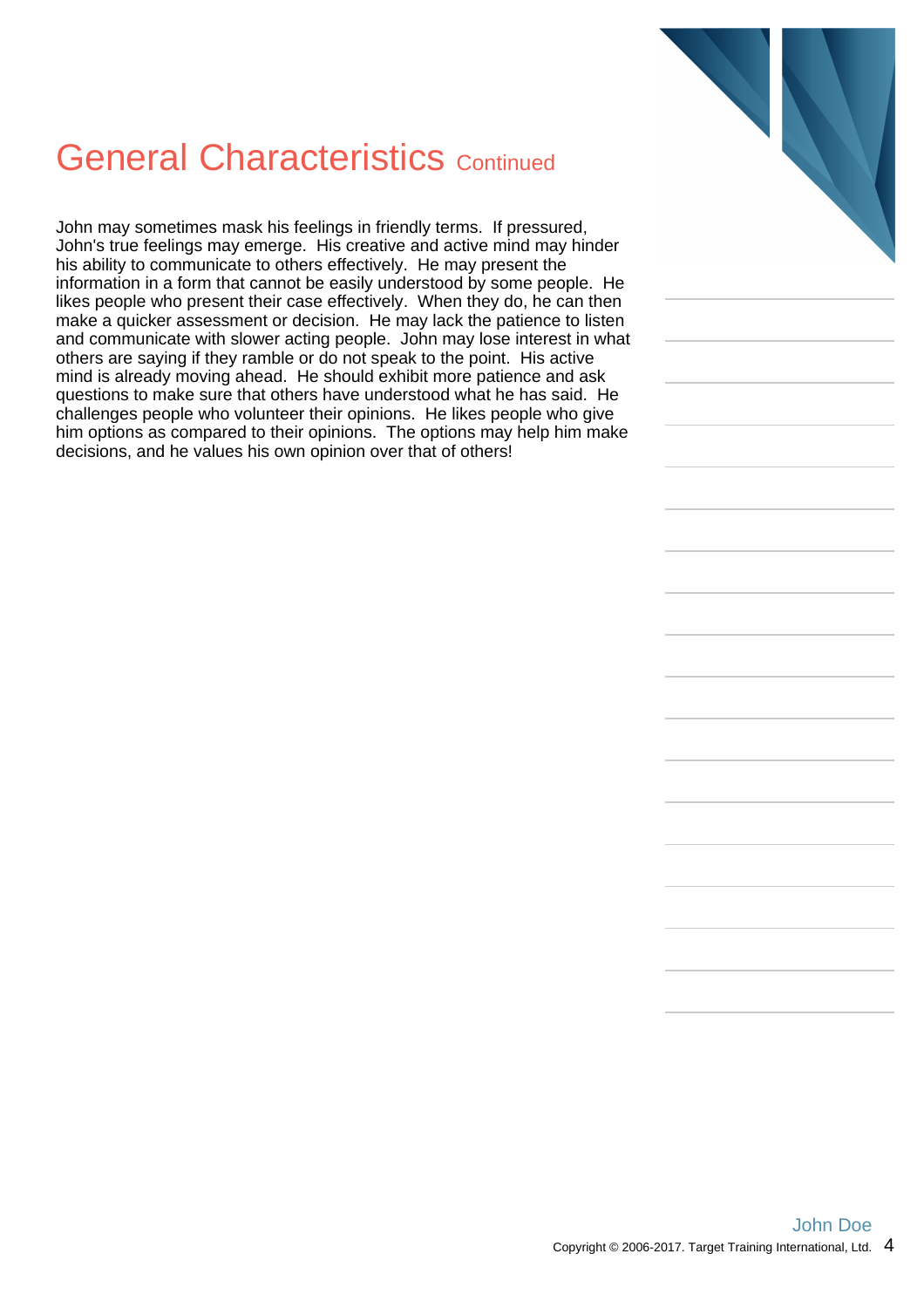

## Value to the Organization

This section of the report identifies the specific talents and behaviour John brings to the job. By looking at these statements, one can identify his role in the organization. The organization can then develop a system to capitalize on his particular value and make him an integral part of the team.

- $\bullet$ Team player.
- Will join organizations to represent the company.  $\bullet$
- Competitive.  $\bullet$
- Initiates activity.  $\bullet$
- Self-starter. ö
- Optimistic and enthusiastic.  $\bullet$
- Thinks big.  $\bullet$
- Builds confidence in others. ò
- Tenacious. ò

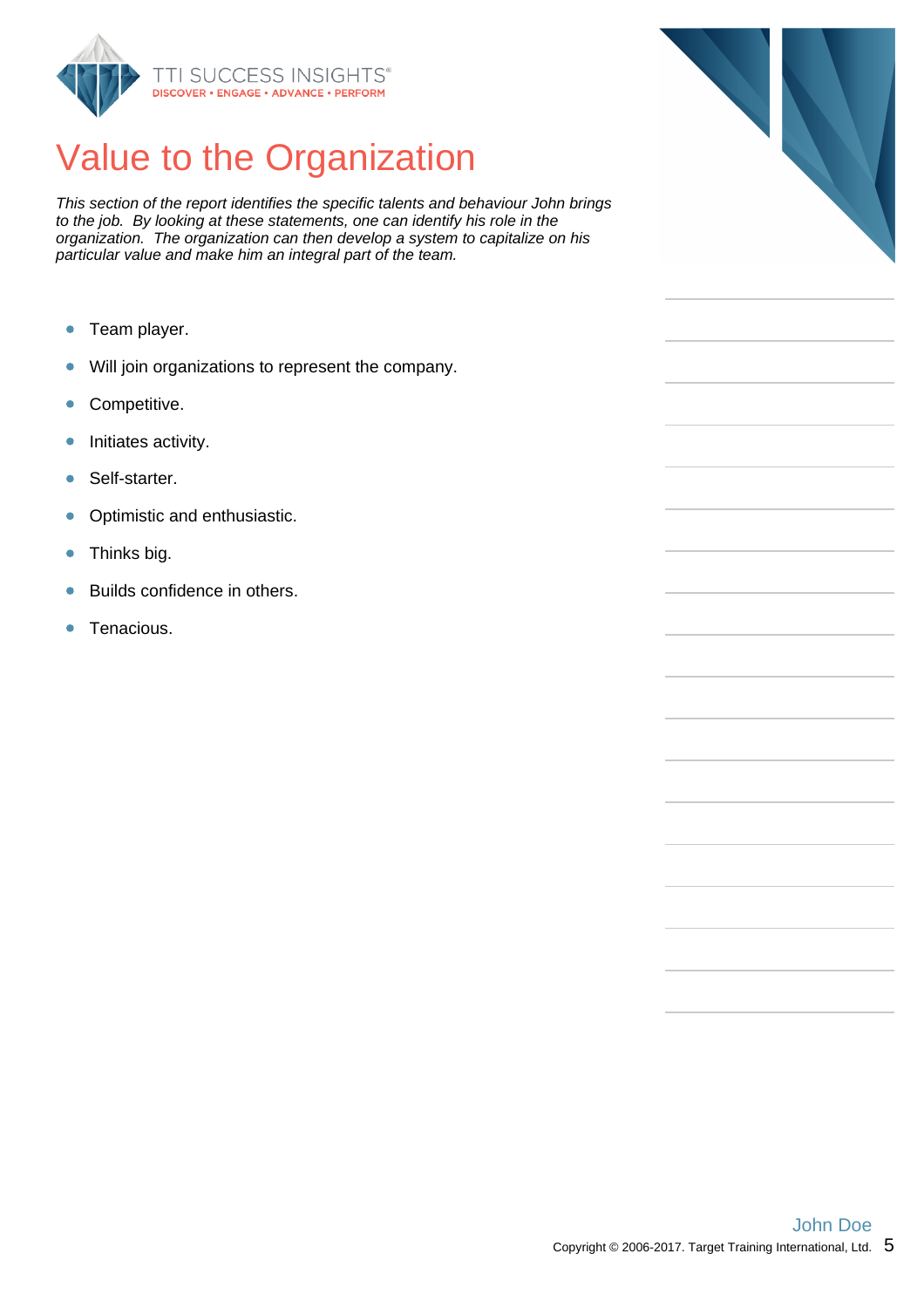## Checklist for Communicating

Most people are aware of and sensitive to the ways with which they prefer to be communicated. Many people find this section to be extremely accurate and important for enhanced interpersonal communication. This page provides other people with a list of things to DO when communicating with John. Read each statement and identify the 3 or 4 statements which are most important to him. We recommend highlighting the most important "DO's" and provide a listing to those who communicate with John most frequently.

#### Ways to Communicate

- $\Box$  Plan interaction that supports his dreams and intentions.
- $\Box$  Be clear, specific, brief and to the point.
- $\Box$  Stick to business--let him decide if he wants to talk socially.
- $\Box$  Leave time for relating, socializing.
- $\Box$  Ask specific (preferably "what?") questions.
- $\Box$  Provide ideas for implementing action.
- $\Box$  Deal with details in writing, have him commit to modes of action.
- $\Box$  Provide facts and figures about probability of success, or effectiveness of options.
- $\Box$  Offer special, immediate and continuing incentives for his willingness to take risks.
- $\Box$  Read the body language for approval or disapproval.
- $\Box$  Read the body language--look for impatience or disapproval.
- $\Box$  Talk about him, his goals and the opinions he finds stimulating.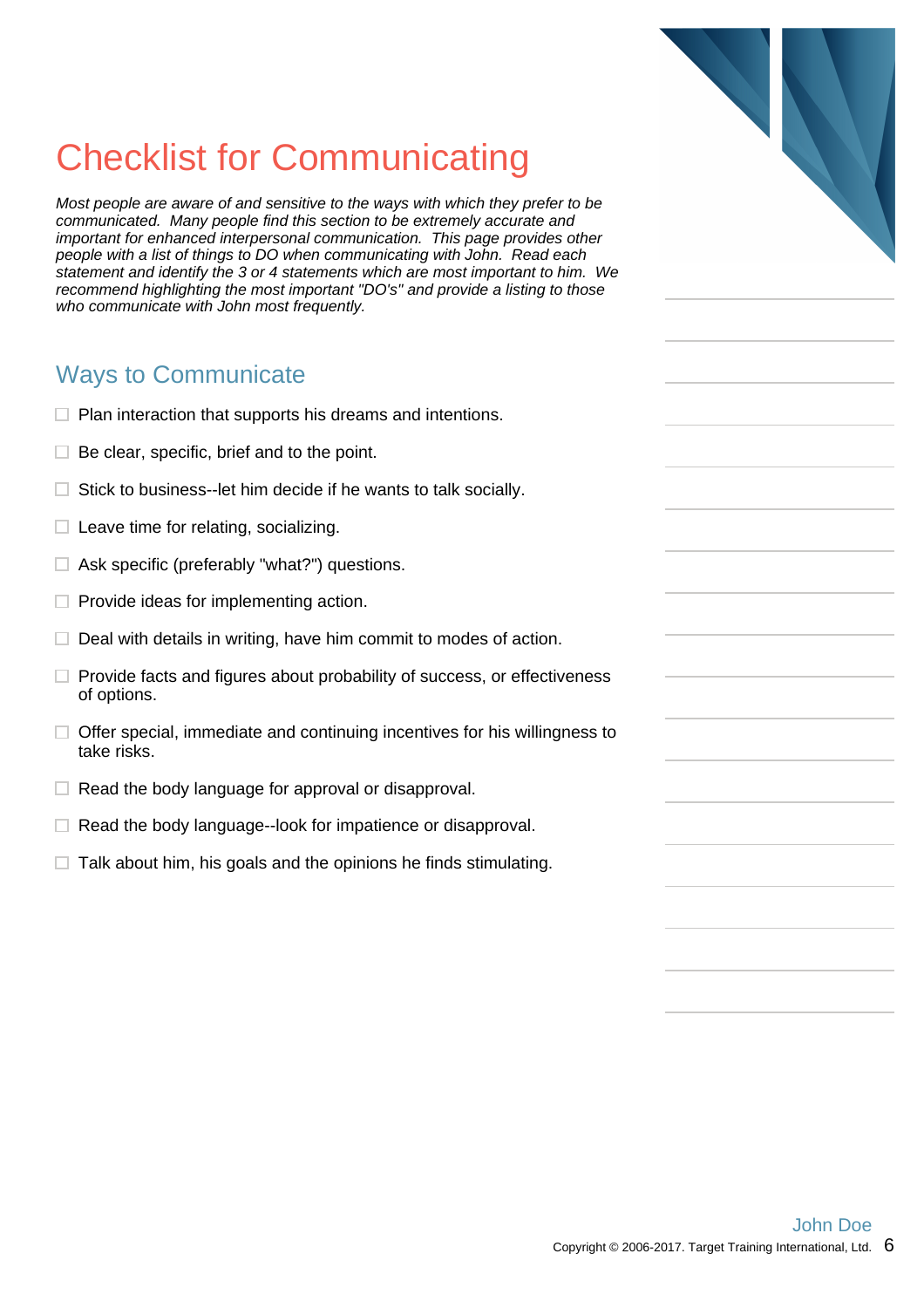## **Checklist for Communicating Continued**

This section of the report is a list of things NOT to do while communicating with John. Review each statement with John and identify those methods of communication that result in frustration or reduced performance. By sharing this information, both parties can negotiate a communication system that is mutually agreeable.

### Ways **NOT** to Communicate

- $\Box$  Legislate or muffle--do not overcontrol the conversation.
- $\Box$  Let disagreement reflect on him personally.
- $\Box$  Be curt, cold or tight-lipped.
- $\Box$  Take credit for his ideas.
- $\Box$  Ramble on, or waste his time.
- $\Box$  Try to build personal relationships.
- $\Box$  Forget or lose things, be disorganized or messy, confuse or distract his mind from business.
- $\Box$  Waste time trying to be impersonal, judgmental or too task-oriented.
- $\Box$  Direct or order.
- $\Box$  Be dictatorial.
- $\Box$  Be redundant.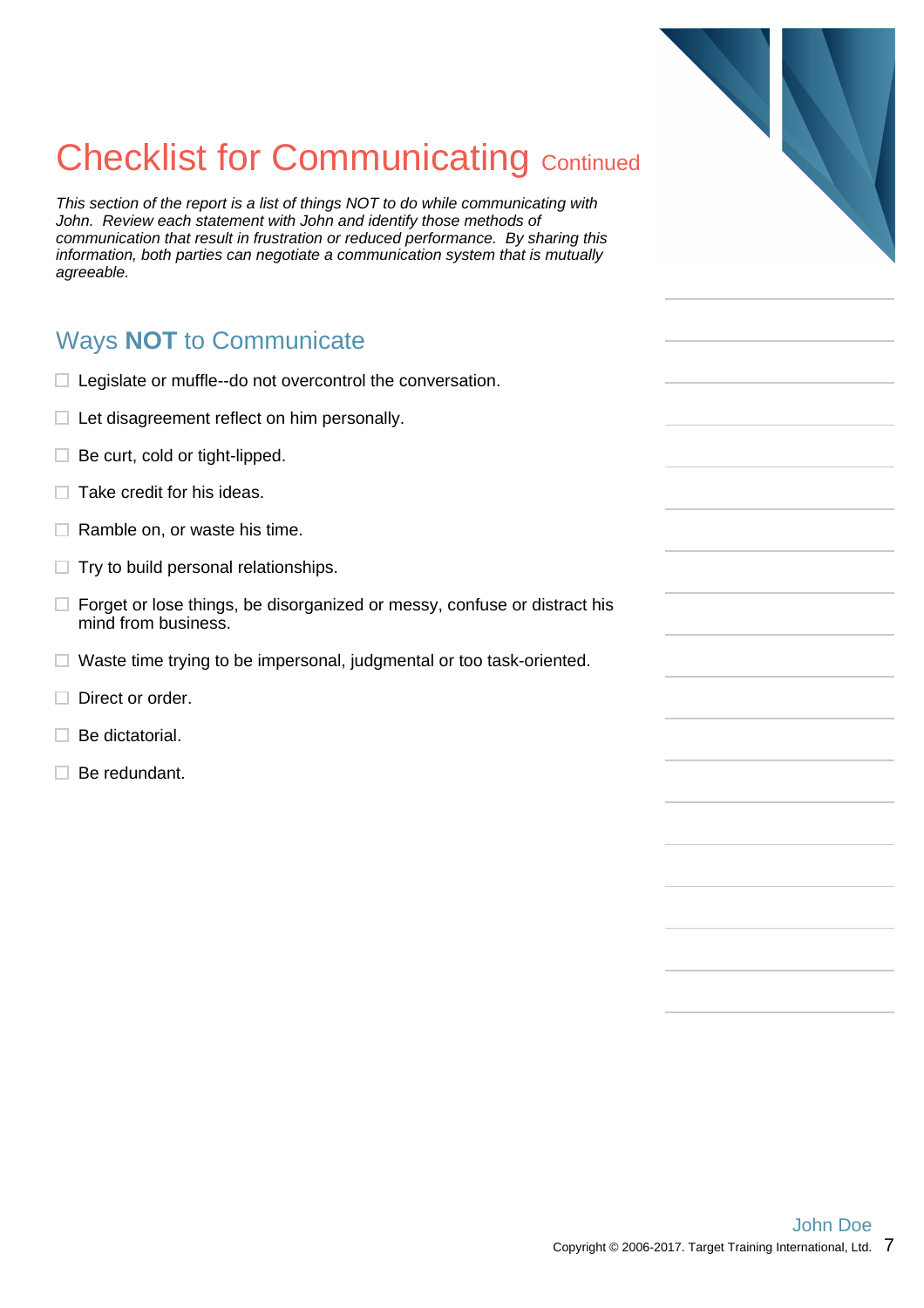## Communication Tips

This section provides suggestions on methods which will improve John's communications with others. The tips include a brief description of typical people with whom he may interact. By adapting to the communication style desired by other people, John will become more effective in his communications with them. He may have to practice some flexibility in varying his communication style with others who may be different from himself. This flexibility and the ability to interpret the needs of others is the mark of a superior communicator.

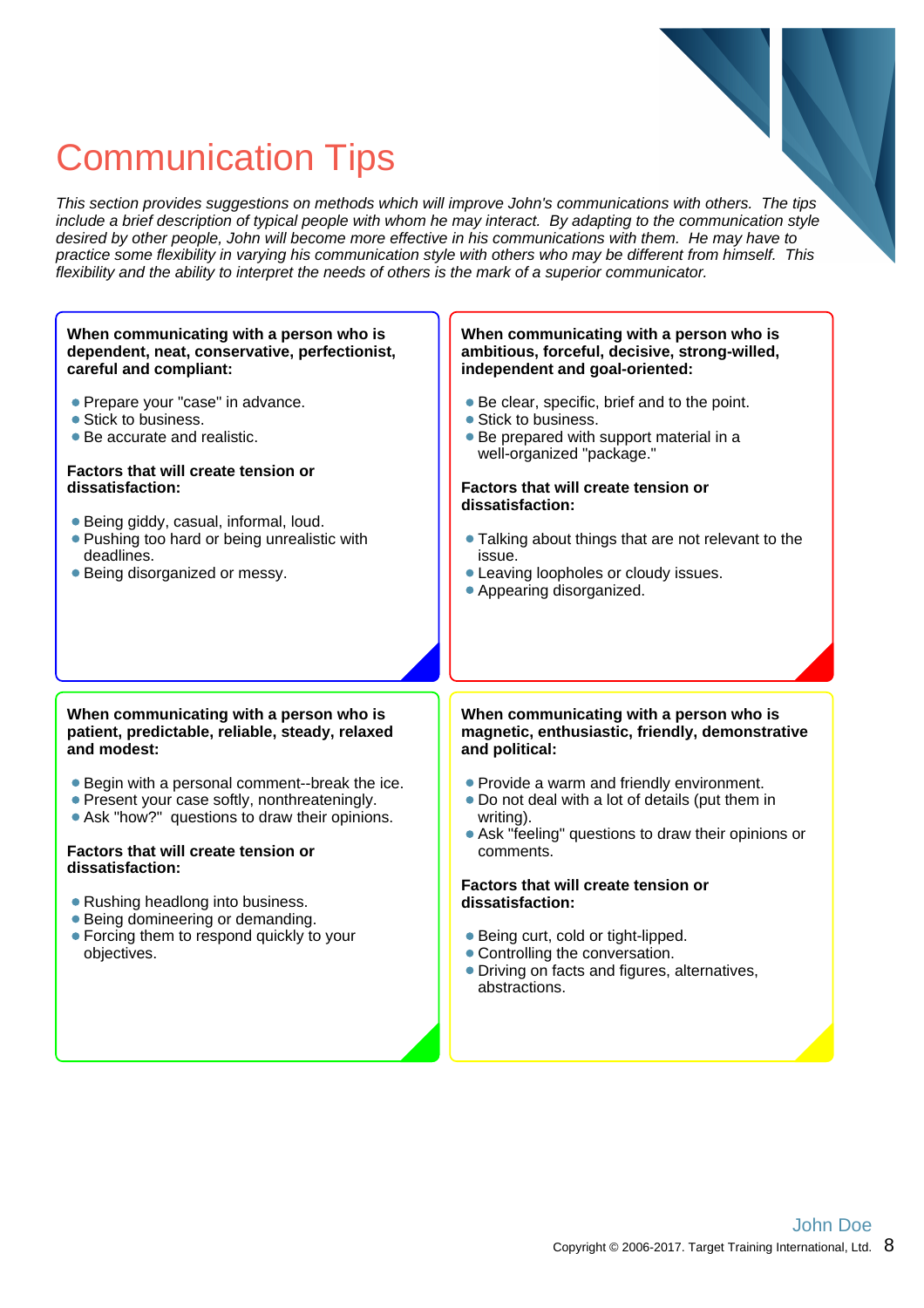## **Perceptions** See Yourself as Others See You

A person's behaviour and feelings may be quickly telegraphed to others. This section provides additional information on John's self-perception and how, under certain conditions, others may perceive his behaviour. Understanding this section will empower John to project the image that will allow him to control the situation.

#### Self-Perception

John usually sees himself as being:

- Pioneering **Assertive** 
	-
- Competitive **Confident**
- 
- Positive Winner
	-

### Others' Perception - Moderate

Under moderate pressure, tension, stress or fatigue, others may see him as being:

- Demanding **Daring Communist Communist Communist Communist Communist Communist Communist Communist Communist Communist Communist Communist Communist Communist Communist Communist Communist Communist Communist Communist Co** 
	-
- Egotistical **Aggressive** Aggressive
- 

#### Others' Perception - Extreme

Under extreme pressure, stress or fatigue, others may see him as being:

- 
- 
- Abrasive **Controlling**
- Arbitrary **Opinionated**

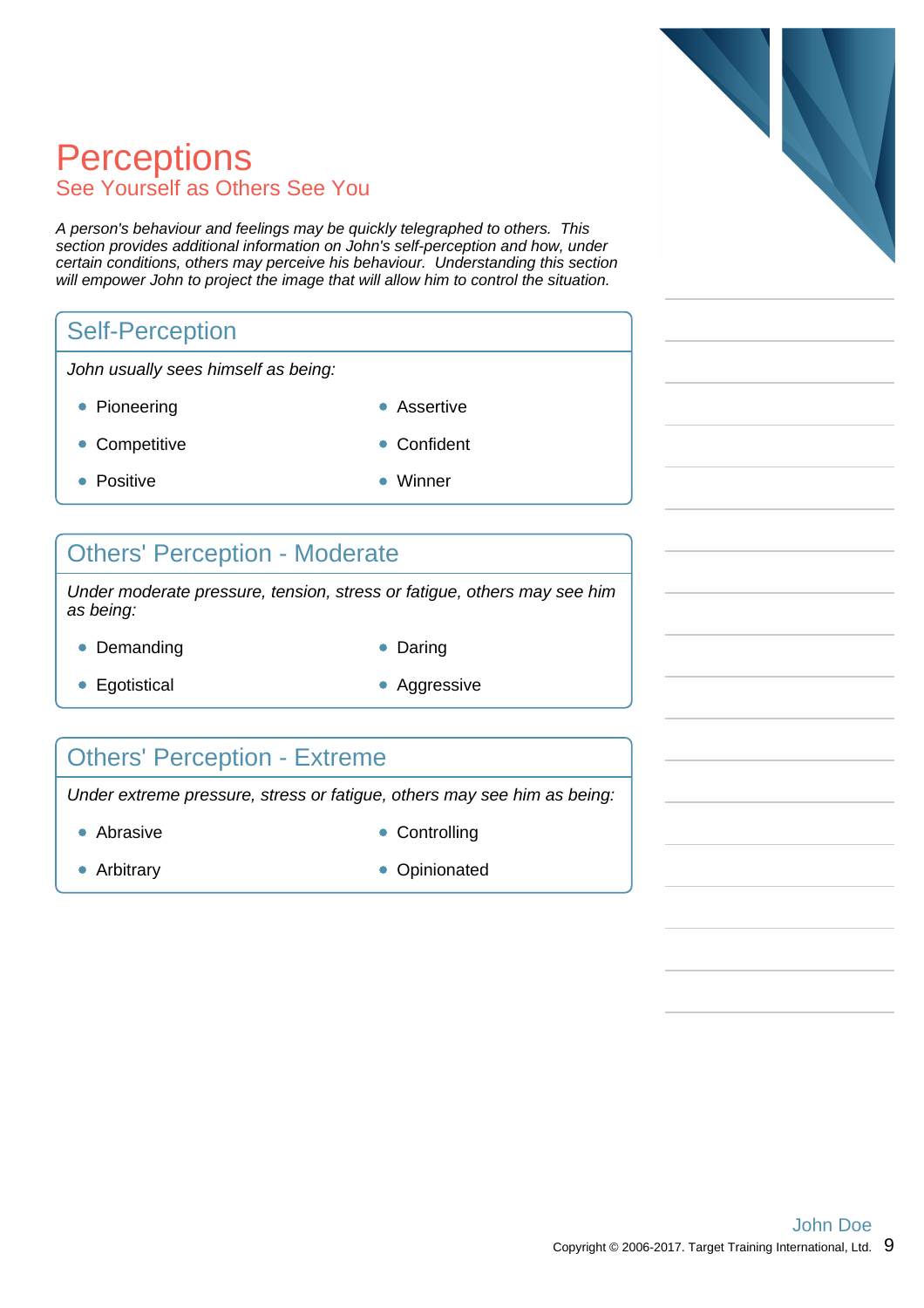## The Absence of a Behavioral Factor

The absence of a behavioural factor may provide insight into situations or environments that may cause tension or stress. Based on research, we are able to identify situations that should be avoided or minimized in a person's day-to-day environment. By understanding the contribution of a low behavioural style, we are able to better articulate a person's talents and create environments where people can be more effective.

#### **Situations and circumstances to avoid or aspects needed within the environment in order to minimize behavioral stress.**

- Avoid work environments requiring constant diplomacy, as they may cause stress.
- Avoid situations where critical analysis is required, and move toward an out-of-the-box brainstorming environment.
- Avoid working environments where risk taking is not rewarded or encouraged.

**Understanding that the need to adapt is unavoidable at times, below are tips for adapting to those with C above the energy line and/or tips for seeking environments that will be conducive to the low C.**

- $\bullet$ The desire to be seen as a unique person may detract from the ideal outcome.
- Understand the need for detail in delegation practices, as this may  $\bullet$ cause unnecessary stress for others, and the desired result will be more difficult to achieve.
- Breaking rules that others must follow, will be seen as reckless and haphazard.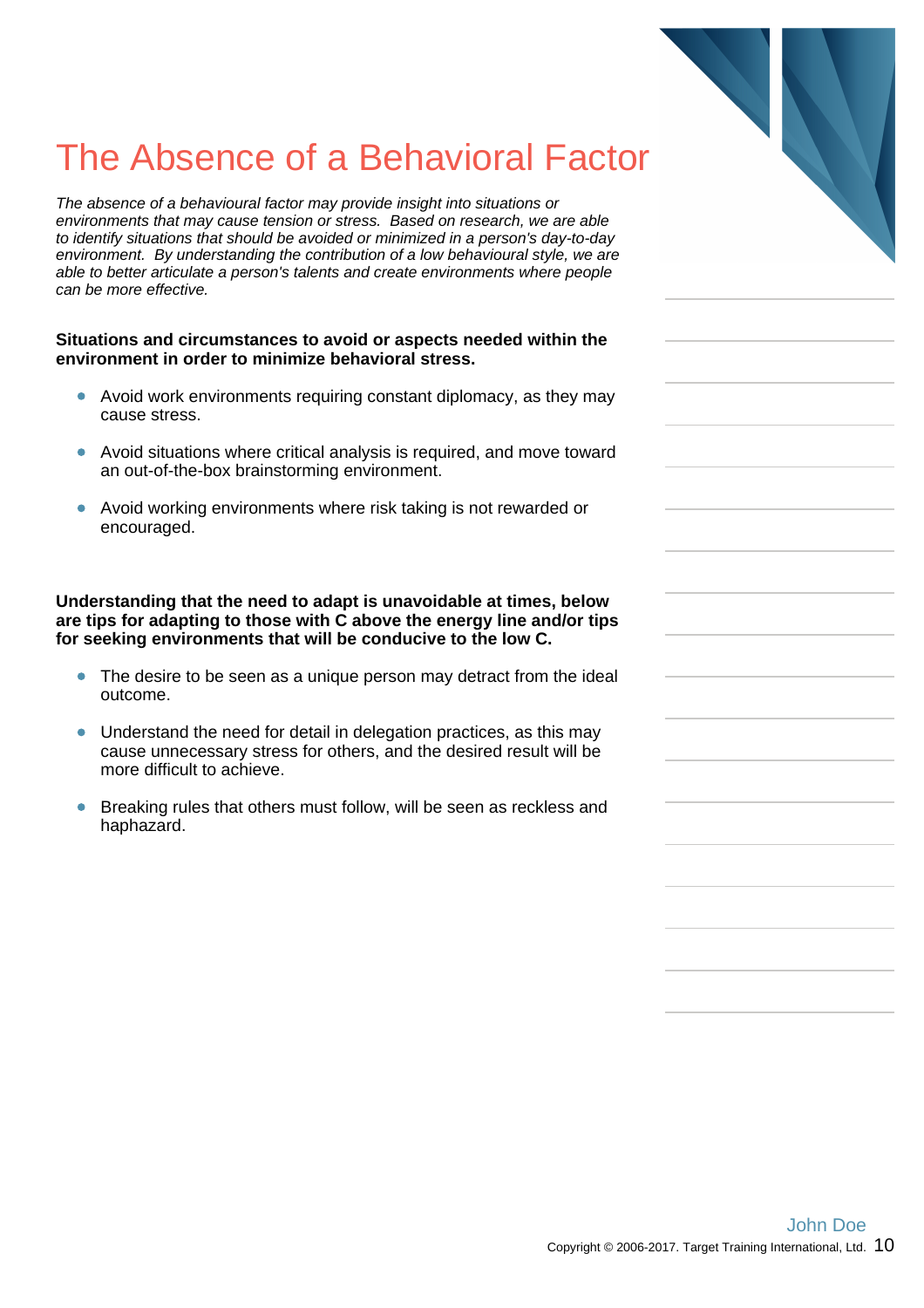

## **Descriptors**

Based on John's responses, the report has marked those words that describe his personal behaviour. They describe how he solves problems and meets challenges, influences people, responds to the pace of the environment and how he responds to rules and procedures set by others.

| <b>Driving</b>       | Inspiring          | Relaxed                  | Cautious                 |
|----------------------|--------------------|--------------------------|--------------------------|
| <b>Ambitious</b>     | <b>Magnetic</b>    | Passive                  | Careful                  |
| Pioneering           | Enthusiastic       | Patient                  | Exacting                 |
| <b>Strong-Willed</b> | <b>Persuasive</b>  | Possessive               | Systematic               |
| Determined           | Convincing         | Predictable              | Accurate                 |
| Competitive          | <b>Poised</b>      | Consistent               | Open-Minded              |
| <b>Decisive</b>      | Optimistic         | Steady                   | <b>Balanced Judgment</b> |
| Venturesome          | <b>Trusting</b>    | <b>Stable</b>            | Diplomatic               |
|                      |                    |                          |                          |
|                      |                    |                          |                          |
| <b>Dominance</b>     | <b>Influencing</b> | <b>Steadiness</b>        | <b>Compliance</b>        |
|                      |                    |                          |                          |
| Calculating          | Reflective         | <b>Mobile</b>            | Firm                     |
| Cooperative          | Factual            | <b>Active</b>            | Independent              |
| Hesitant             | Calculating        | <b>Restless</b>          | Self-Willed              |
| Cautious             | Skeptical          | Impatient                | Obstinate                |
| Agreeable            | Logical            | <b>Pressure-Oriented</b> | <b>Unsystematic</b>      |
| Modest               | Suspicious         | Eager                    | <b>Uninhibited</b>       |
| Peaceful             | Matter-of-Fact     | Flexible                 | Arbitrary                |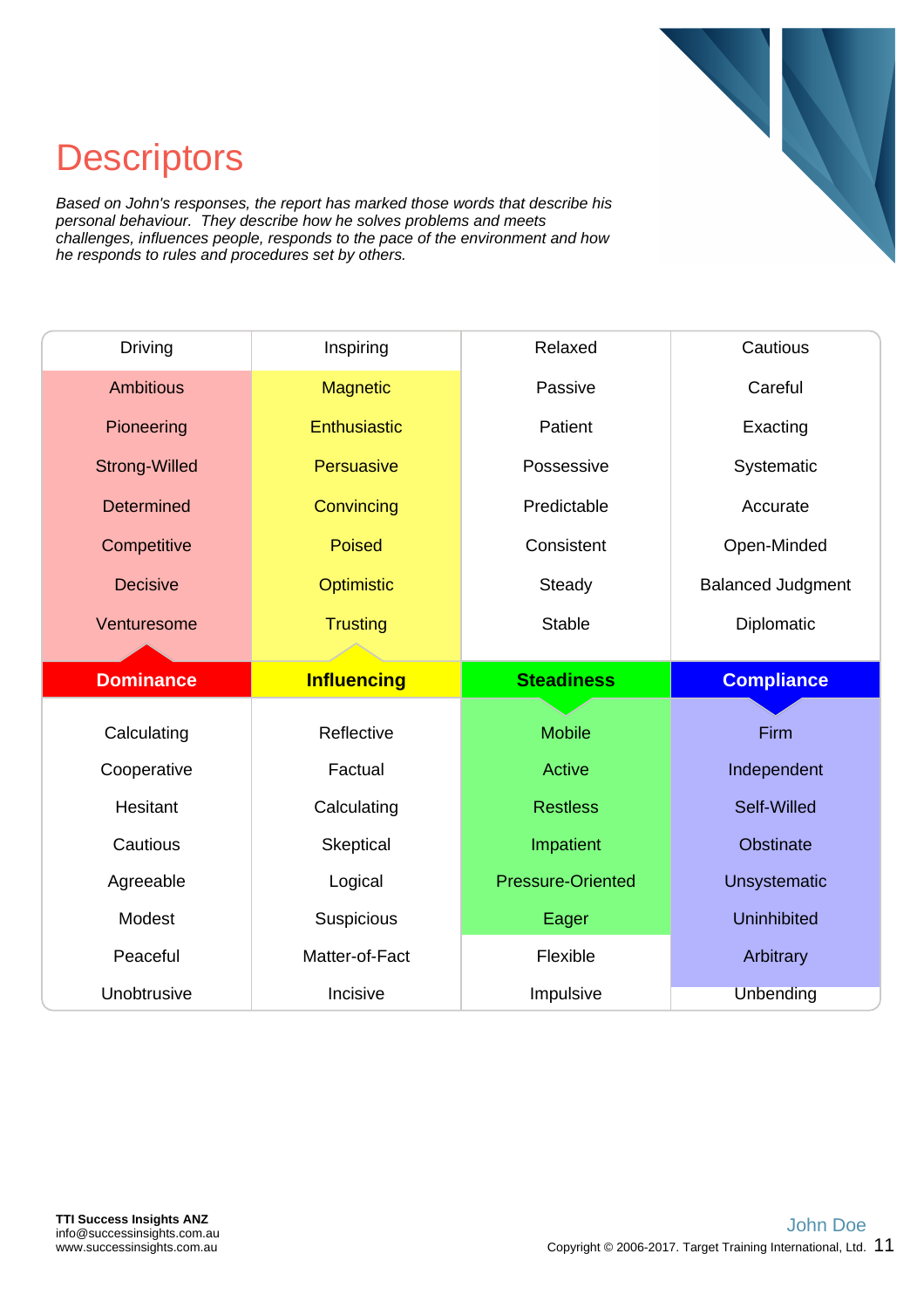

## Natural and Adapted Style

John's natural style of dealing with problems, people, pace of events and procedures may not always fit what the environment needs. This section will provide valuable information related to stress and the pressure to adapt to the environment.

#### Problems - Challenges

**Natural Adapted**

John tends to deal with problems and challenges in a demanding, driving and self-willed manner. He is individualistic in his approach and actively seeks goals. John will attack problems and likes a position with authority and work that will constantly challenge him to perform up to his ability.

John sees no need to change his approach to solving problems or dealing with challenges in his present environment.

#### People - Contacts

John's natural style is to use persuasion and emotion to the extreme. He is positive and seeks to win by the virtues of his personality and verbal skills. He will convince you that what he is saying is not only right, but is exactly what is needed. He displays enthusiasm for almost any project.

#### **Natural Adapted**

John projects a positive and enthusiastic attitude toward influencing others. He sees the need to be trusting and wants to be trusted.

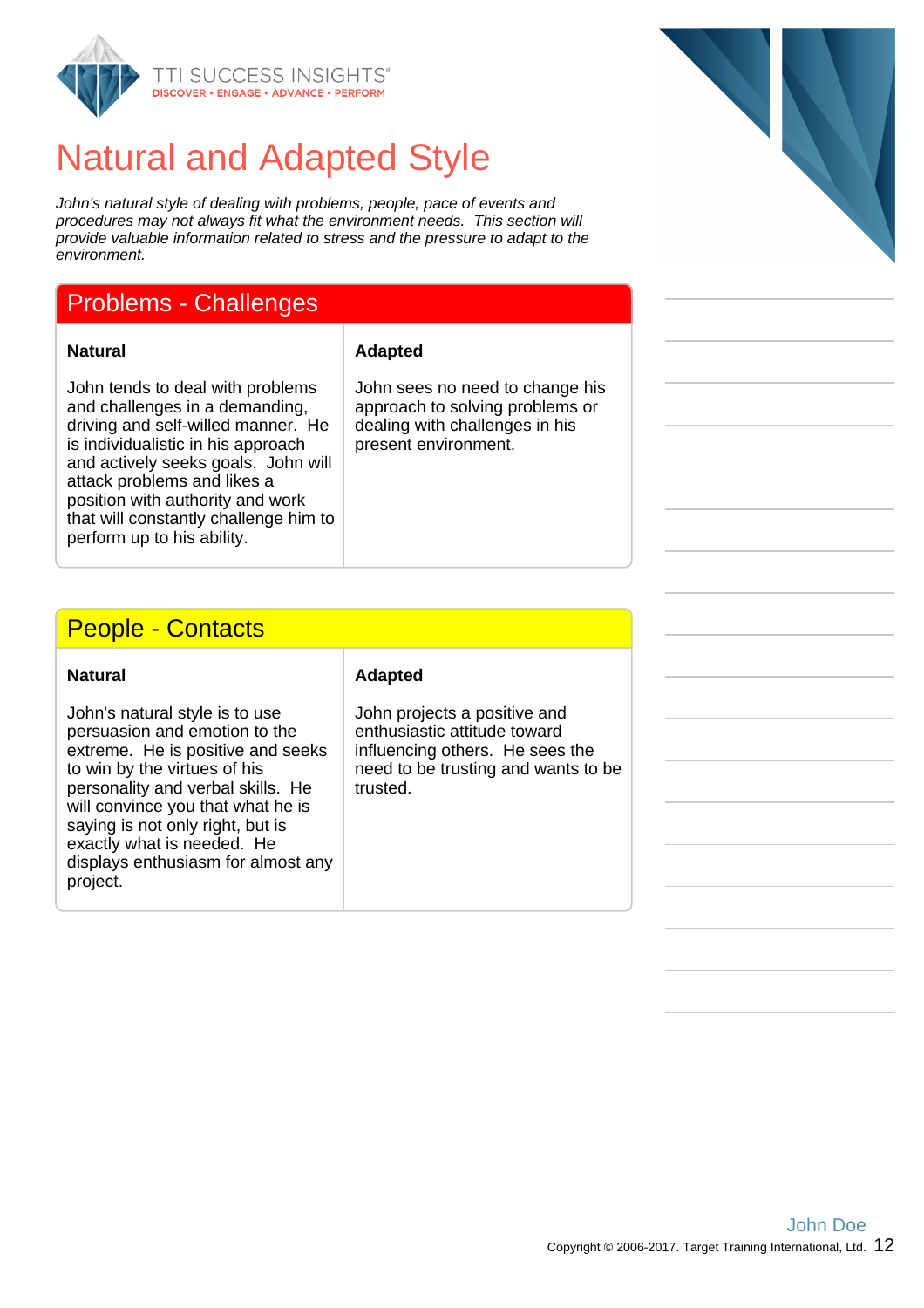## **Natural and Adapted Style Continued**

#### Pace - Consistency

John is comfortable in an environment that is constantly changing. He seeks a wide scope of tasks and duties. Even when the environment is frantic, he can still maintain a sense of equilibrium. He is capable of taking inconsistency to a new height and to initiate change at the drop of the hat.

#### **Natural Adapted**

John sees his natural activity style to be just what the environment needs. What you see is what you get for activity level and consistency. Sometimes he would like the world to slow down.

#### Procedures - Constraints

John does not like constraints, at times he can be somewhat defiant and rebellious. He has a tendency to lack social tact and diplomacy when confronted with too many or unreasonable constraints. He seeks adventure and excitement and wants to be seen as his own person.

#### **Natural Adapted**

John shows little discomfort when comparing his basic (natural) style to his response to the environment (adapted) style. The difference is not significant and John sees little or no need to change his response to the environment.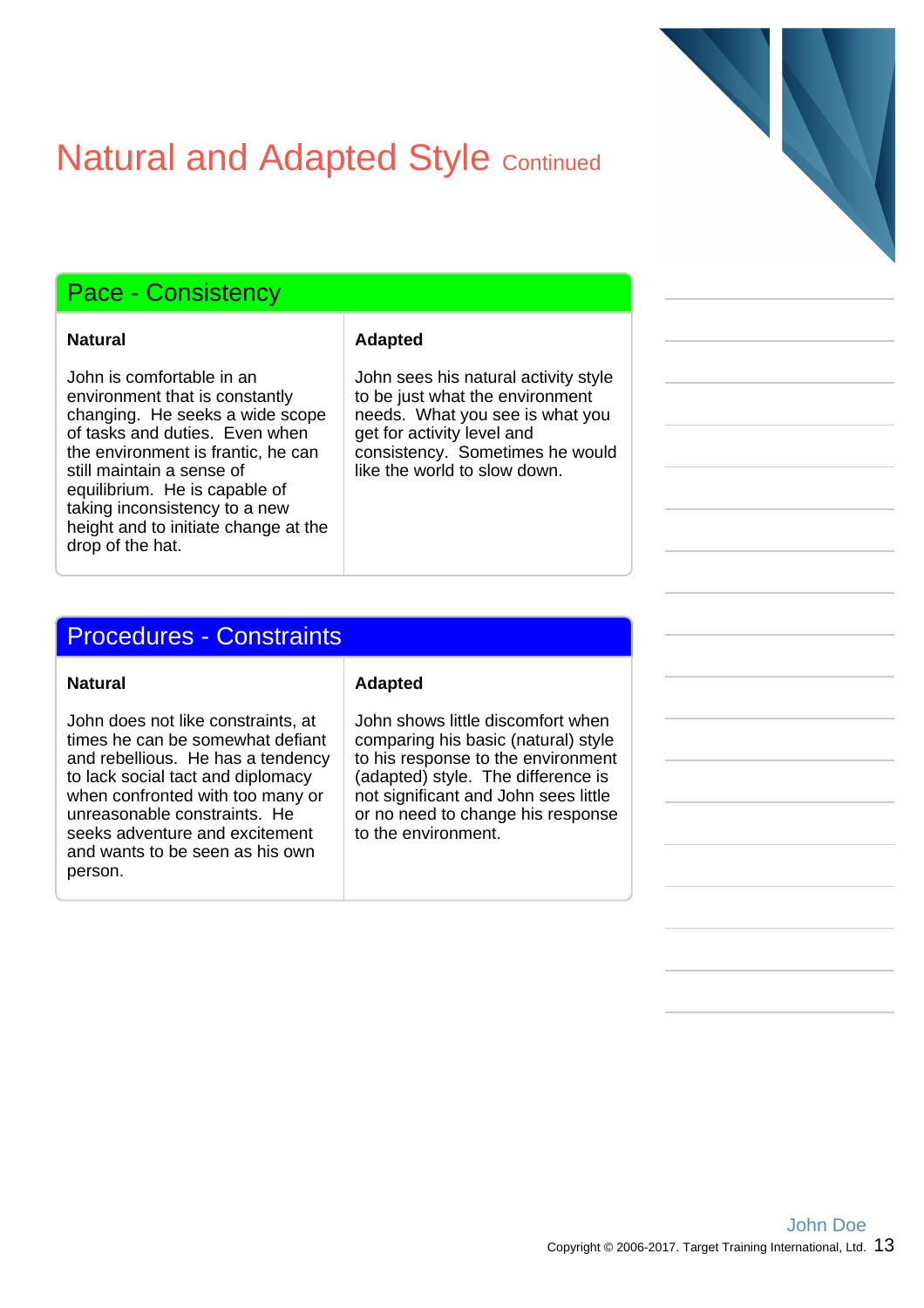

# Adapted Style

John sees his present work environment requiring him to exhibit the behaviour listed on this page. If the following statements DO NOT sound job related, explore the reasons why he is adapting this behaviour.

- Having the ability to see the "big picture" as well as the small pieces of  $\bullet$ the puzzle.
- Dealing with a wide variety of work activities.  $\bullet$
- $\bullet$ Anticipating and solving problems.
- Skilful use of vocabulary for persuasive situations. ó
- Responding well to challenges: "You say I cannot do it? Just watch  $\bullet$ me!"
- $\bullet$ A good support team to handle paperwork.
- Flaunting independence.  $\bullet$
- Quickly responding to crisis and change, with a strong desire for  $\bullet$ immediate results.
- Dedicated to "going it alone" when necessary.  $\bullet$
- Acting without precedent, and able to respond to change in daily work.  $\bullet$
- Persistence in job completion.  $\bullet$
- Willing to take risks when others may be hesitant.  $\bullet$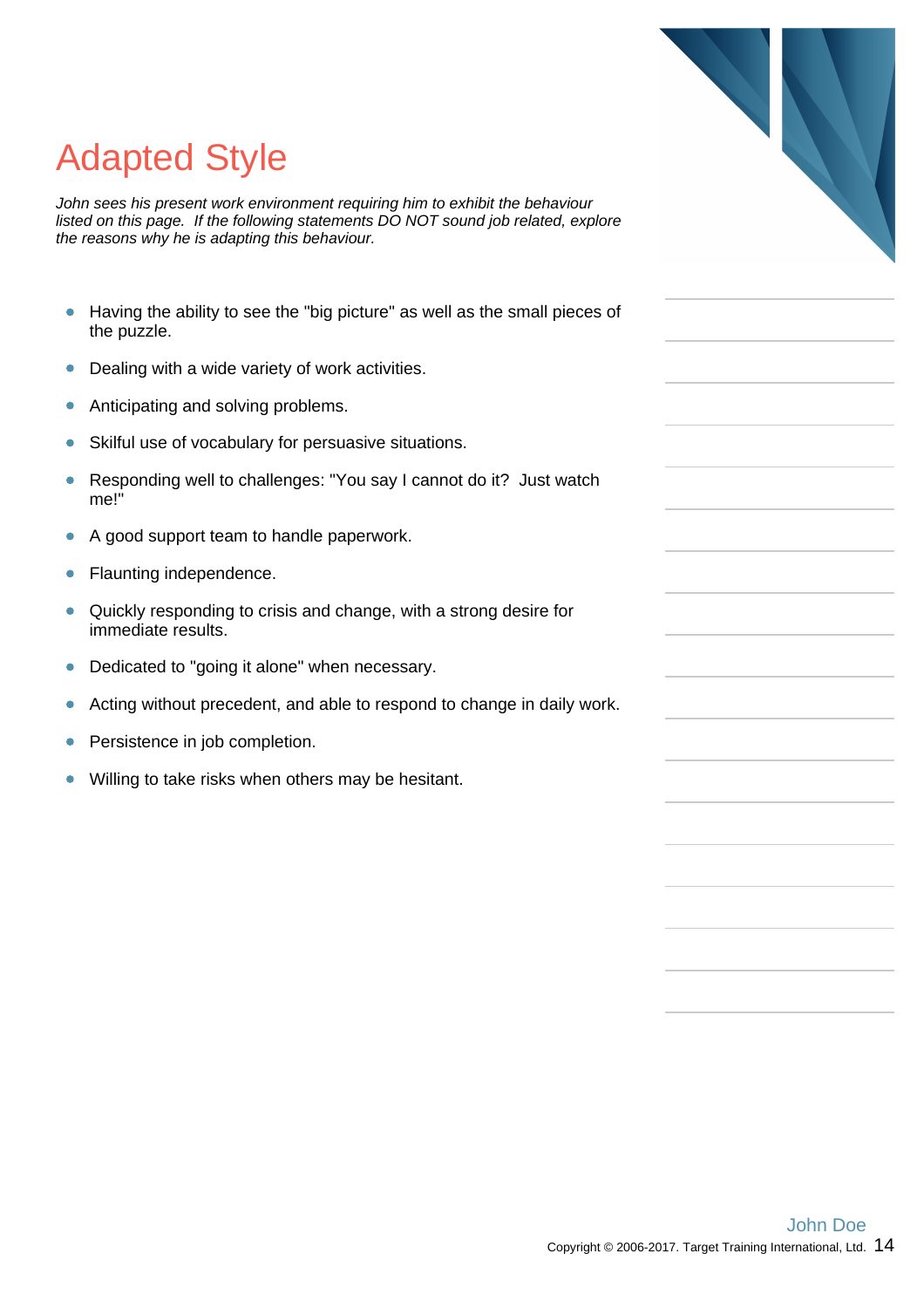## Time Wasters

This section of your report is designed to identify time wasters that may impact your overall time use effectiveness. Possible causes and solutions will serve as a basis for creating an effective plan for maximizing your use of TIME and increasing your PERFORMANCE.

#### Lack of a Written Plan

A plan in this context may be an overall business plan including mission, goals, objectives, task requirements and utilization of resources. It may also simply mean written priorities and a written daily plan of action.

#### **Possible Causes:**

- $\bullet$ Action oriented, want to get things done now
- $\bullet$ Priorities keep changing (self- or other-imposed)
- Have been successful without a plan in the past  $\bullet$
- Want to "go with the flow" and not be stifled by a written daily agenda  $\bullet$

#### **Possible Solutions:**

- $\bullet$ Write down personal and job-related values and prioritize them
- Write out a long-term plan that will support those values  $\bullet$
- $\bullet$ Recognize that by having priorities clearly in mind, constant change will be replaced with change-by-design

#### **Firefighting**

Firefighting is often defined as being pulled away from priority tasks to answer questions, offer solutions, delegate or solve problem-related minor issues. These issues usually "flare up" quickly and are "put out" quickly.

#### **Possible Causes:**

- Desire to solve problems quickly and sometimes without adequate  $\bullet$ information
- Lack of delegation  $\bullet$
- $\bullet$ Lack of standard operating procedures
- Poor/wrong priorities  $\bullet$
- Failure to fit intensity to the situation

#### **Possible Solutions:**

● Establish a plan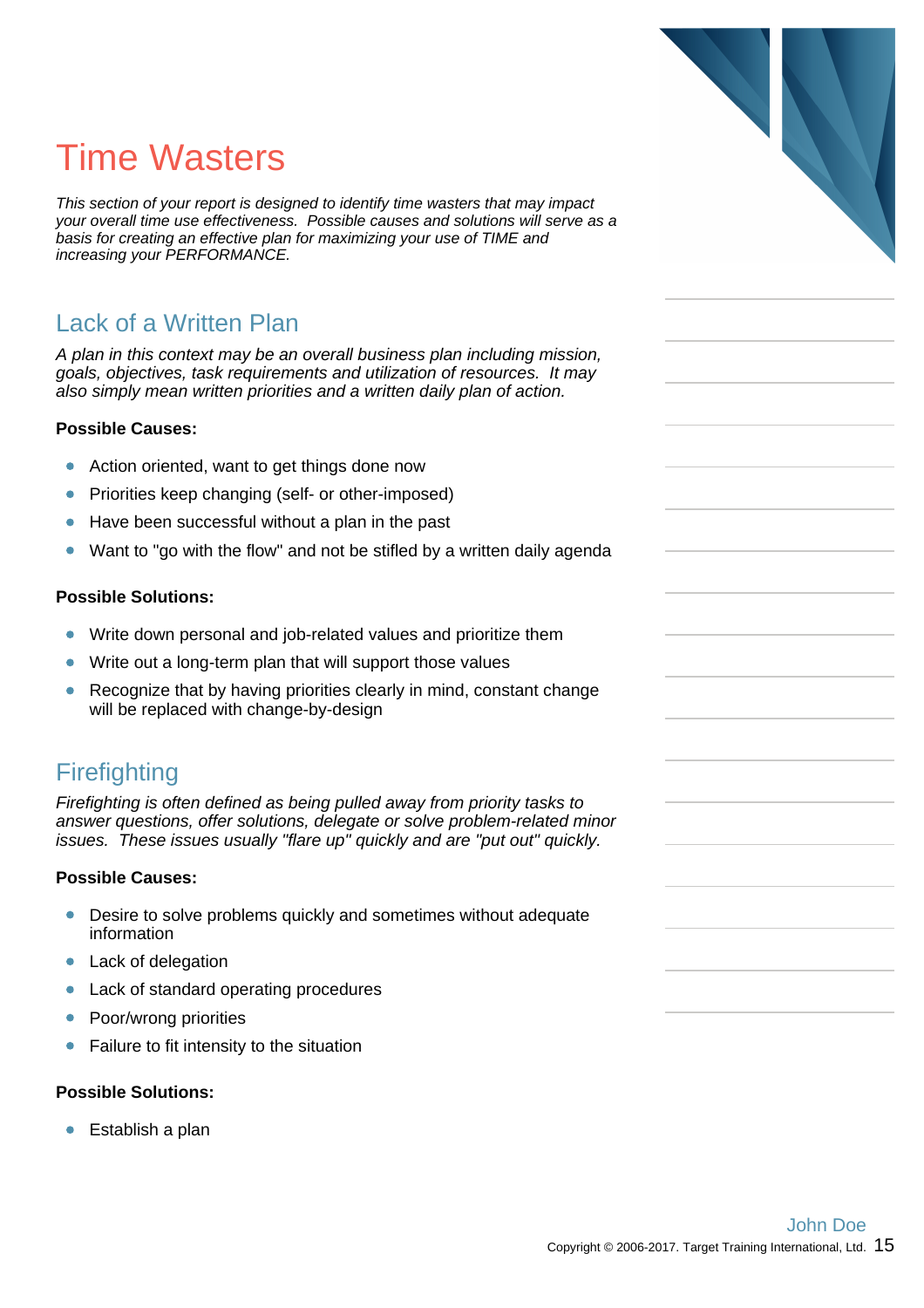## **Time Wasters Continued**

- Create operational procedures for tasks and known problems
- Establish a "management by objectives" approach  $\bullet$

#### Crisis Management

Crisis Management is defined as a management style that is consistently driven by uncontrolled external issues as the preferred method of managing. This style allows crises to precipitate rather than anticipating them and being pro-active.

#### **Possible Causes:**

- $\bullet$ Lack planning
- $\bullet$ Place unrealistic time requirements on people and tasks
- Always looking for problems to solve  $\bullet$

#### **Possible Solutions:**

- $\bullet$ Have a well defined operational plan
- $\bullet$ Target key individuals to handle specific problems
- Ask for recommendations from key people  $\bullet$
- $\bullet$ Delegate authority and responsibility when possible

#### Poor Delegation

Poor delegation usually means the inability to discriminate between tasks needing your time and attention, and those others are capable of accomplishing.

#### **Possible Causes:**

- Do not want to give up control  $\bullet$
- Do not trust the abilities of others  $\bullet$
- Do not understand the abilities of others  $\bullet$
- Fear the talents of others  $\bullet$
- $\blacksquare$ Do not want to overload others

#### **Possible Solutions:**

- ò Train and mentor others
- Develop a support team  $\bullet$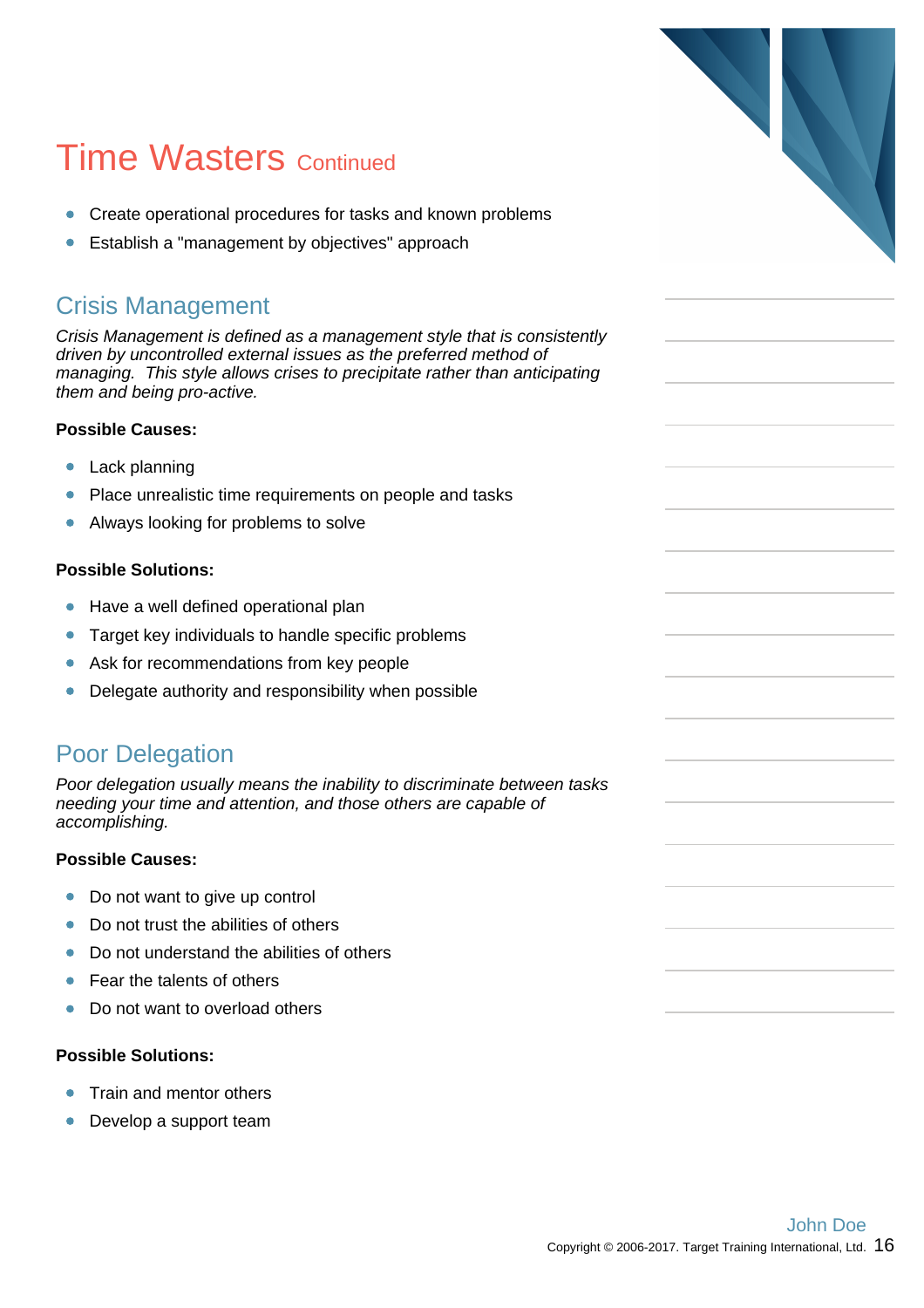## **Time Wasters Continued**

- Give people the opportunity to help
- Recognize the time spent training others on routine tasks will result in  $\bullet$ gained cumulative time for higher priority tasks

#### Snap Decisions

Snap decisions in this context are those decisions that are made too quickly without having all the necessary information.

#### **Possible Causes:**

- $\bullet$ Impatience overrides need to wait for more information
- $\bullet$ Try to do too much
- Failure to plan in advance  $\bullet$
- Lack specific goals  $\bullet$

#### **Possible Solutions:**

- Ask for recommendations
- Establish process for decisions prior to situation occurring  $\bullet$
- $\bullet$ Establish standard operating procedures and alternative procedures for possible problems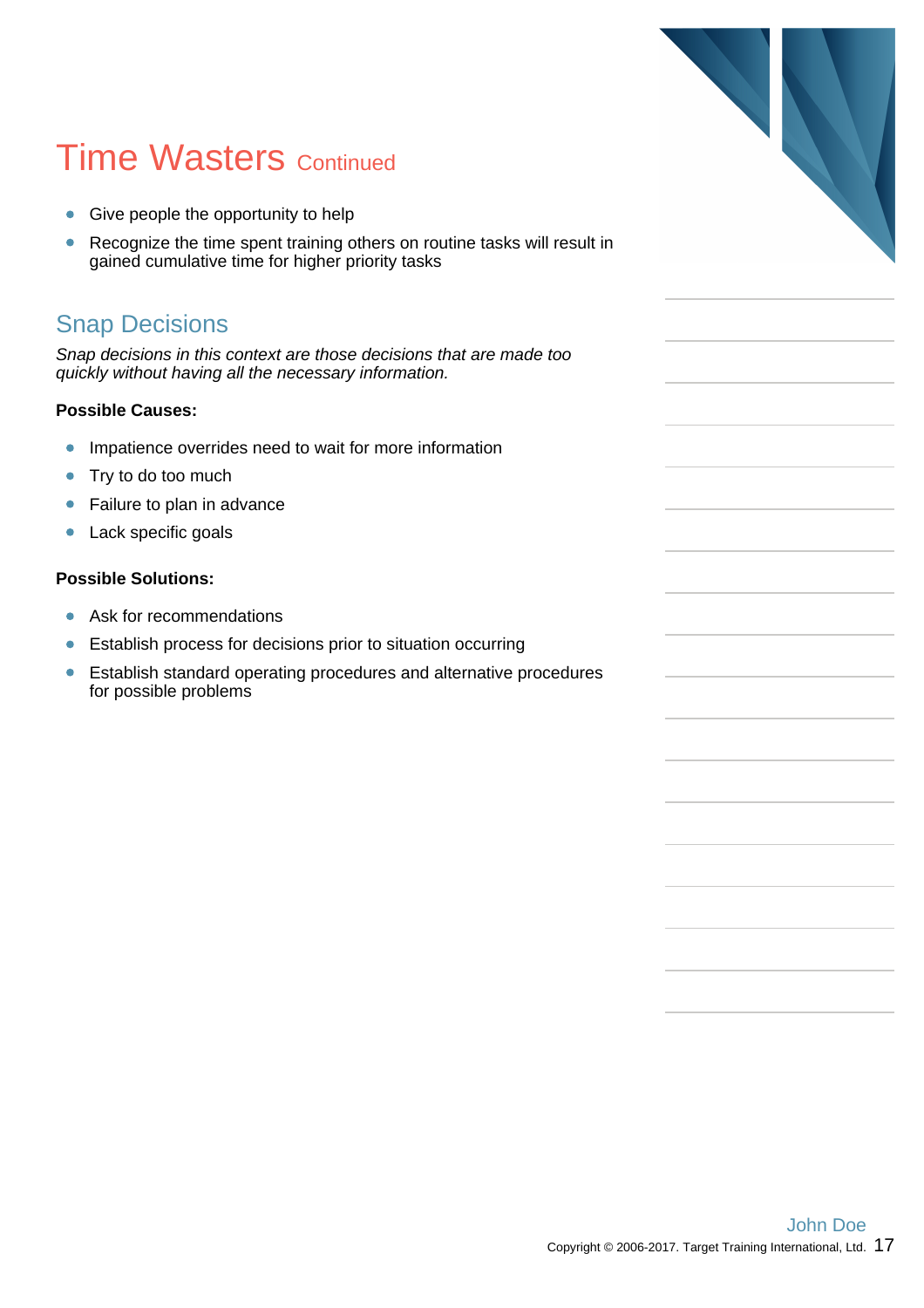## Areas for Improvement

In this area is a listing of possible limitations without regard to a specific job. Review with John and cross out those limitations that do not apply. Highlight 1 to 3 limitations that are hindering his performance and develop an action plan to eliminate or reduce this hindrance.

#### John has a tendency to:

- Be disruptive because of his innate restlessness and disdain for  $\bullet$ sameness.
- Be impulsive and seek change for change's sake. May change  $\bullet$ priorities daily.
- $\bullet$ Have trouble delegating--cannot wait, so does it himself.
- Overstep authority and prerogatives--will override others.  $\bullet$
- $\bullet$ Dislike routine work or routine people--unless he sees the need to further his goals.
- $\bullet$ Have no concept of the problems that slower-moving people may have with his style.
- Fail to complete what he starts because of adding more and more  $\bullet$ projects.
- $\bullet$ Have difficulty finding balance between family and work.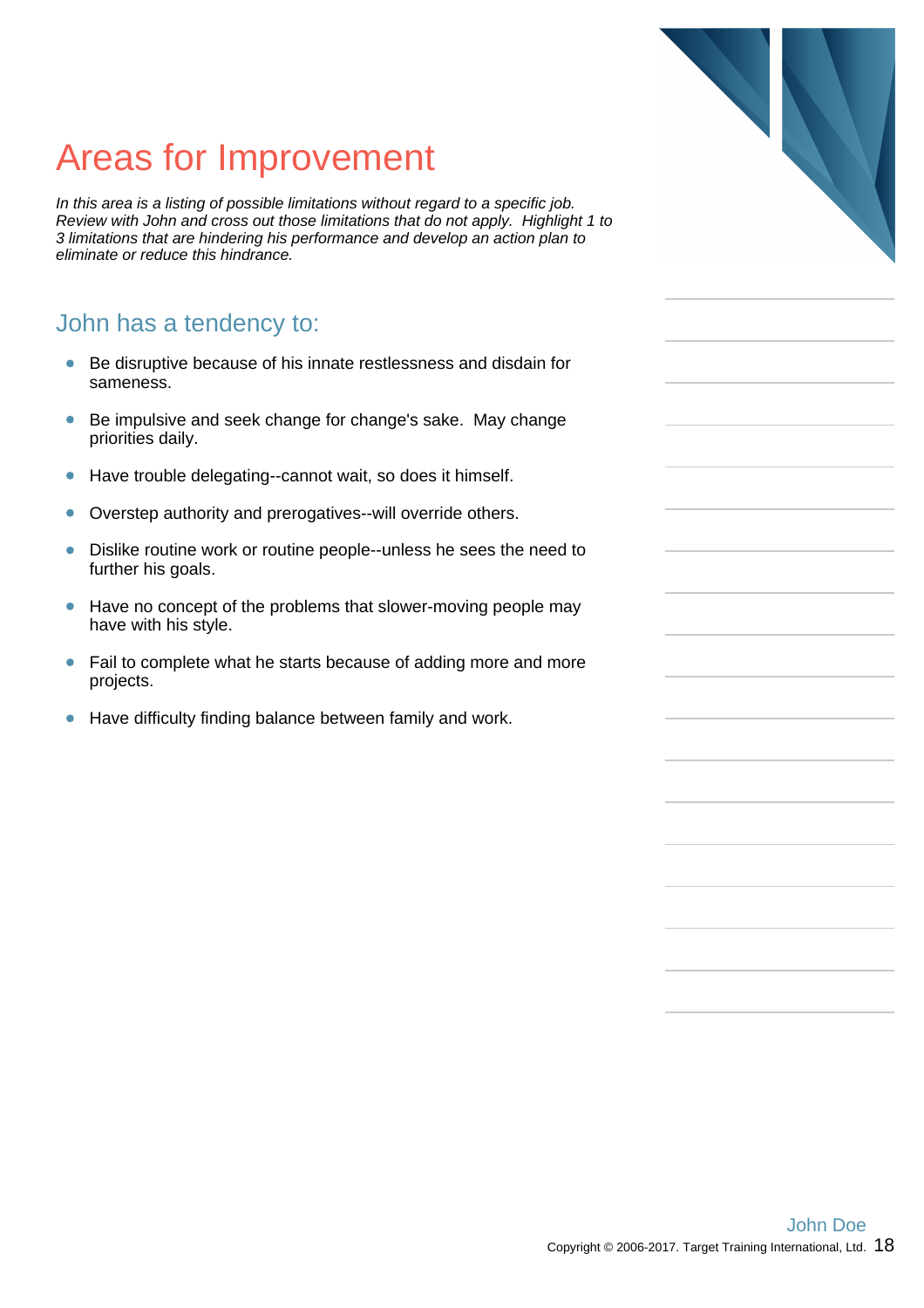

## Behavioral Hierarchy

Your observable behaviour and related emotions contribute to your success on the job. When matched to the job, they play a large role in enhancing your performance. The list below ranks your behavioural traits from the strongest to the weakest.



\* 68% of the population falls within the shaded area.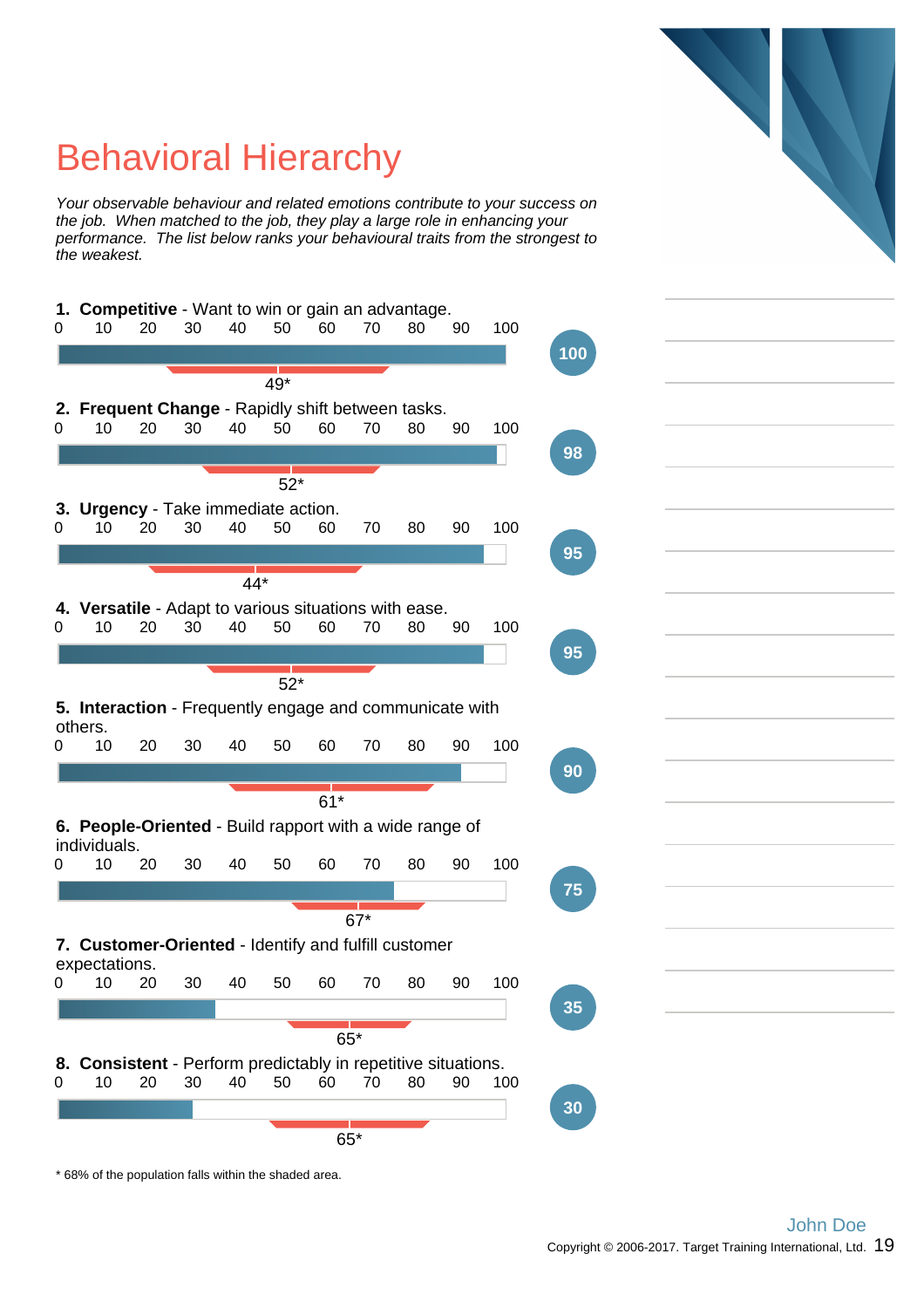## Behavioral Hierarchy



\* 68% of the population falls within the shaded area. SIA: 94-78-07-04 (11) SIN: 94-94-14-07 (02)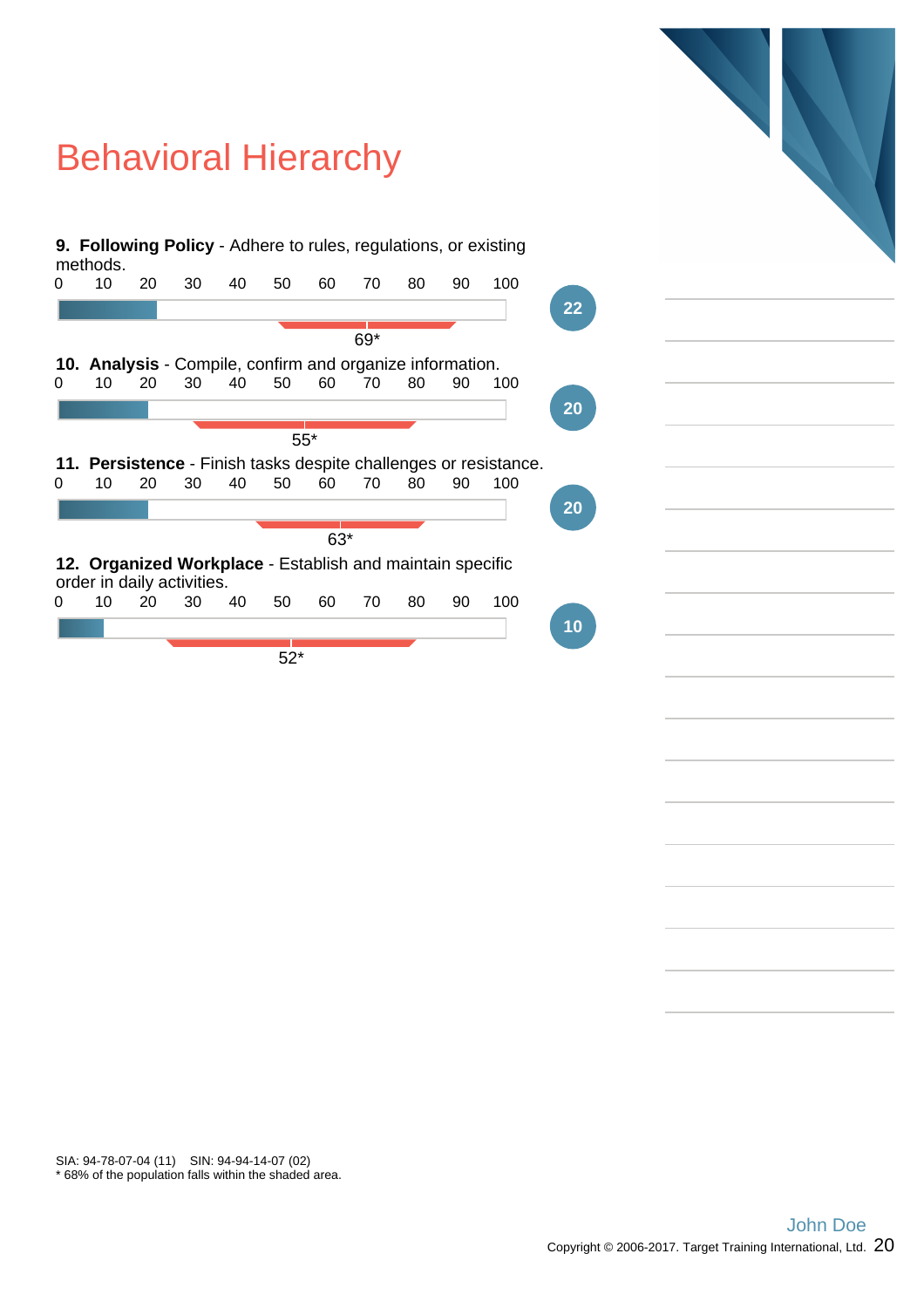## Style Insights<sup>®</sup> Graphs 3-9-2017





Adapted Style

**Graph I**

Natural Style

**Graph II**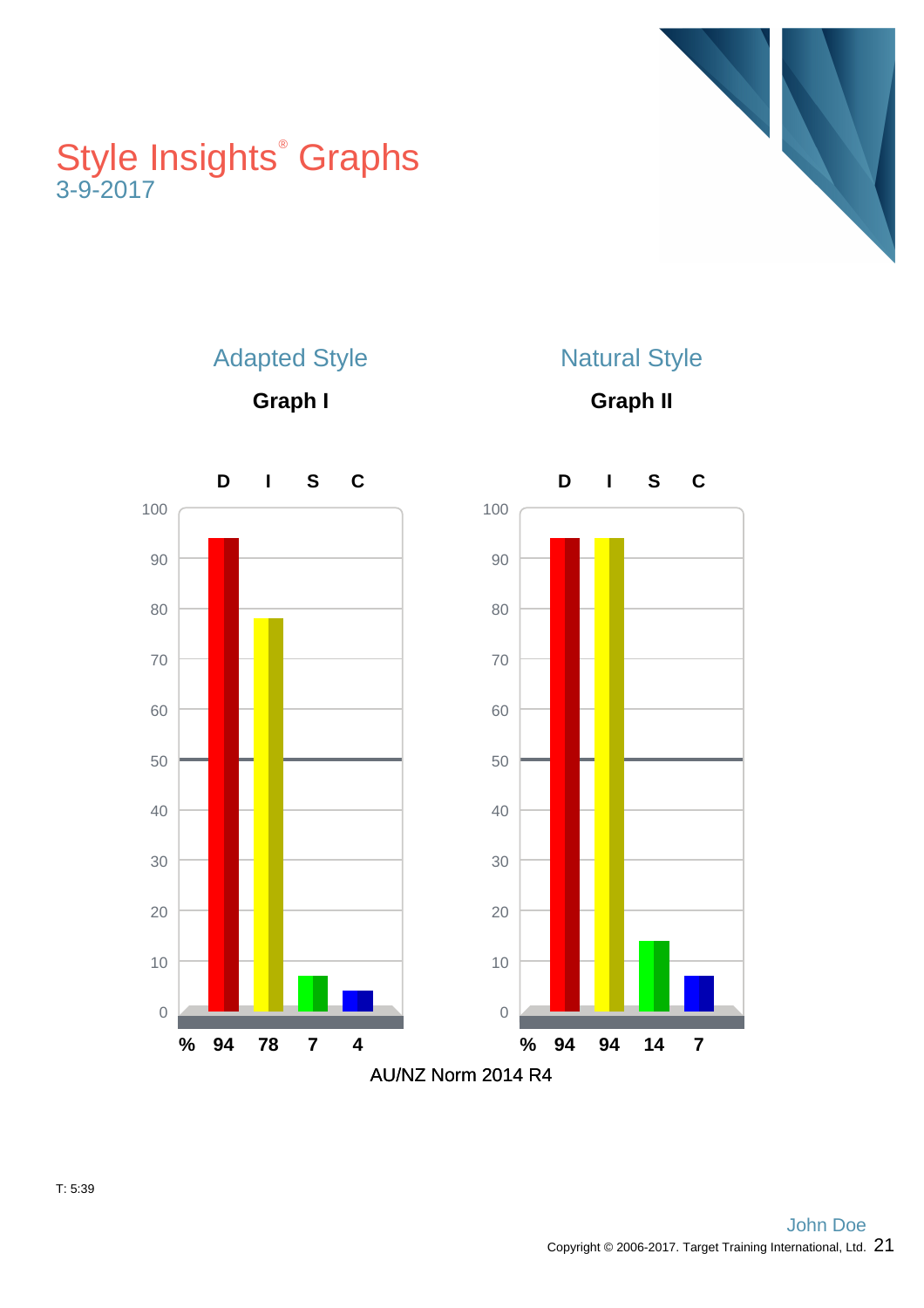## The Success Insights<sup>®</sup> Wheel

The Success Insights® Wheel is a powerful tool popularized in Europe. In addition to the text you have received about your behavioural style, the Wheel adds a visual representation that allows you to:

- View your natural behavioural style (circle).
- View your adapted behavioural style (star).  $\bullet$
- Note the degree you are adapting your behaviour.
- If you filled out the Work Environment Analysis, view the relationship of your behaviour to  $\bullet$ your job.

Notice on the next page that your Natural style (circle) and your Adapted style (star) are plotted on the Wheel. If they are plotted in different boxes, then you are adapting your behaviour. The further the two plotting points are from each other, the more you are adapting your behaviour.

If you are part of a group or team who also took the behavioural assessment, it would be advantageous to get together, using each person's Wheel, and make a master Wheel that contains each person's Natural and Adapted style. This allows you to quickly see where conflict can occur. You will also be able to identify where communication, understanding and appreciation can be increased.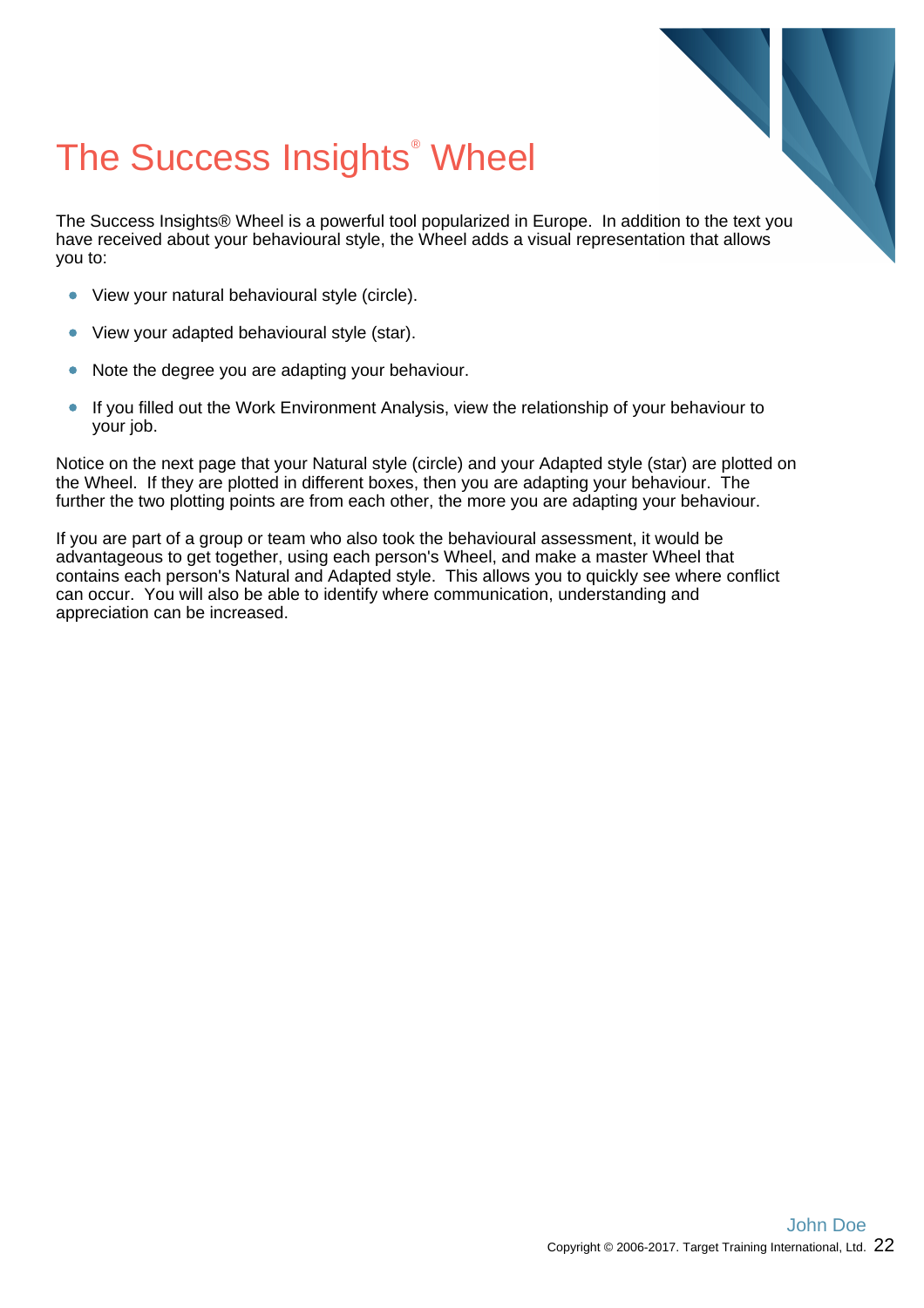## The Success Insights<sup>®</sup> Wheel 3-9-2017





AU/NZ Norm 2014 R4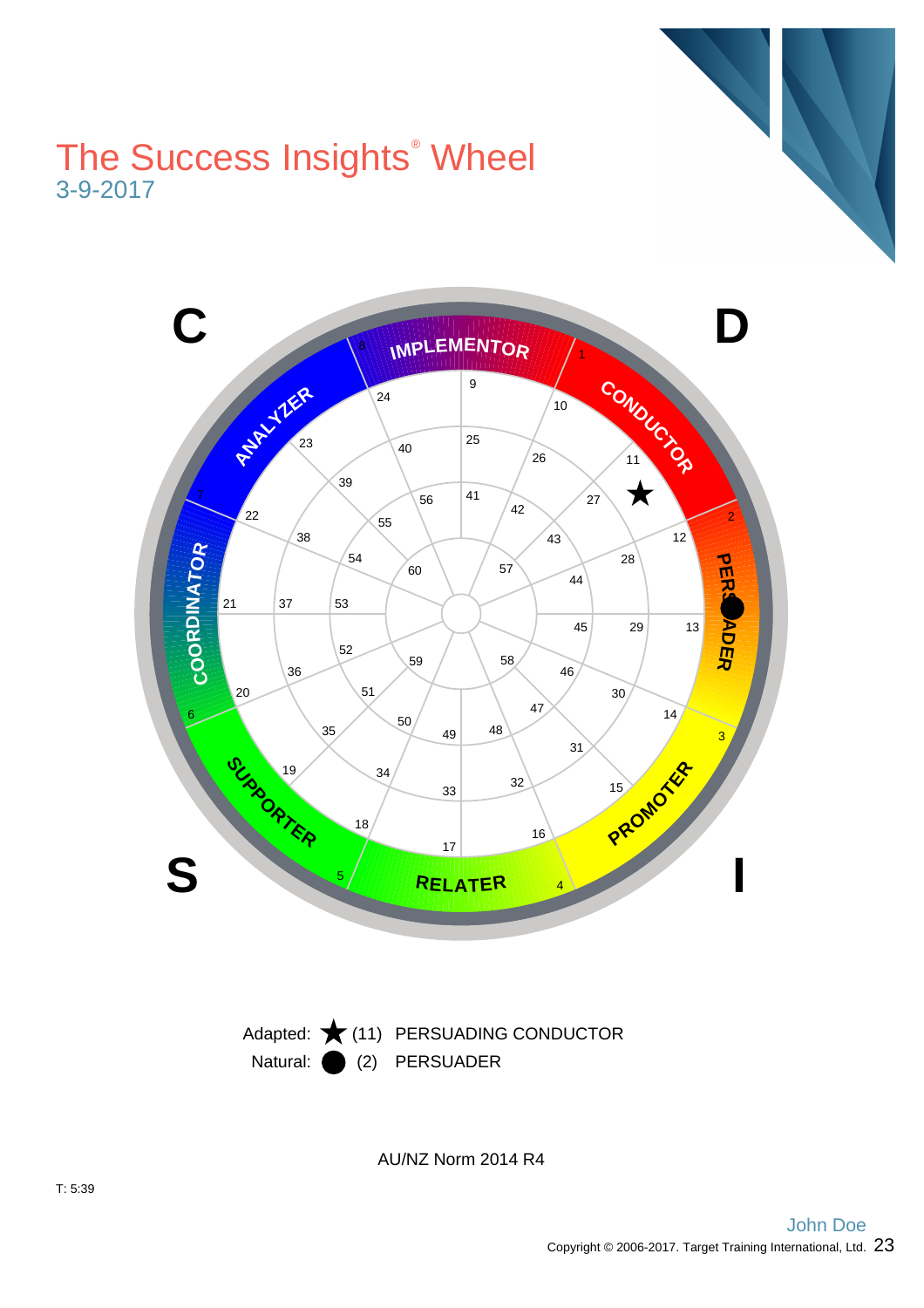

## Understanding Your Driving Forces

Eduard Spranger first defined six primary types or categories to define human motivation and drive. These six types are Theoretical, Utilitarian, Aesthetic, Social, Individualistic and Traditional.

With TTISI's additional insights into Spranger's original work, the 12 Driving Forces® came to life. The 12 Driving Forces® are established by looking at each motivator on a continuum and describing both ends. All of the twelve descriptors are based on six keywords, one for each continuum. The six keywords are Knowledge, Utility, Surroundings, Others, Power and Methodologies.

You will learn how to explain, clarify and amplify some of the driving forces in your life. This report will empower you to build on your unique strengths, which you bring to work and life. You will learn how your passions from 12 Driving Forces® frame your perspectives and provide the most accurate understanding of you as a unique person.

Please pay careful attention to your top four driving forces, as they highlight what most powerfully moves you to action. As you examine the next tier of four driving forces, you will recognize they may have strong pull for you, but only in certain situations. Finally, when reviewing the bottom four driving forces, you will identify your varying levels of indifference or total avoidance.

Once you have reviewed this report you will have a better grasp of one of the key areas in the Science of Self™ and will:

- Identify and understand your unique Driving Forces
- Understand and appreciate the Driving Forces of others
- Establish methods to recognize and understand how your Driving Forces interact with others to improve communication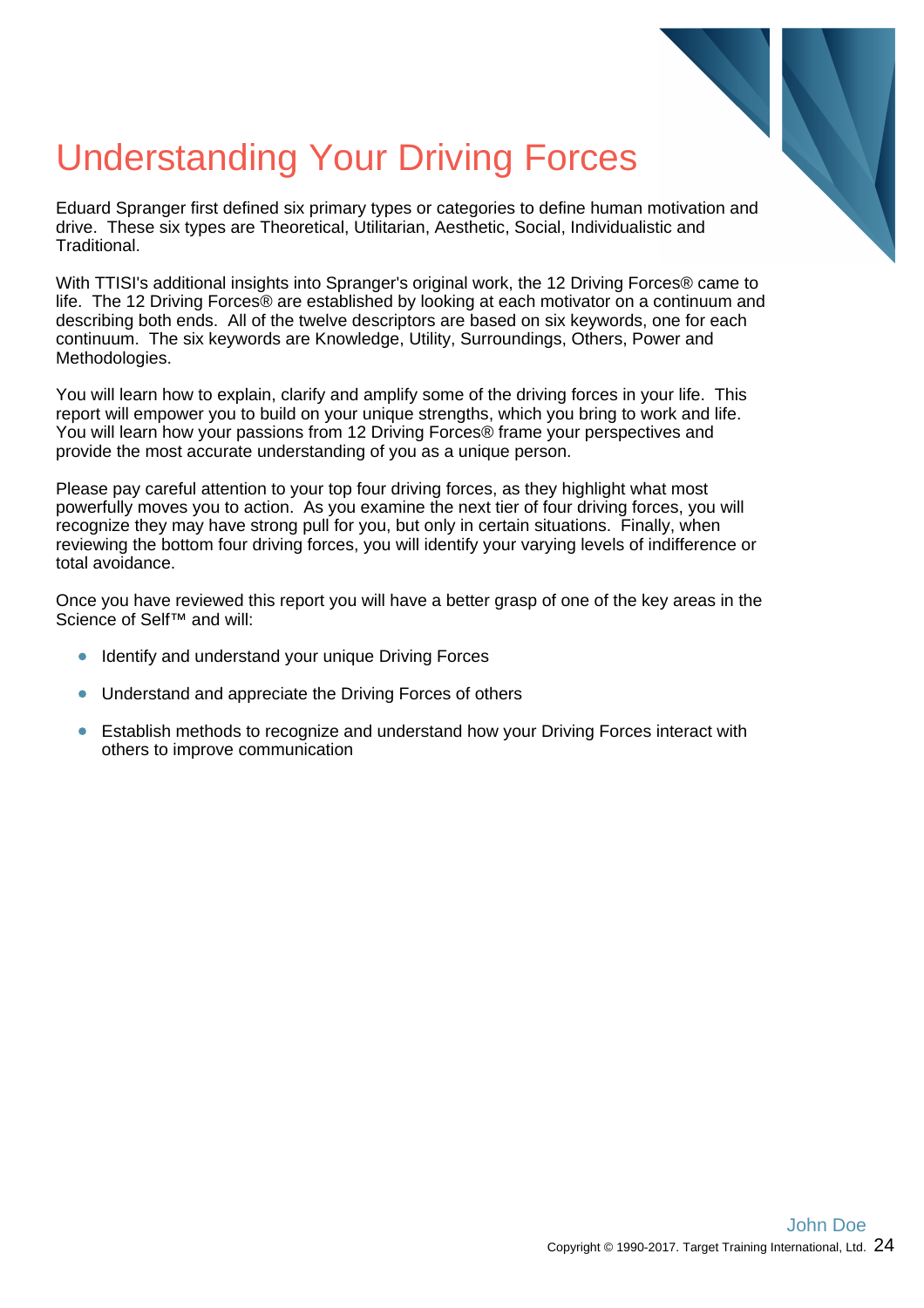## General Characteristics

Based on your responses, the report has generated statements to provide a broad understanding of WHY YOU DO WHAT YOU DO. These statements identify the motivation that you bring to the job. However, you could have a potential Me-Me conflict when two driving forces seem to conflict with each other. Use the general characteristics to gain a better understanding of your driving forces.

John is driven to maximize opportunities in order to create financial flexibility. He is driven by a long list of wants and will work hard to achieve them. He is motivated by increasing productivity and efficiency. He can focus on the task at hand regardless of his surroundings. John will thrive in an environment filled with chaos. He can divide the personal and professional relationships within the same person. He likes to set his own plan to guide and direct his actions. He is always looking for new ways to accomplish routine tasks. John is driven by public recognition. He wants to control his own destiny and impact the destiny of others. In those areas where John has a special interest he will be good at integrating past knowledge to solve current problems. He can be patient and sensitive to others if they have a common cause.

John is energized by building a framework that maximizes his time and talent invested in a project. He will create opportunities for others if he sees a greater return in the future. He will focus on the functionality over harmony of a situation. He isolates personal issues to focus on professional productivity. John will challenge the status quo to keep momentum moving. He is looking for new methods and ways to expand his future opportunities. When John feels strongly about a situation, he will apply the "end justifies the means" concept. He looks for opportunities to take control of situations. John will seek knowledge based on his needs in individual situations. He has the potential to become an expert in his chosen field. John's intention to help others is determined on an individual basis. He is willing to help others if they are willing to work to achieve their goals.

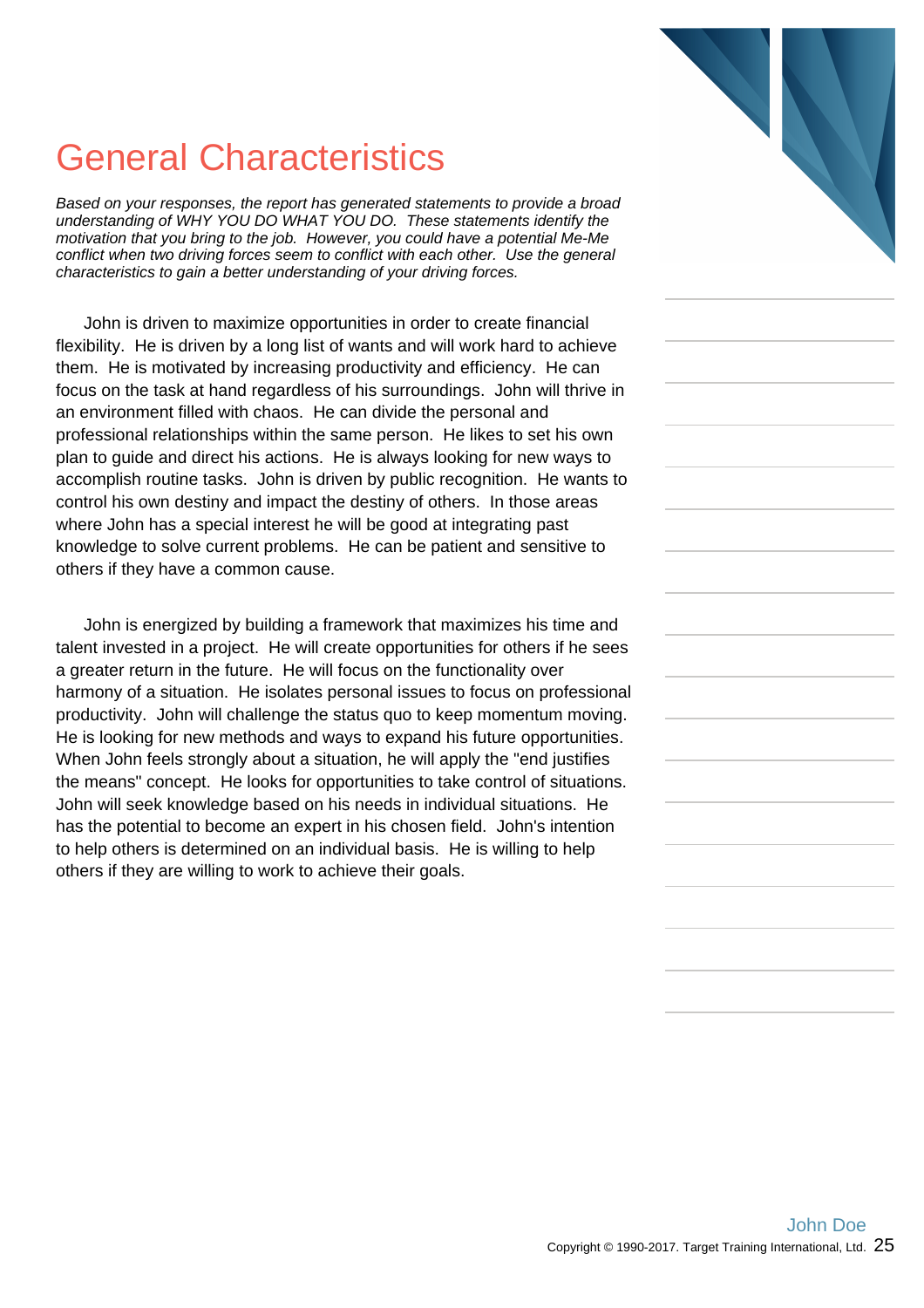## General Characteristics

John may struggle when helping others if it is in conflict with his own self-interest. He may have the data to support his convictions. He is passionate about creating something that leads to an enduring legacy. He lives in the moment with the goal of finding new methods for existing activities. John will not get distracted by the form and beauty in his environment. He will focus on the functionality over the appearance. He will focus on creating processes to insure efficiency going forward. Based on his enterprising nature, John is sensitive to wasting time, resources and/or opportunities.

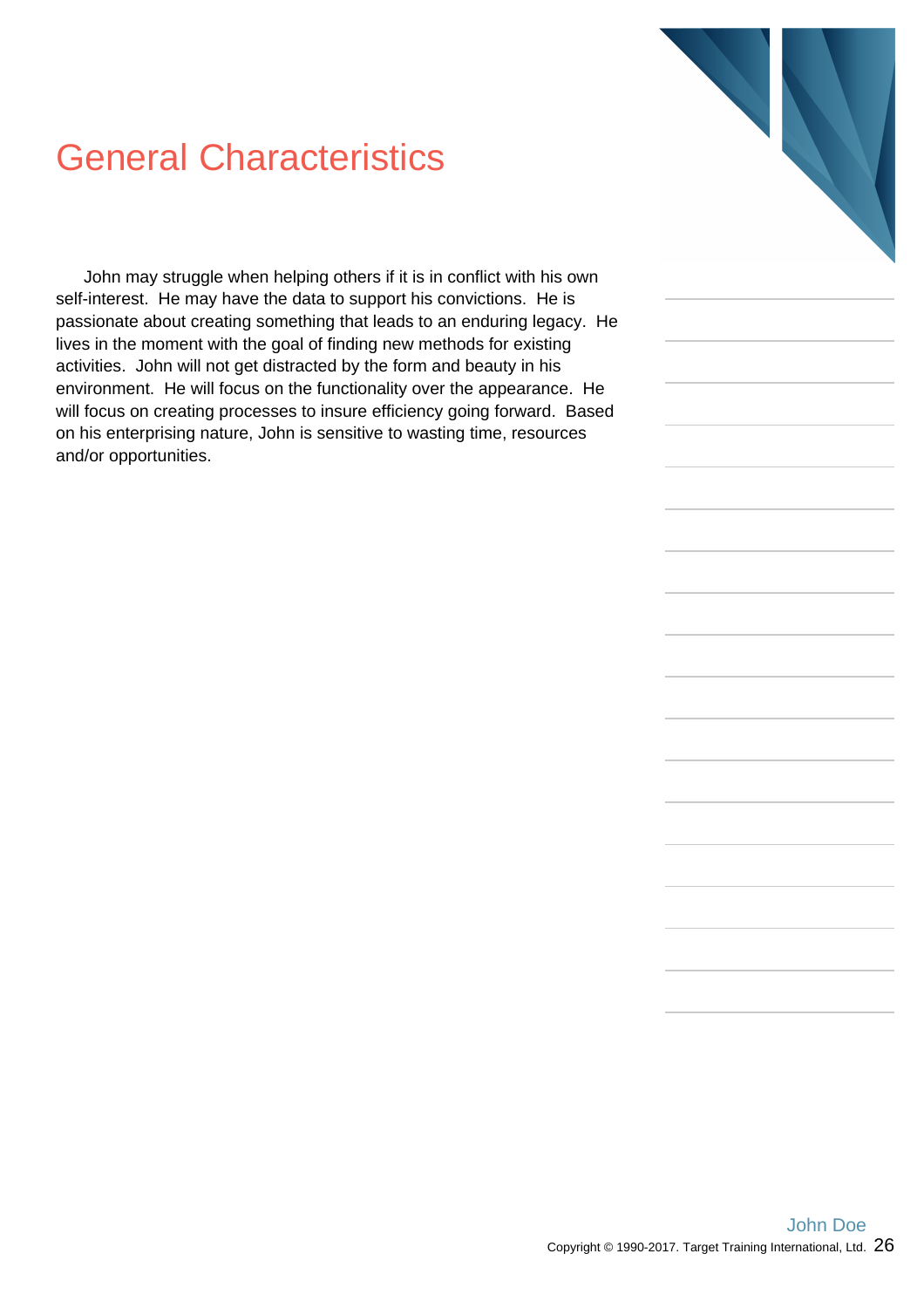

## Primary Driving Forces Cluster

Your top driving forces create a cluster of drivers that move you to action. If you focus on the cluster rather than a single driver you can create combinations of factors that are very specific to you. The closer the scores are to each other the more you can pull from each driver. Think about the driver that you can relate to most and then see how your other primary drivers can support or complement to create your unique driving force.

**1. Resourceful** - People who are driven by practical results, maximizing both efficiency and returns for their investments of time, talent, energy and resources.

| 0 | 10 | 20                                                                 | 30 | 40 | 50    | 60    | 70 | 80 | 90 | 100                                                                          |     |
|---|----|--------------------------------------------------------------------|----|----|-------|-------|----|----|----|------------------------------------------------------------------------------|-----|
|   |    |                                                                    |    |    |       |       |    |    |    |                                                                              | 100 |
|   |    |                                                                    |    |    |       | $57*$ |    |    |    |                                                                              |     |
|   |    |                                                                    |    |    |       |       |    |    |    |                                                                              |     |
|   |    | their surroundings.                                                |    |    |       |       |    |    |    | 2. Objective - People who are driven by the functionality and objectivity of |     |
| 0 | 10 | 20                                                                 | 30 | 40 | 50    | 60    | 70 | 80 | 90 | 100                                                                          |     |
|   |    |                                                                    |    |    |       |       |    |    |    |                                                                              | 93  |
|   |    |                                                                    |    |    |       | $58*$ |    |    |    |                                                                              |     |
|   |    |                                                                    |    |    |       |       |    |    |    |                                                                              |     |
|   |    |                                                                    |    |    |       |       |    |    |    |                                                                              |     |
|   |    |                                                                    |    |    |       |       |    |    |    |                                                                              |     |
|   |    | 3. Receptive - People who are driven by new ideas, methods and     |    |    |       |       |    |    |    |                                                                              |     |
| 0 | 10 | opportunities that fall outside a defined system for living.<br>20 | 30 | 40 | 50    | 60    | 70 | 80 | 90 | 100                                                                          |     |
|   |    |                                                                    |    |    |       |       |    |    |    |                                                                              | 88  |
|   |    |                                                                    |    |    |       |       |    |    |    |                                                                              |     |
|   |    |                                                                    |    |    | $51*$ |       |    |    |    |                                                                              |     |
|   |    |                                                                    |    |    |       |       |    |    |    |                                                                              |     |
|   |    |                                                                    |    |    |       |       |    |    |    | 4. Commanding - People who are driven by status, recognition and control     |     |
| 0 | 10 | over personal freedom.<br>20                                       | 30 | 40 | 50    | 60    | 70 | 80 | 90 | 100                                                                          |     |

38\*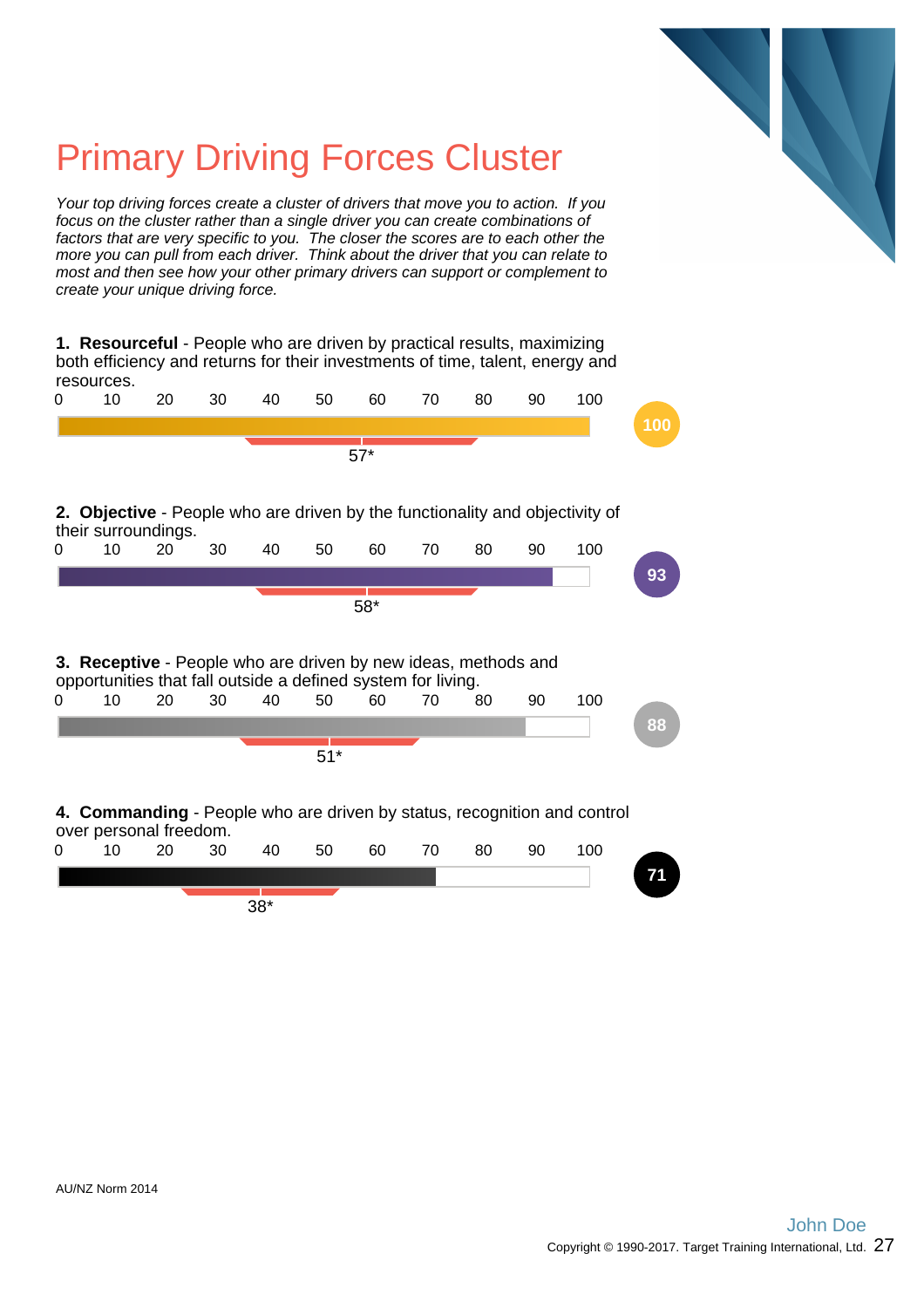## Situational Driving Forces Cluster

Your middle driving forces create a cluster of drivers that come in to play on a situational basis. While not as significant as your primary drivers, they can influence your actions in certain scenarios.

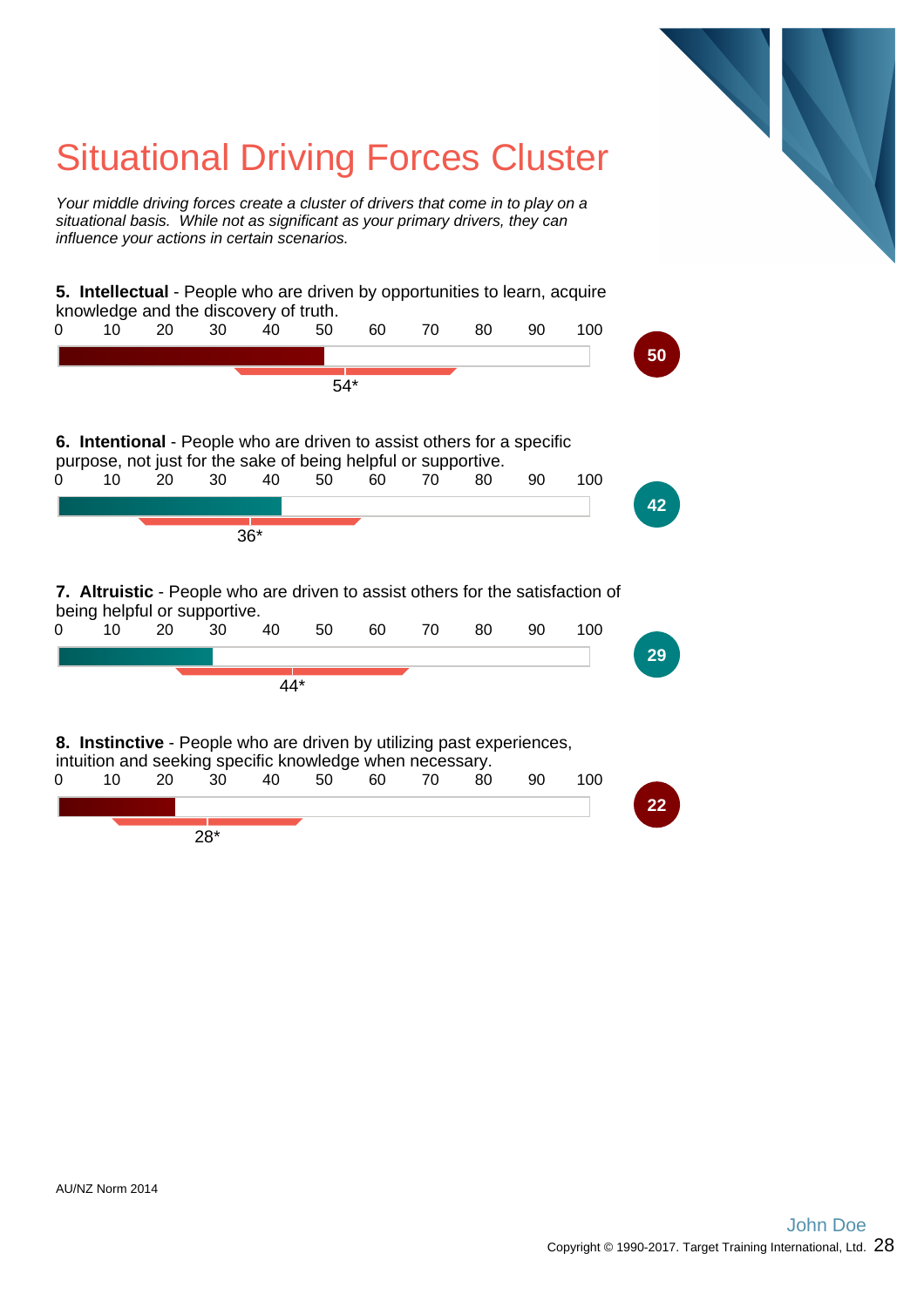## Indifferent Driving Forces Cluster You may feel indifferent toward some or all of the drivers in this cluster. However, the remaining factors may cause an adverse reaction when interacting with people who have one or more of these as a primary driving force. **9. Collaborative** - People who are driven by being in a supporting role and contributing with little need for individual recognition. 0 10 20 30 40 50 60 70 80 90 100 **6** 49\* **10. Harmonious** - People who are driven by the experience, subjective viewpoints and balance in their surroundings. 0 10 20 30 40 50 60 70 80 90 100 **0** 25\* **11. Selfless** - People who are driven by completing tasks for the sake of completion, with little expectation of personal return. 0 10 20 30 40 50 60 70 80 90 100 28\* **12. Structured** - People who are driven by traditional approaches, proven methods and a defined system for living. 0 10 20 30 40 50 60 70 80 90 100 **0** 32\*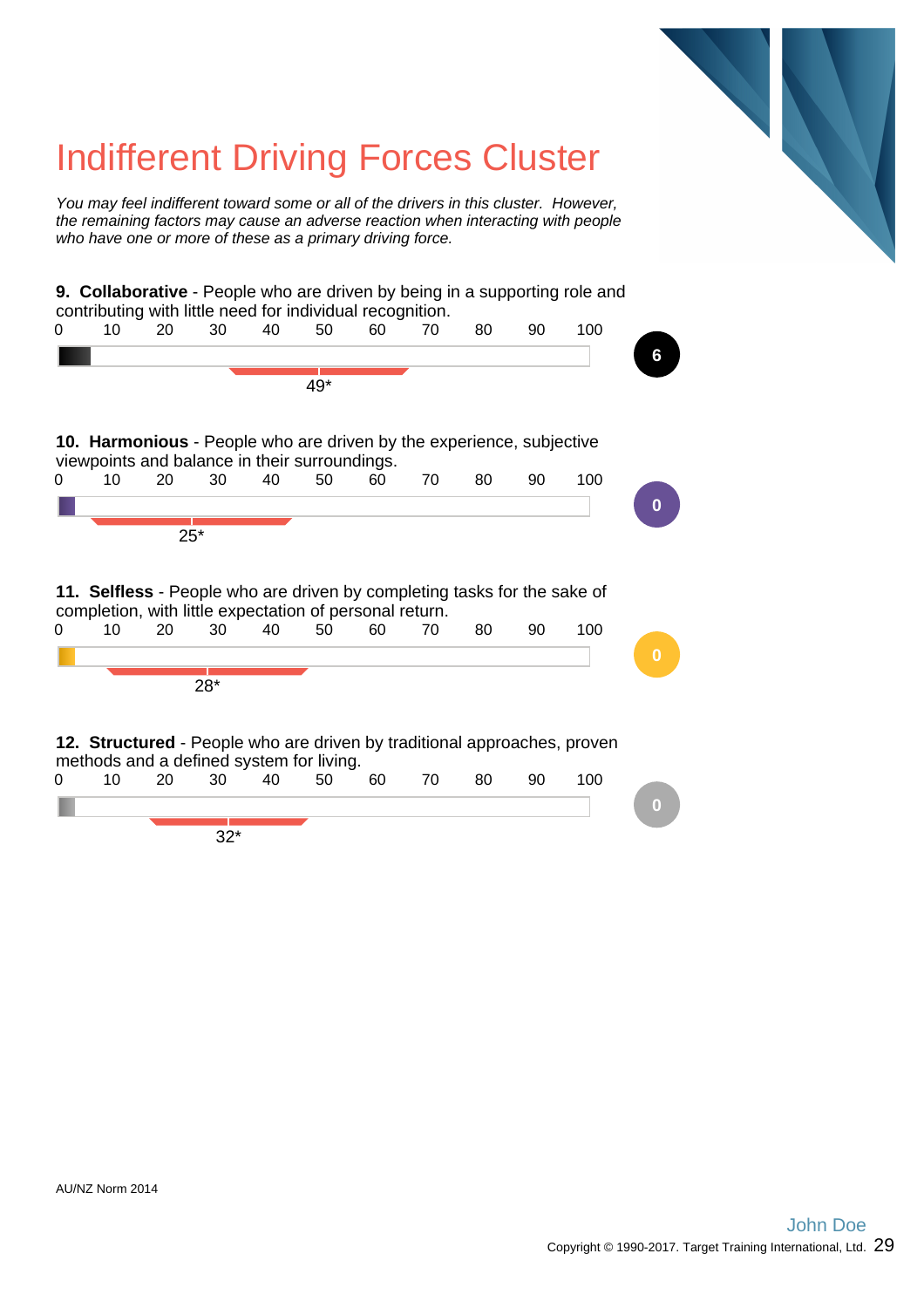## Areas for Awareness

For years you have heard statements like, "Different strokes for different folks," "to each his own," and "people do things for their own reasons, not yours." When you are surrounded by people who share similar driving forces, you will fit in with the group and be energized. However, when surrounded by people whose driving forces are significantly different from yours, you may be perceived as out of the mainstream. These differences can induce stress or conflict.

This section reveals areas where your driving forces may be outside the mainstream and could lead to conflict. The further above the mean and outside the mainstream you are, the more people will notice your passion about that driving force. The further below the mean and outside the mainstream you are, the more people will notice your avoidance or indifference regarding that driving force. The shaded area for each driving force represents 68 percent of the population or scores that fall within one standard deviation above or below the national mean.



#### Norms & Comparisons Table - AU/NZ Norm 2014

**Mainstream** - one standard deviation of the national mean **Passionate** - two standard deviations above the national mean **Indifferent** - two standard deviations below the national mean **Extreme** - three standard deviations from the national mean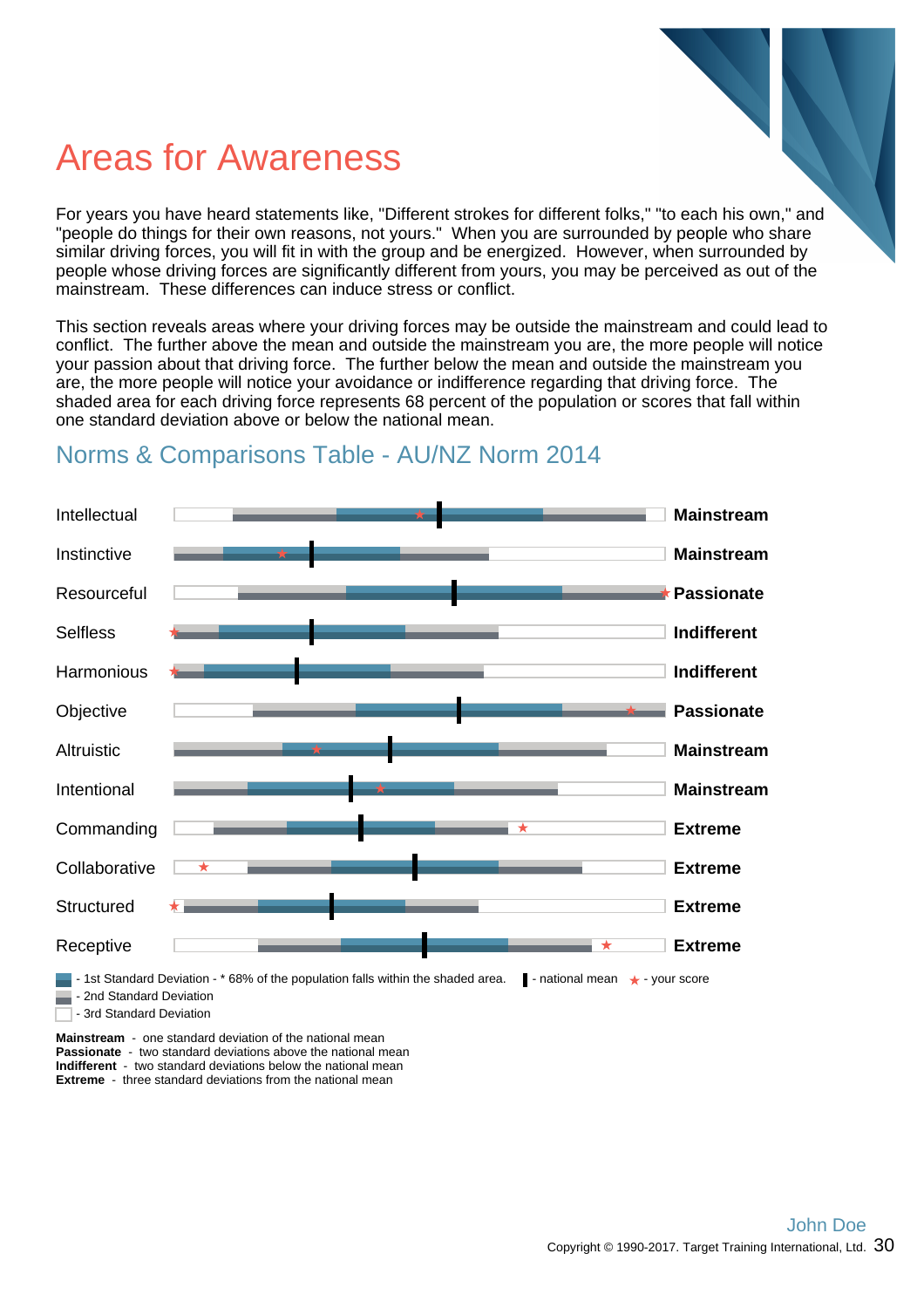## Driving Forces Graph

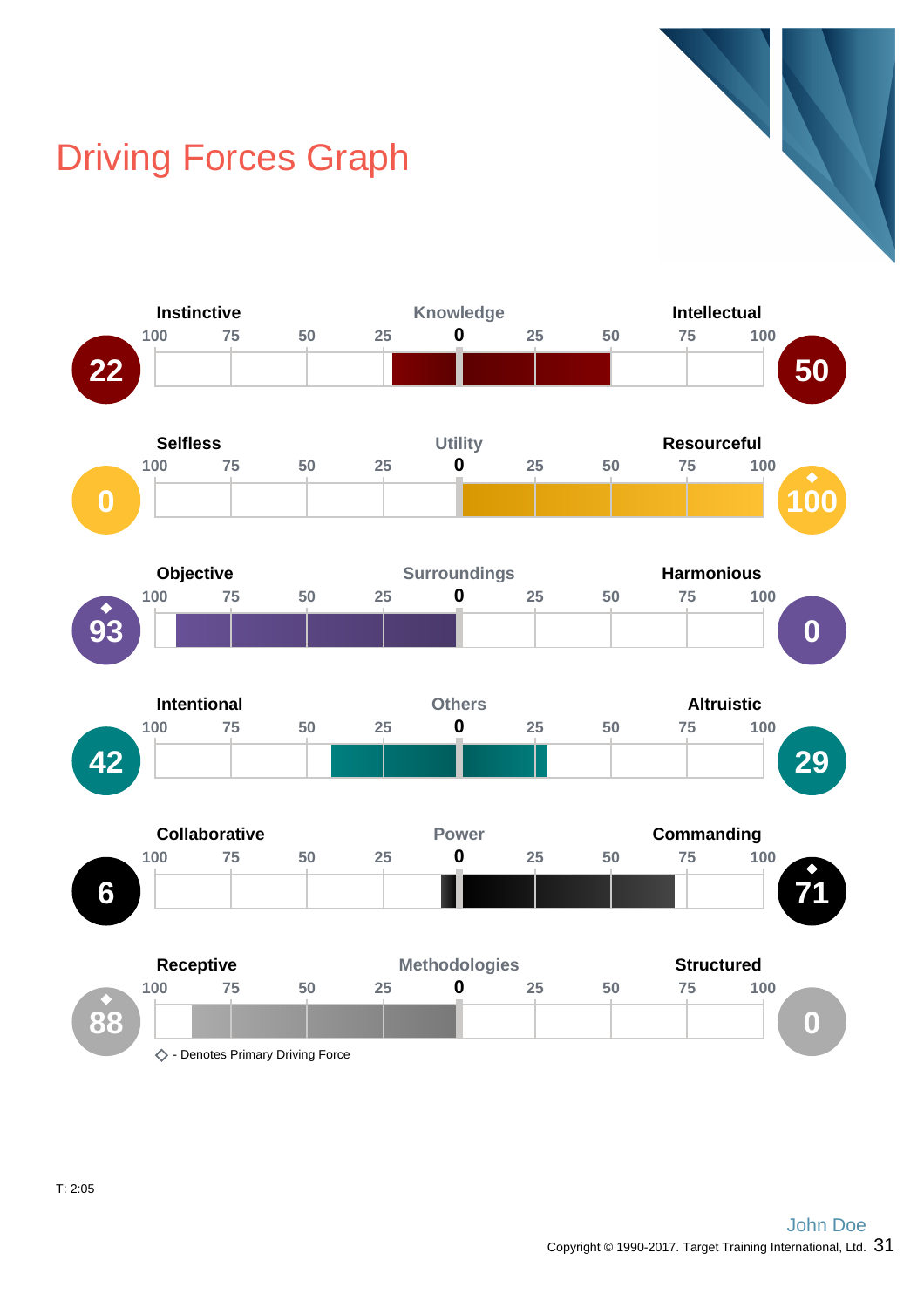## Driving Forces Wheel

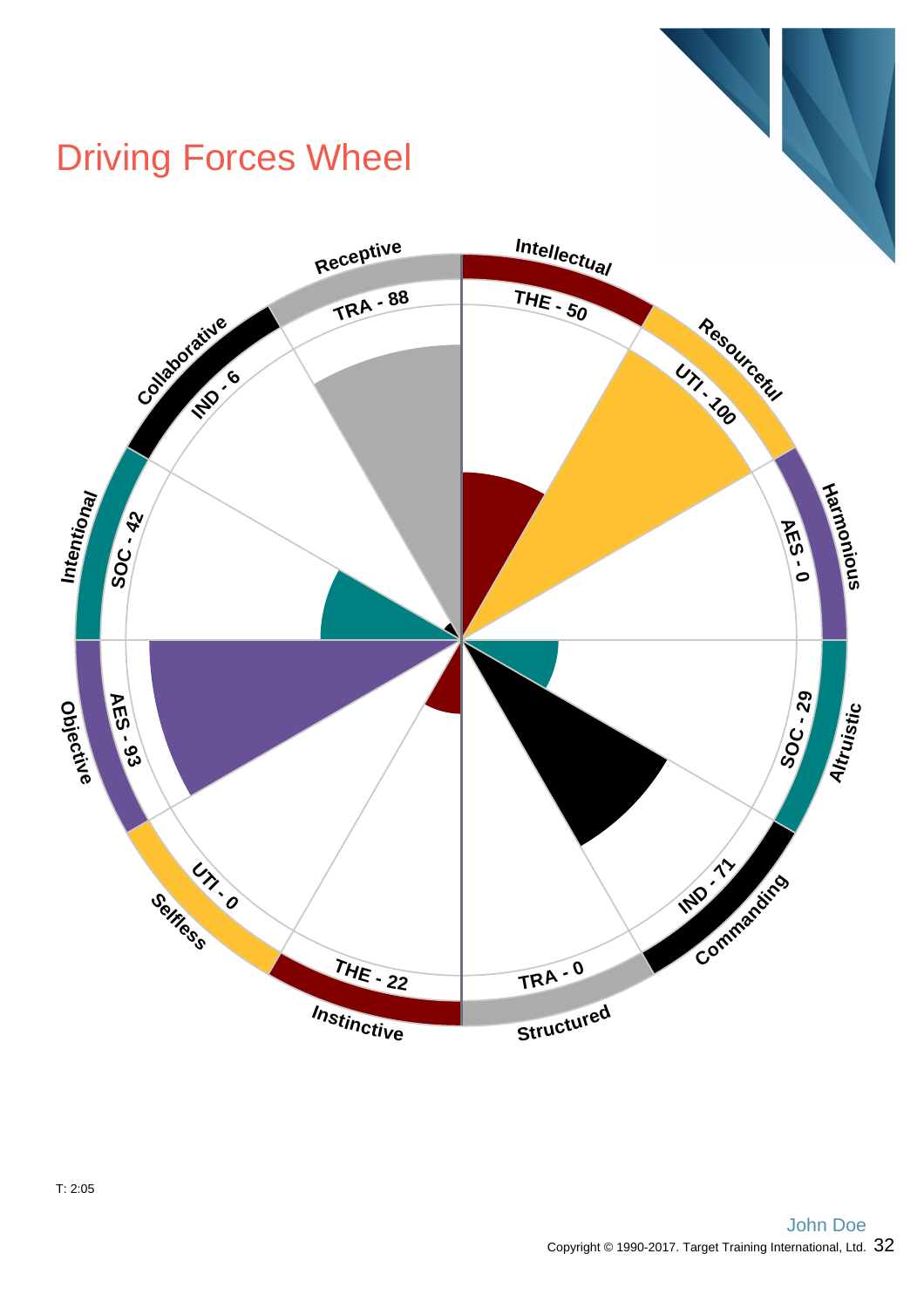## Descriptors Wheel



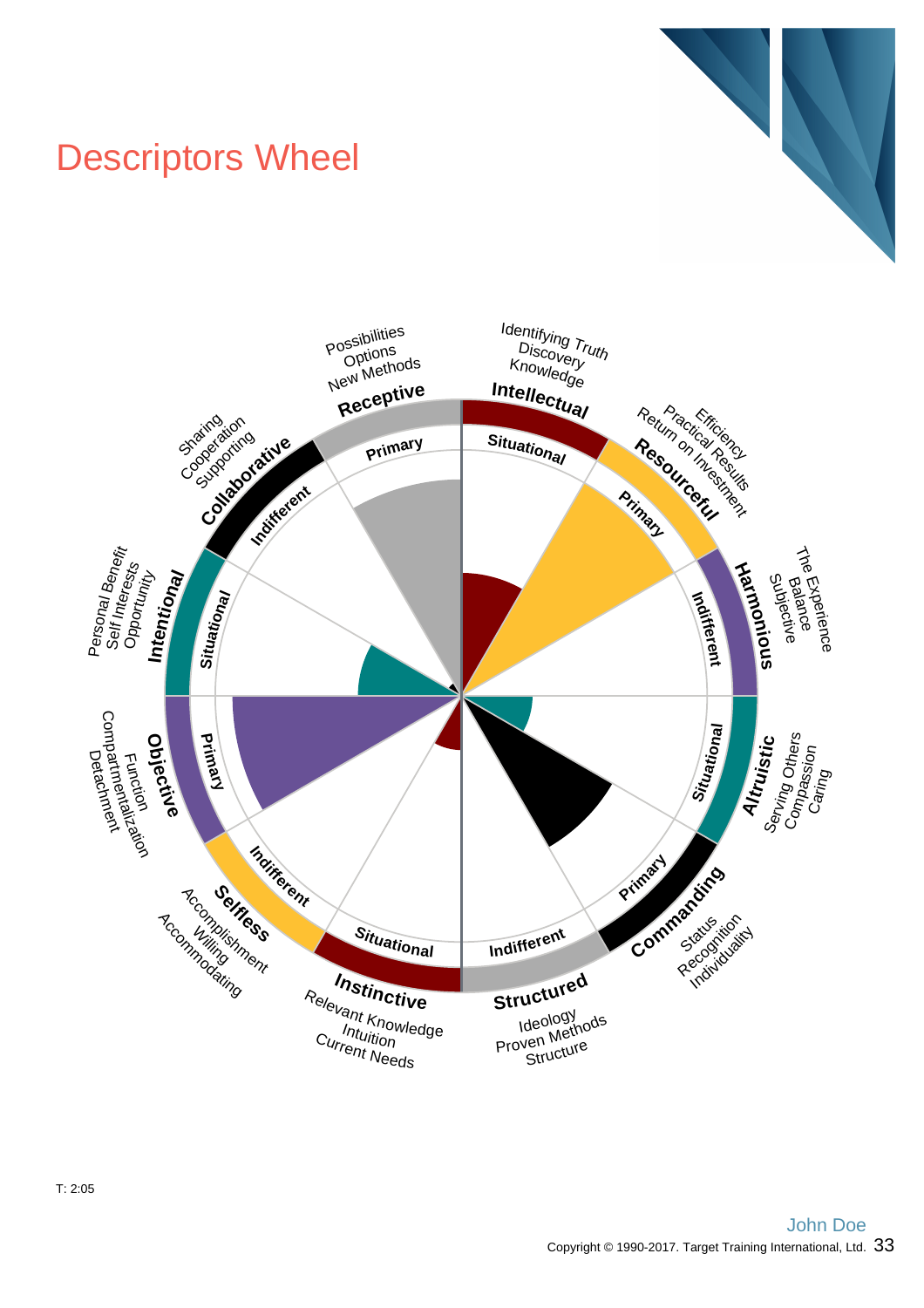

## Introduction Integrating Behaviors and Driving Forces Section

The ultimate power behind increasing job satisfaction and performance comes from the blending of your behaviors and driving forces. Each individually is powerful in order to modify your actions, but the synergy of blending the two moves you to a whole new level.

#### **In this section you will find:**

- Potential Behavioural and Motivational Strengths  $\bullet$
- Potential Behavioural and Motivational Conflict  $\bullet$
- $\bullet$ Ideal Environment
- Keys to Motivating  $\bullet$
- Keys to Managing  $\bullet$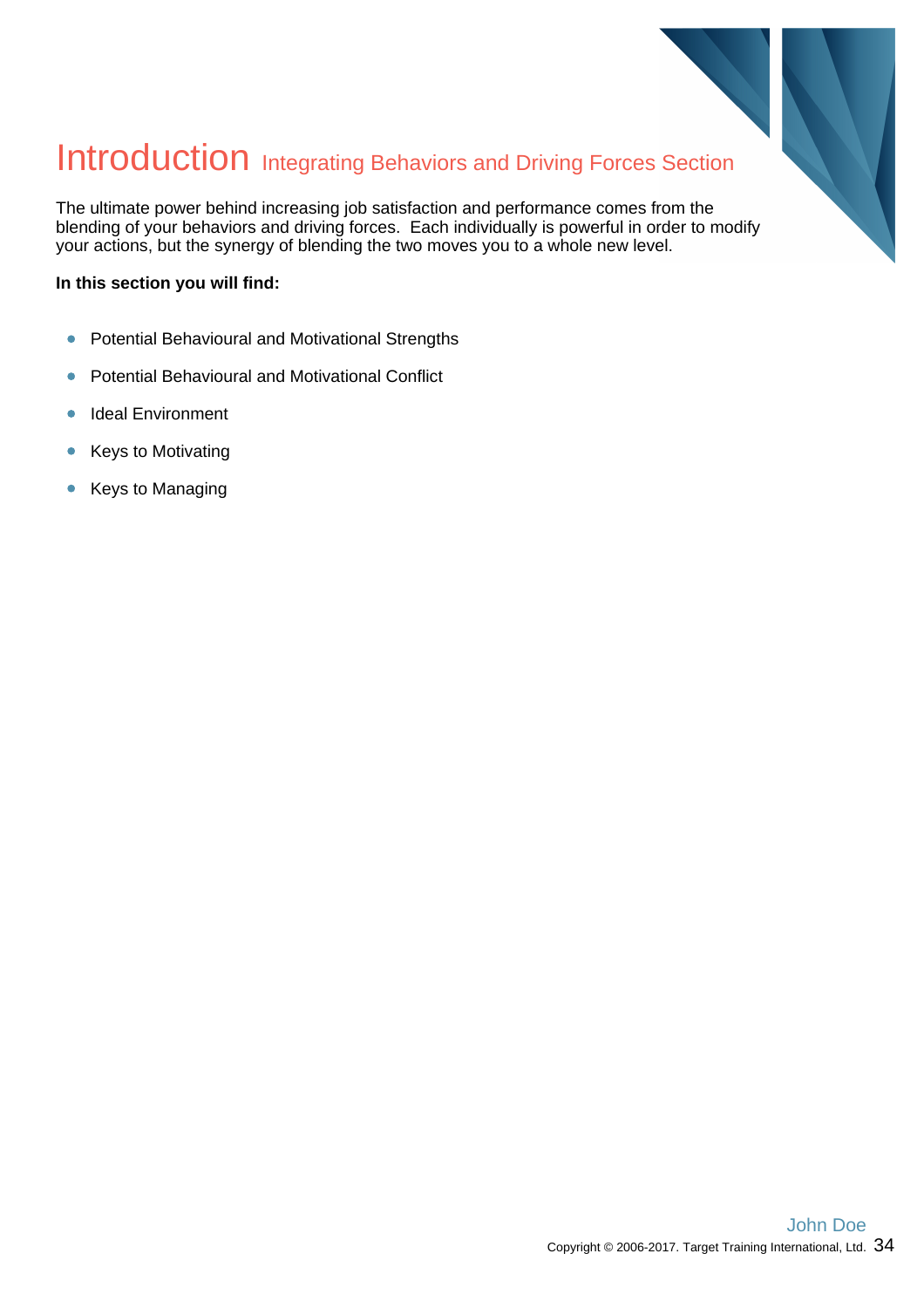# Potential Behavioral and Motivational **Strengths**

This section describes the potential areas of strengths between John's behavioural style and top four driving forces. Identify two to three potential strengths that need to be maximized and rewarded in order to enhance on-the-job satisfaction.

- $\bullet$ Has an entrepreneurial mindset.
- Makes decisions based on saving time, resources and improving  $\bullet$ efficiency.
- Very resourceful in solving problems.  $\bullet$
- $\bullet$ Will initiate action even during chaos.
- Initiates action to stir up activity.  $\bullet$
- May take a leadership position to focus on specific aspects of the  $\bullet$ organization.
- $\bullet$ Lives by an open system and will do anything to enhance it.
- Assertively champions causes he is interested in.  $\bullet$
- $\bullet$ Puts everything he has into looking for new opportunities.
- A strong influencer.  $\bullet$
- Bottom-line focused when leading others.  $\bullet$
- Not easily deterred by setbacks.  $\bullet$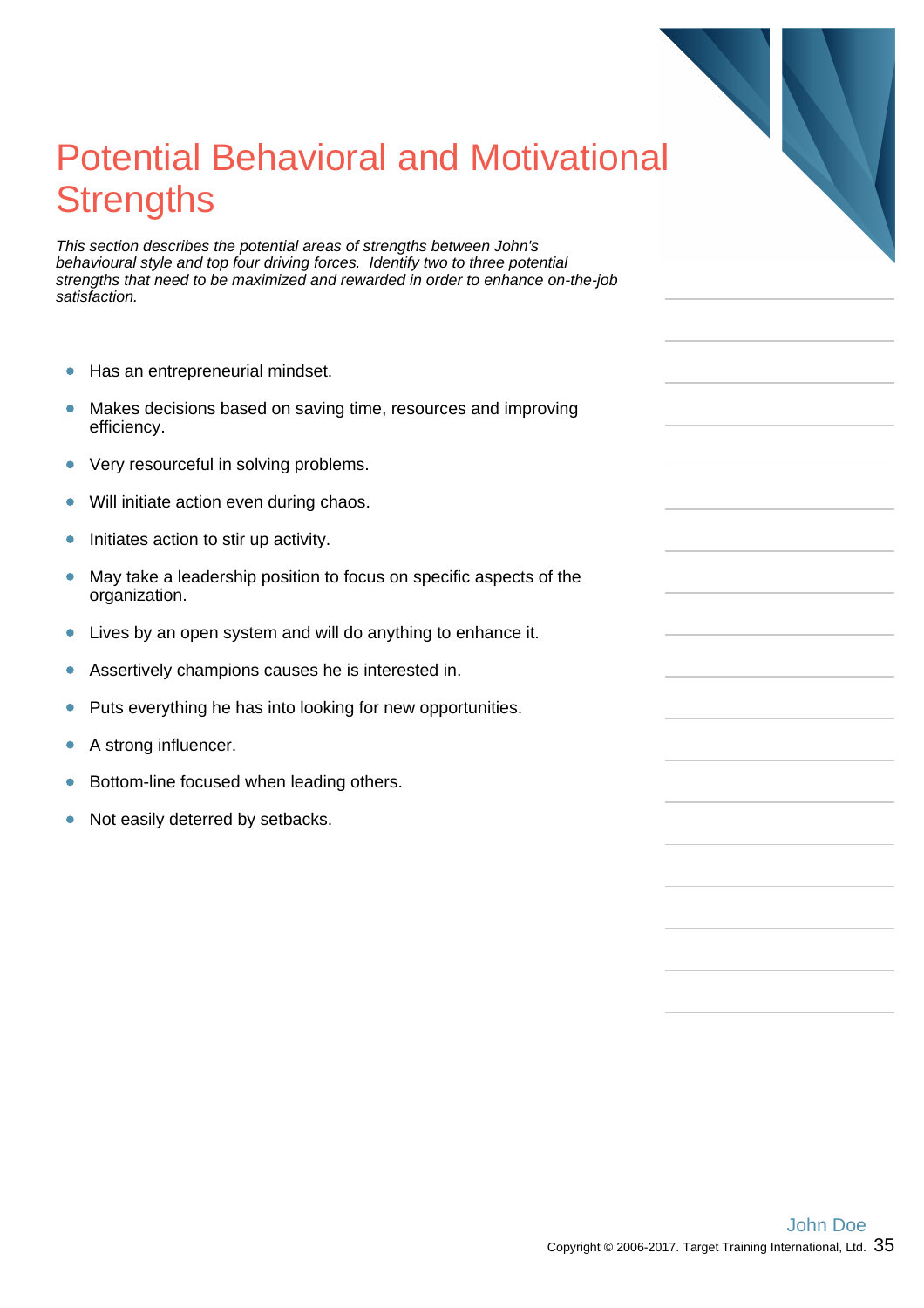## Potential Behavioral and Motivational **Conflict**

This section describes the potential areas of conflict between John's behavioural style and top four driving forces. Identify two to three potential conflicts that need to be minimized in order to enhance on-the-job performance.

- $\bullet$ May make a quick decision that results in a bad investment and/or wasted time.
- Can be a workaholic.  $\bullet$
- Tends to think bigger is always better.  $\bullet$
- $\bullet$ May over focus on productivity over appearance.
- $\bullet$ Will only see his objectives in the here and now.
- $\bullet$ May communicate bluntly and not fully express what he thinks and feels.
- Ċ Willing to listen to outside viewpoints to build a creative solution.
- $\bullet$ Quick decisions may conflict with new opportunities.
- $\bullet$ May break others' rules to keep the momentum moving.
- $\bullet$ Takes on too much, too soon, too fast to maintain control.
- Can set personal standards too high.  $\bullet$
- May not realize the negative consequences of his quick decisions.  $\bullet$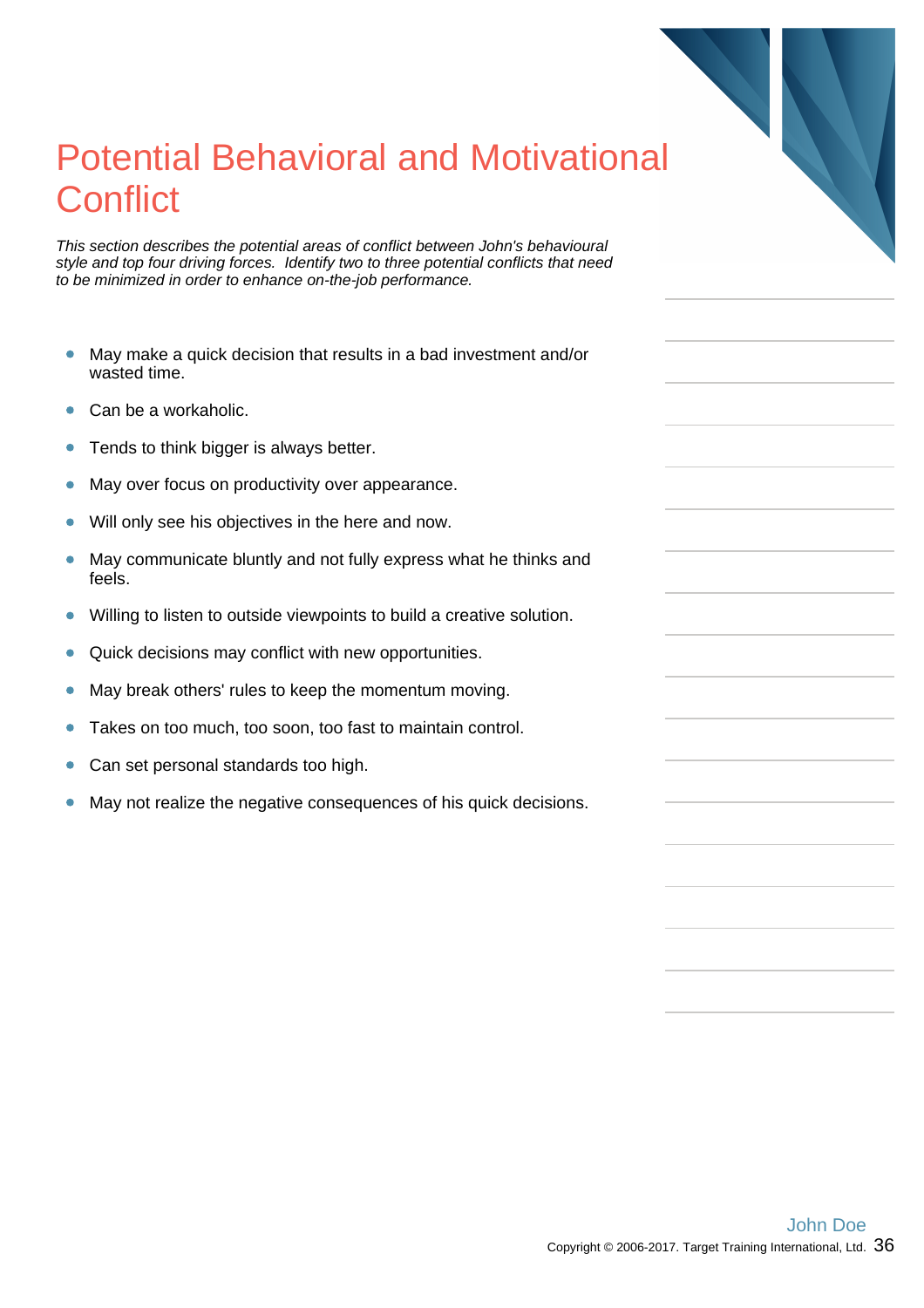# 

## Ideal Environment

People are more engaged and productive when their work environment matches the statements described in this section. This section identifies the ideal work environment based on John's behavioural style and top four driving forces. Use this section to identify specific duties and responsibilities that John enjoys.

- $\bullet$ Having economic, competitive and challenging incentives.
- An environment where direct, bottom-line efforts are appreciated.  $\bullet$
- Key performance measured on results and efficiency rather than  $\bullet$ people and process.
- Fast-paced chaotic activity based situations.  $\bullet$
- The ability to compartmentalize when facing challenges and in  $\bullet$ achieving results.
- Freedom to focus on the functionality over the appearance.  $\bullet$
- An environment to challenge rules in which he does not agree.  $\bullet$
- Ability to achieve results by challenging the status quo.  $\bullet$
- $\bullet$ An environment that promotes creative ideas for solving problems and making decisions.
- Ability to be self-starting and forward looking as it relates to  $\bullet$ challenging the status quo.
- $\bullet$ An environment where competition and winning is viewed as the ideal.
- Opportunity to assertively express his desire to control his own destiny and potentially that of others.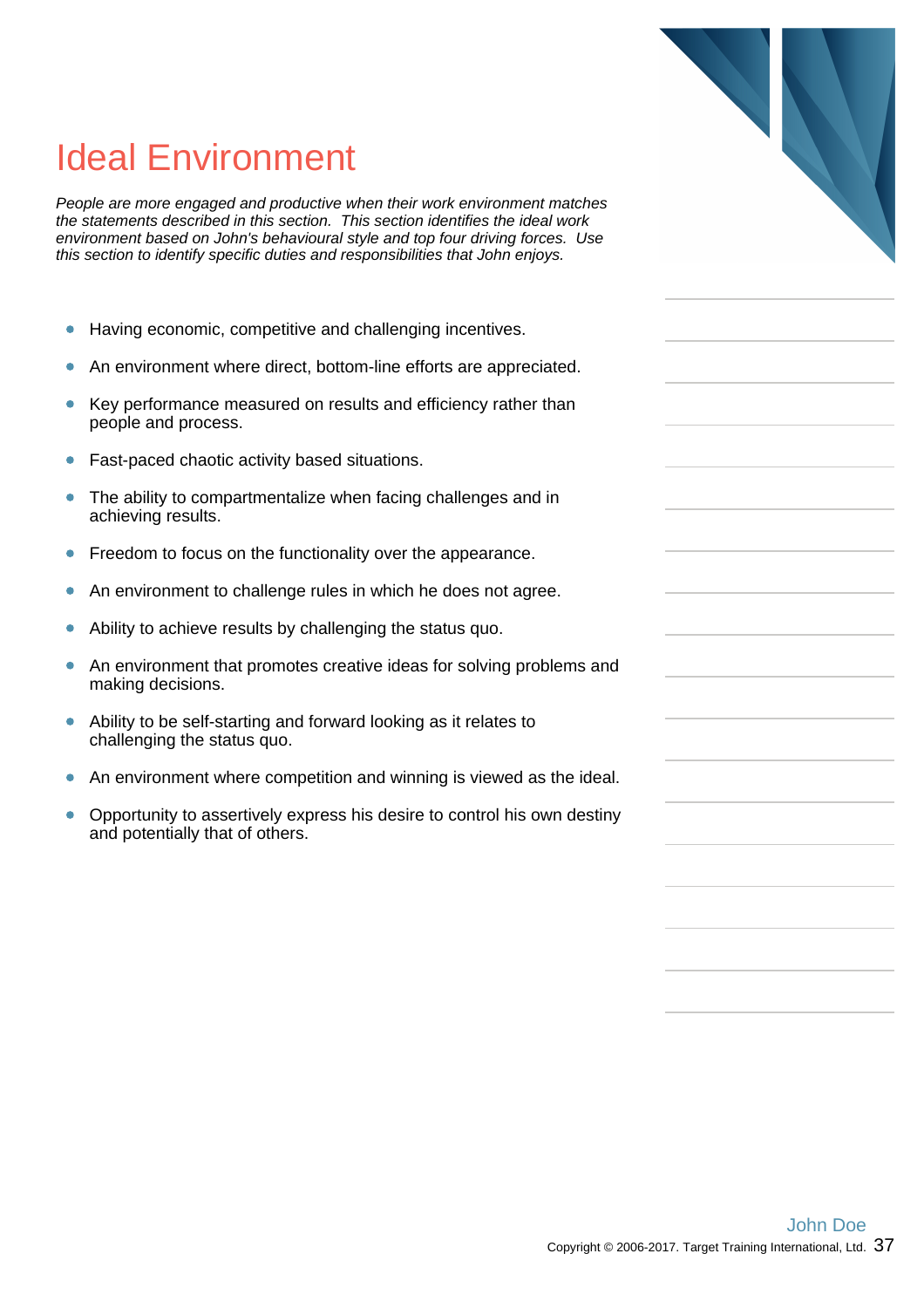# 

# Keys to Motivating

All people are different and motivated in various ways. This section of the report was produced by analysing John's driving forces. Review each statement produced in this section with John and highlight those that are present "wants."

#### John wants:

- $\bullet$ Opportunities for achieving things faster and of more value.
- Focus on results and rewards, not the process or journey.  $\bullet$
- Freedom to get desired results and improve efficiency.  $\bullet$
- The understanding from management that working and focusing on  $\bullet$ tangible results is the desired outcome.
- To be seen as someone who is passionate about results even within a  $\bullet$ chaotic environment.
- Things done quickly and to the highest level of functionality.  $\bullet$
- A manager and a team that appreciates that every system should be  $\bullet$ challenged.
- $\bullet$ The ability to solve problems by examining many new approaches.
- The opportunity to expand his way of thinking.  $\bullet$
- Power and control over outcomes and goals. Ŏ
- Ability to create, share and control the vision.
- Space and latitude to do what it takes to get the job done. ò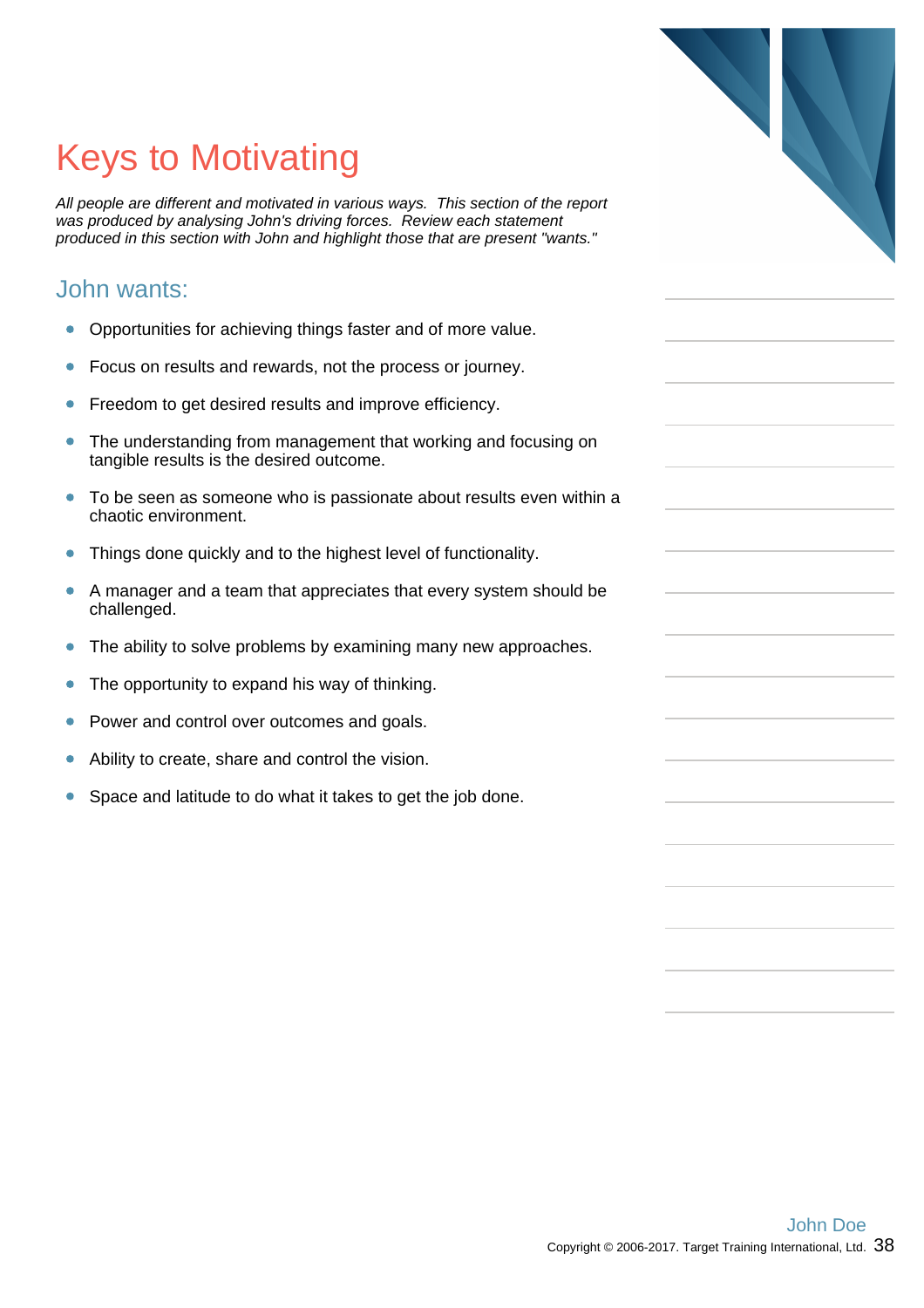# Keys to Managing

This section discusses the needs which must be met in order for John to perform at an optimum level. Some needs can be met by himself, while management must provide for others. It is difficult for a person to enter a motivational environment when that person's basic management needs have not been fulfilled. Review the list with John and identify 3 or 4 statements that are most important to him. This allows John to participate in forming his own personal management plan.

#### John needs:

- To understand that people who do not move at his pace may still offer  $\bullet$ value and a return on investment.
- The opportunity to receive rewards based on results achieved.  $\bullet$
- To understand that not all people are driven by return and challenges.  $\bullet$
- To compartmentalize activities in order to accomplish the objectives.  $\bullet$
- Assistance in understanding how his emotional intensity affects the  $\bullet$ performance of the team.
- $\bullet$ To set clear expectations for the team in order to obtain tangible results.
- Support in properly displaying his passion for the way things could be.  $\bullet$
- A manager that understands his need to explore many systems to capture all possibilities.
- $\bullet$ Support to achieve results through his constantly evolving system for living.
- $\bullet$ Help understanding the effect on his image when he disengages from uncontrolled projects.
- To understand that not all problems are a nail, therefore all solutions  $\bullet$ cannot be a hammer.
- Freedom to determine how results should be achieved.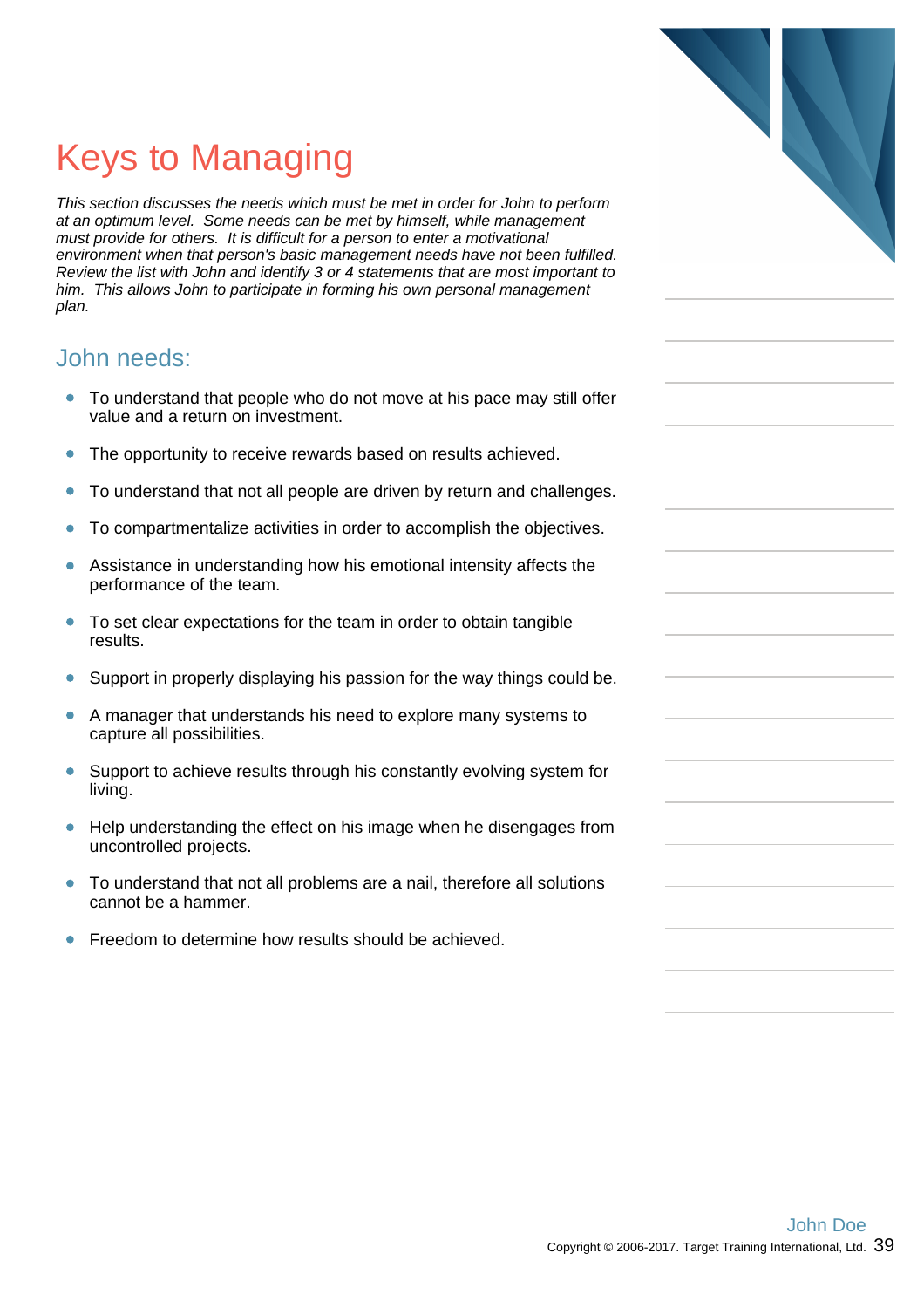

## Introduction Competencies

Your success in any job depends on the value of your contribution to the organization. Managers, mentors and professional coaches can encourage, advise and guide you as you grow professionally. However, the ultimate responsibility for your career development is yours and yours alone.

This report is designed to assist you in managing and developing your career. For many jobs, personal skills are as important as technical skills in producing superior performance. Personal skills are often transferable to different jobs, whereas technical skills are usually more specific.

Based on your responses to the DNA 25 questionnaire, this report indicates your development of 25 personal skills. These 25 personal skills contribute to superior performance in many jobs. Your development of these personal skills are categorized into four levels:

- 1) Well Developed
- 2) Developed
- 3) Moderately Developed
- 4) Needs Development

While personal skills are certainly important for career development, it is not necessary to fully develop every one. In fact, development of a personal skill may not benefit your career if it is not required in your current job. In order to optimize your career potential, it is best to focus your development efforts on the personal skills that are required in your current job, or the job you want.

Be sure to read the entire report with an open mind. Everyone has areas where they can improve. Before deciding to work on developing personal skills you have not yet fully developed, you may want to discuss the report with a trusted peer, mentor or professional coach. You may even wish to share the report with your manager. In most cases, management takes a very positive view of individuals who wish to develop their skills.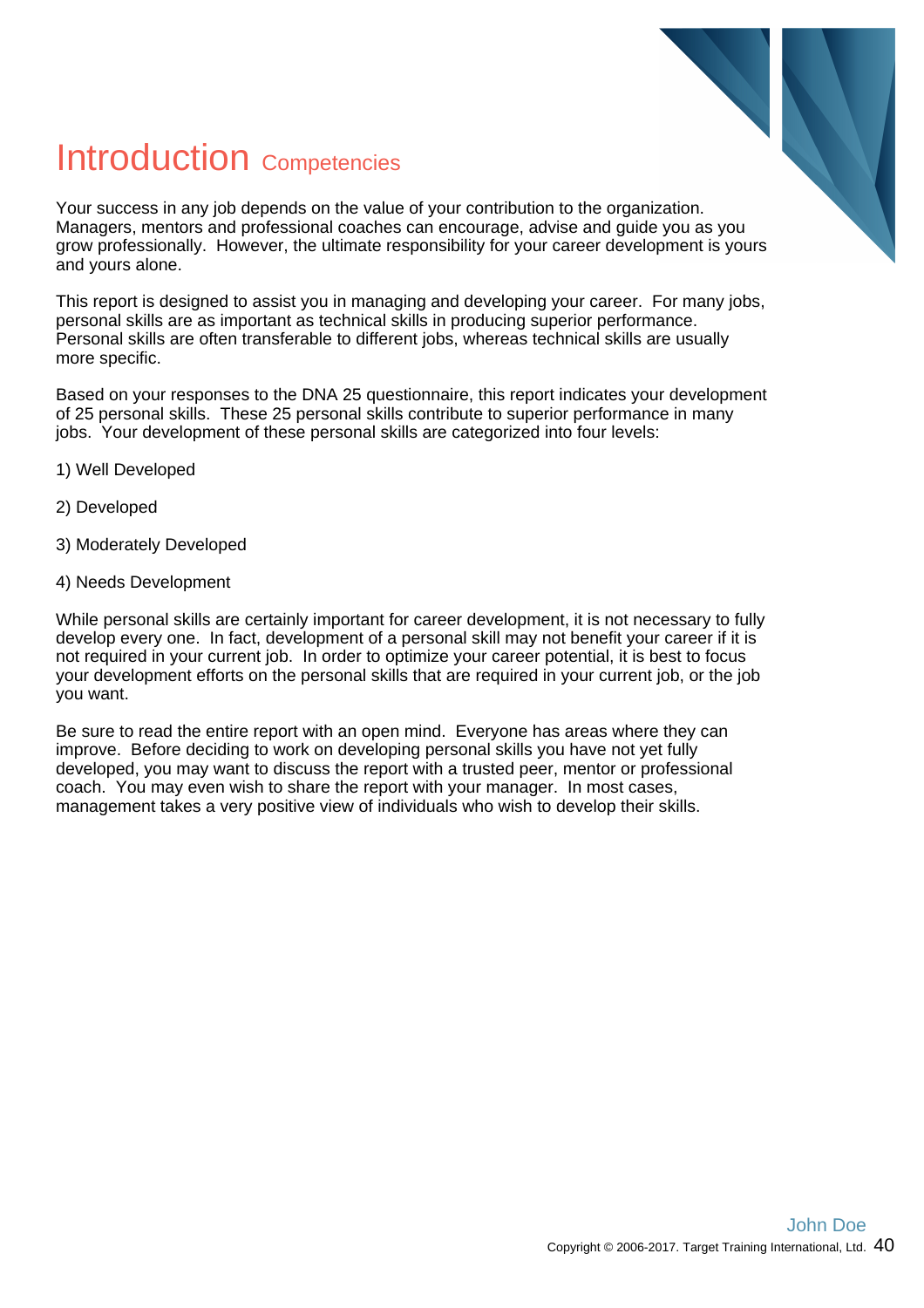## Development Indicator

This section of your report shows your development level of 25 personal skills based on your responses to the questionnaire.

|                                      | $\mathbf 0$ | 10 | 20 | 30 | 40 | 50 | 60 | 70 | 80 | 90 | 100 |  |
|--------------------------------------|-------------|----|----|----|----|----|----|----|----|----|-----|--|
| <b>Conceptual Thinking</b>           |             |    |    |    |    |    |    |    |    |    |     |  |
| <b>Self Starting</b>                 |             |    |    |    |    |    |    |    |    |    |     |  |
| <b>Creativity and Innovation</b>     |             |    |    |    |    |    |    |    |    |    |     |  |
| <b>Influencing Others</b>            |             |    |    |    |    |    |    |    |    |    |     |  |
| <b>Flexibility</b>                   |             |    |    |    |    |    |    |    |    |    |     |  |
| <b>Futuristic Thinking</b>           |             |    |    |    |    |    |    |    |    |    |     |  |
| <b>Goal Orientation</b>              |             |    |    |    |    |    |    |    |    |    |     |  |
| <b>Negotiation</b>                   |             |    |    |    |    |    |    |    |    |    |     |  |
| <b>Personal Accountability</b>       |             |    |    |    |    |    |    |    |    |    |     |  |
| Leadership                           |             |    |    |    |    |    |    |    |    |    |     |  |
| <b>Continuous Learning</b>           |             |    |    |    |    |    |    |    |    |    |     |  |
| <b>Resiliency</b>                    |             |    |    |    |    |    |    |    |    |    |     |  |
| <b>Understanding Others</b>          |             |    |    |    |    |    |    |    |    |    |     |  |
| <b>Conflict Management</b>           |             |    |    |    |    |    |    |    |    |    |     |  |
| <b>Interpersonal Skills</b>          |             |    |    |    |    |    |    |    |    |    |     |  |
| <b>Project Management</b>            |             |    |    |    |    |    |    |    |    |    |     |  |
| <b>Customer Focus</b>                |             |    |    |    |    |    |    |    |    |    |     |  |
| <b>Problem Solving</b>               |             |    |    |    |    |    |    |    |    |    |     |  |
| <b>Employee Development/Coaching</b> |             |    |    |    |    |    |    |    |    |    |     |  |
| <b>Time and Priority Management</b>  |             |    |    |    |    |    |    |    |    |    |     |  |
| <b>Planning and Organizing</b>       |             |    |    |    |    |    |    |    |    |    |     |  |
| <b>Teamwork</b>                      |             |    |    |    |    |    |    |    |    |    |     |  |
| <b>Decision Making</b>               |             |    |    |    |    |    |    |    |    |    |     |  |
| <b>Appreciating Others</b>           |             |    |    |    |    |    |    |    |    |    |     |  |
| <b>Diplomacy</b>                     |             |    |    |    |    |    |    |    |    |    |     |  |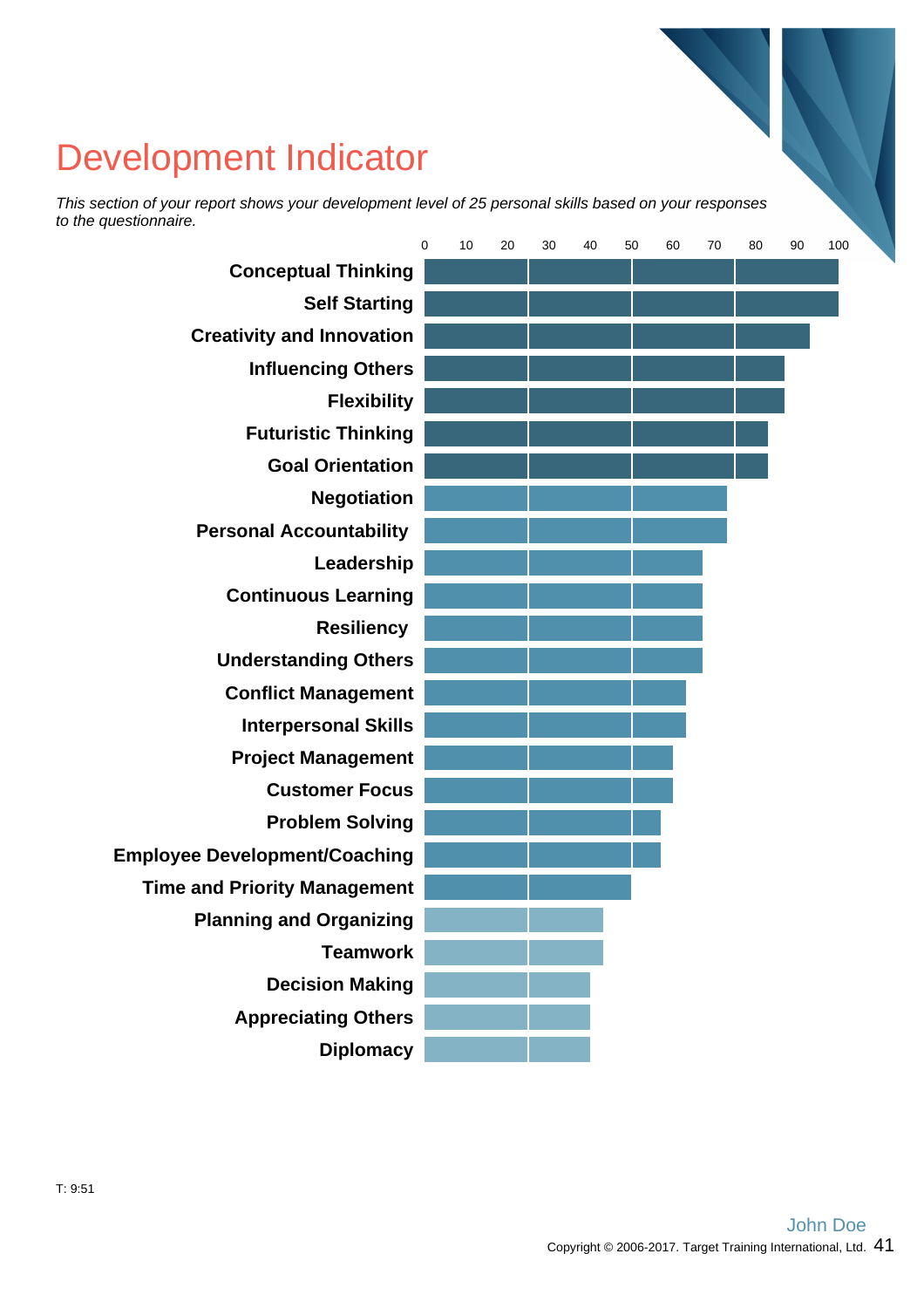## Competencies Hierarchy

Your unique hierarchy of competencies is key to your success. Knowing what they are is essential to reaching your goals. The graphs below rank your competencies from top to bottom.

**1. Conceptual Thinking** - Analyzing hypothetical situations, patterns and/or abstract concepts to formulate connections and new insights.



\* 68% of the population falls within the shaded area.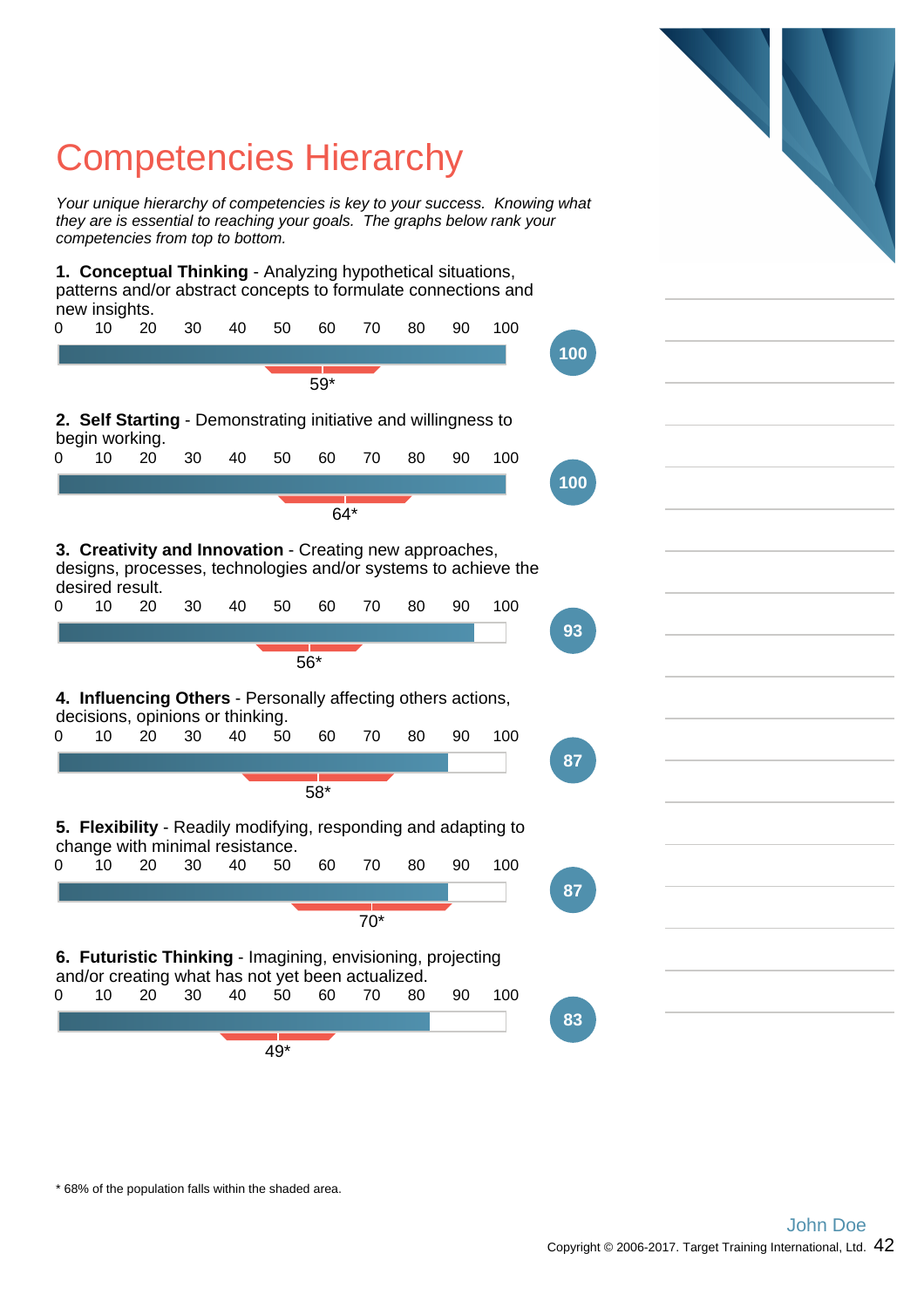

\* 68% of the population falls within the shaded area.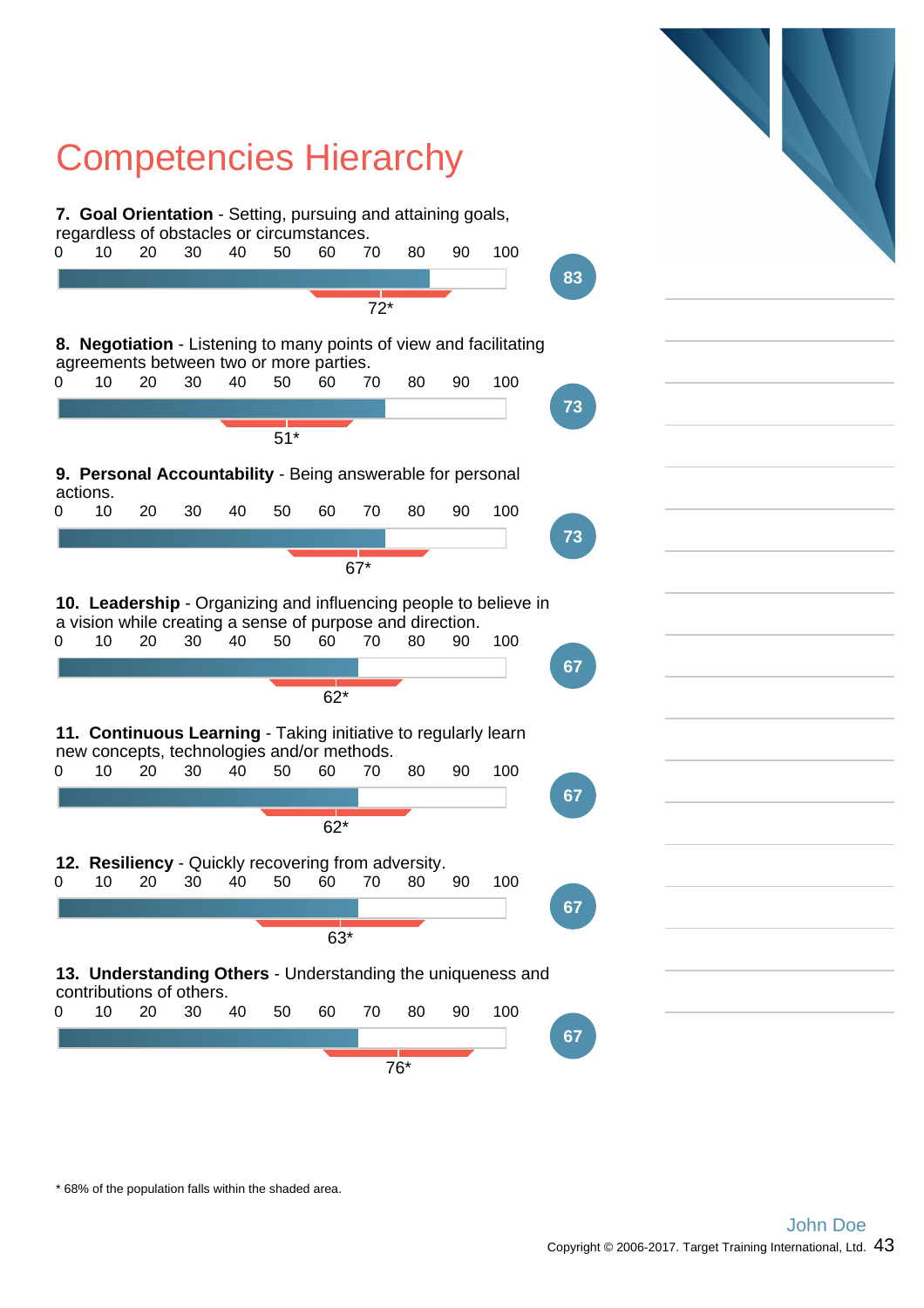

\* 68% of the population falls within the shaded area.

**TTI Success Insights ANZ** info@successinsights.com.au www.successinsights.com.au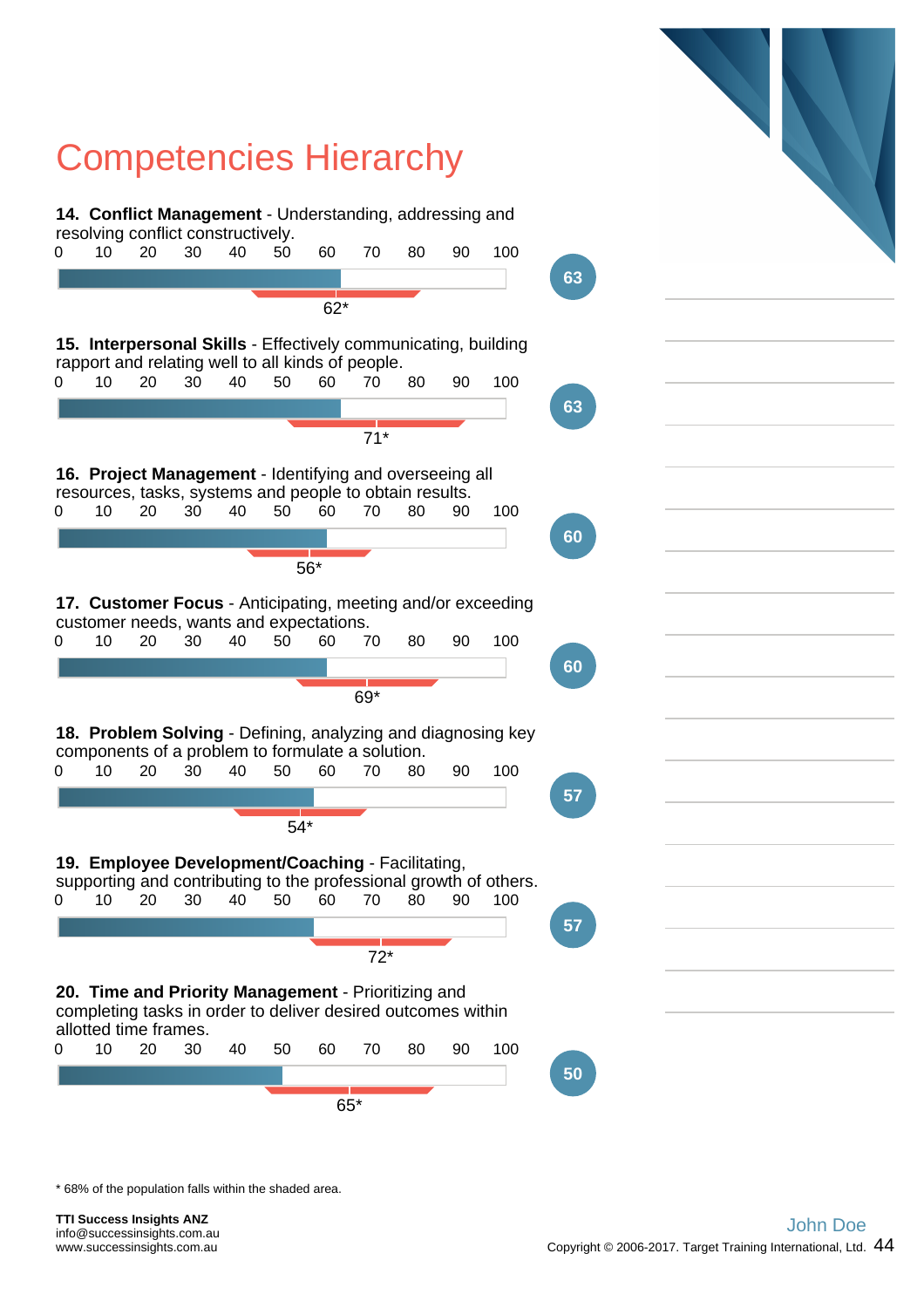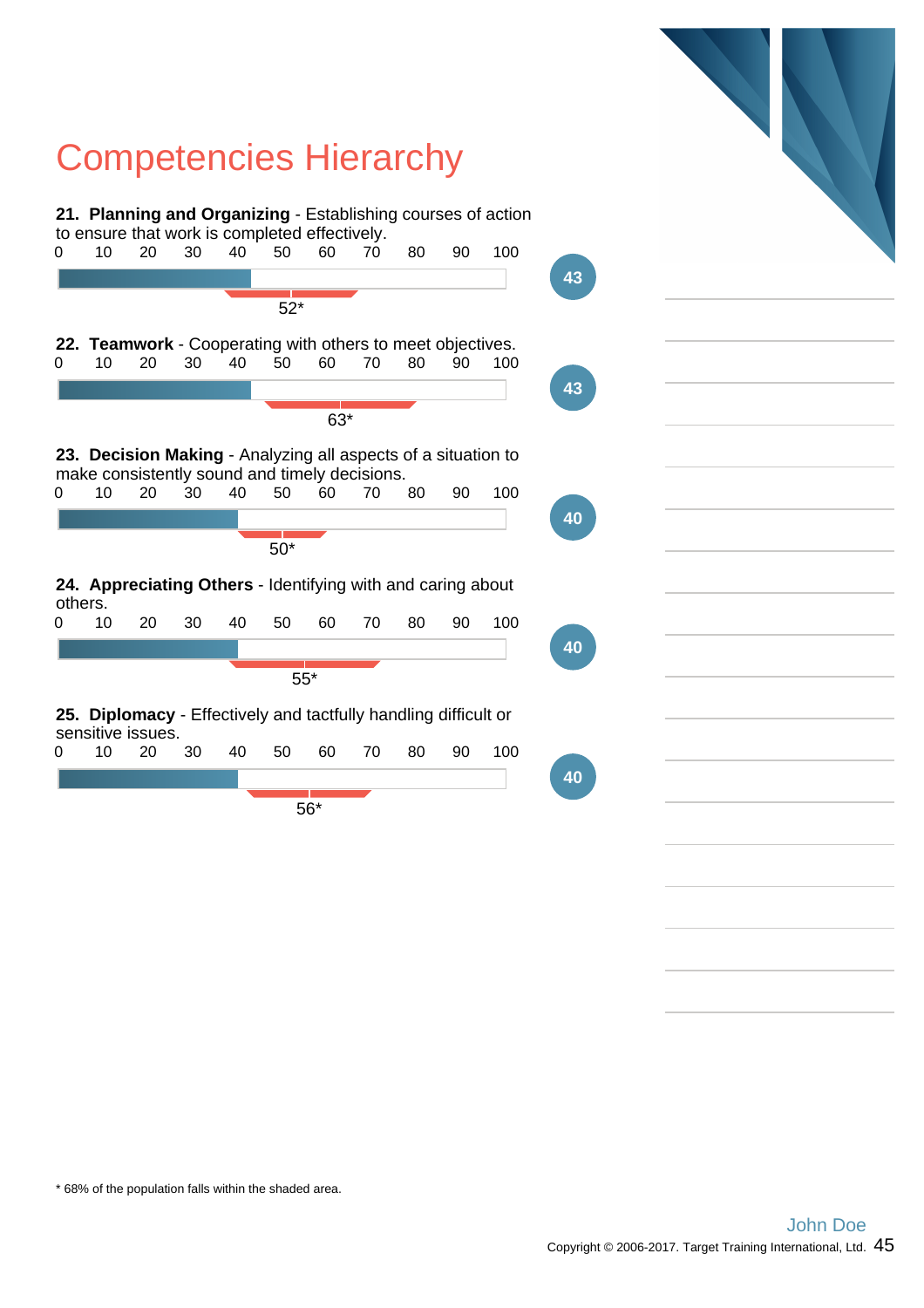Your unique hierarchy of competencies is key to your success. Knowing what they are is essential to reaching your goals.

- 1. Conceptual Thinking: Analysing hypothetical situations, patterns and/or abstract concepts to formulate connections and new insights.
	- $\bullet$ Demonstrates the ability to identify patterns, themes or connections not noticed by others.
	- Gathers hypothetical or abstract concepts to formulate new insights.
	- $\bullet$ Evaluates many patterns to formulate connections.
	- Recognizes unique or unusual perspectives.  $\bullet$
	- $\bullet$ Envisions hypothetical situations to formulate new concepts.
	- Utilizes patterns to develop new ways to process information.
	- Observes and analyzes data to create new methods, techniques or  $\bullet$ processes.
	- Sees new possibilities by dissecting the situation and examining the parts.
	- Integrates issues and factors into a practical framework.  $\bullet$
	- Understands a situation or problem by identifying patterns or connections, to address key underlying issues.
- 2. Self Starting: Demonstrating initiative and willingness to begin working.
	- Possesses a strong work ethic and belief in getting results.
	- ò Takes initiative and does whatever it takes to achieve objectives.
	- $\bullet$ Projects self-assurance in getting the task started.
	- Starts quickly to avoid setbacks.
	- Asserts self in personal and professional life.
	- Willing to begin working regardless of circumstances.  $\blacksquare$
	- $\bullet$ Accepts personal responsibility for achieving personal and professional goals.
	- $\bullet$ Functions effectively and achieves results regardless of circumstances.
	- Takes initiative and acts without waiting for direction.
	- Displays self-confidence, conscientiousness, assertiveness, persistence and is achievement-oriented.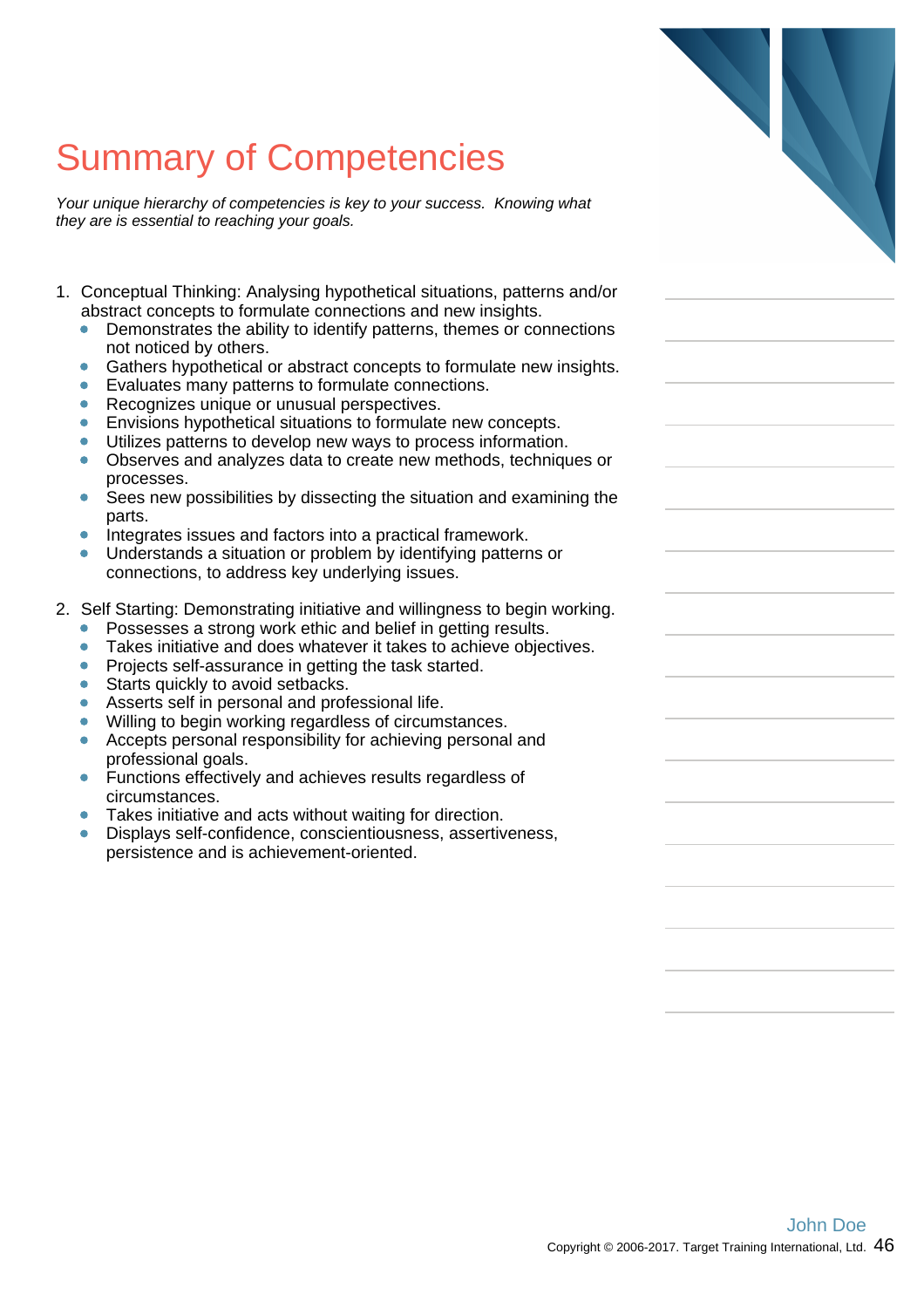- 3. Creativity and Innovation: Creating new approaches, designs, processes, technologies and/or systems to achieve the desired result.
	- Notices unique patterns, variables, processes, systems or relationships.
	- Expresses non-traditional perspectives and/or novel approaches.  $\blacksquare$
	- Synthesizes data, ideas, models, processes or systems to create new insights.
	- $\bullet$ Challenges established theories, methods and/or protocols.
	- Encourages and promotes creativity and innovation.
	- $\bullet$ Modifies existing concepts, methods, models, designs, processes, technologies and systems.
	- $\bullet$ Develops and tests new theories to explain or resolve complex issues.
	- Applies unorthodox theories and/or methods.
	- Imagines new or revolutionary concepts, methods, models, designs,  $\bullet$ processes, technology, systems, products, services or industries.
	- Combines knowledge, curiosity, imagination, and evaluation to  $\bullet$ achieve desired results.
- 4. Influencing Others: Personally affecting others' actions, decisions, opinions or thinking.
	- Utilizes the knowledge of others' needs, wants, beliefs, attitudes,  $\bullet$ and behaviour to promote a concept, product or service.
	- Builds trust and credibility before attempting to promote concepts,  $\bullet$ products or services.
	- $\bullet$ Understands and utilizes the behaviours of others to personally affect an outcome.
	- Uses logic and reason to develop rational arguments that challenge  $\bullet$ current assumptions.
	- Identifies and addresses the barriers that prevent people from  $\bullet$ seeing the benefits.
	- Adapts techniques to understand and meet the needs and wants of  $\blacksquare$ those being influenced.
	- Understands the role self-awareness plays in influencing others.
	- Leverages a person in an indirect but important way.
	- Produces effects on the actions, behaviour and opinions of others.
	- Brings others to their way of thinking without force or coercion.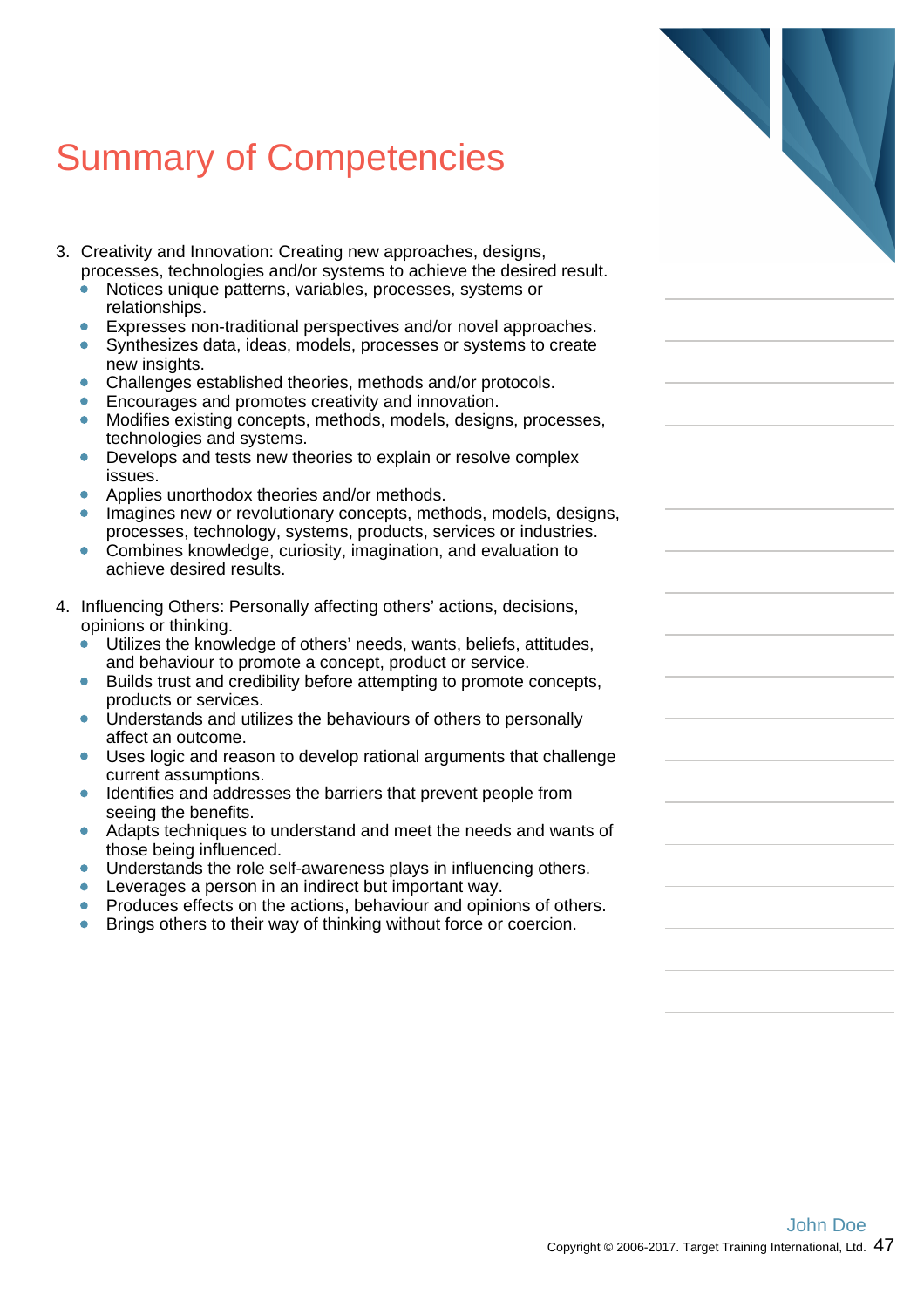| <b>Summary of Competencies</b> |  |  |  |
|--------------------------------|--|--|--|
|--------------------------------|--|--|--|

- 5. Flexibility: Readily modifying, responding and adapting to change with minimal resistance.
	- Responds promptly to shifts in direction, priorities and schedules.  $\bullet$
	- Demonstrates agility in accepting new ideas, approaches and/or  $\bullet$ methods.
	- Effective in shifting priorities and tasks.
	- Modifies methods or strategies to fit changing circumstances.  $\bullet$
	- $\bullet$ Adapts personal style to work with different people.
	- Maintains productivity during transitions.  $\bullet$
	- $\bullet$ Embraces and/or champions a shift in activity.
	- Strives to adapt to situational demands.  $\bullet$
	- $\bullet$ Capable of changing or adjusting to meet particular or varied needs.
	- Able to step outside their comfort zone and try something they haven't done before.
- 6. Futuristic Thinking: Imagining, envisioning, projecting and/or creating what has not yet been actualized.
	- Demonstrates an ability to connect the dots and see the big picture.  $\bullet$
	- $\bullet$ Looks beyond the forces driving the current reality that may have long-term effects.
	- Utilizes foresight and intuitive perception as well as factual events to draw inferences.
	- Recognizes, supports and/or champions cutting-edge ideas.
	- Anticipates future trends or events.  $\bullet$
	- Envisions possibilities others may not.  $\bullet$
	- $\bullet$ Imagines and/or predicts changes in current reality based on deductive and conceptual reasoning.
	- Creates an environment where forward thinking is the norm not the  $\bullet$ exception.
	- Envisions ideas that may be seen as unobtainable by others.
	- Mentally lives in the future and does not allow current technology to cloud their vision.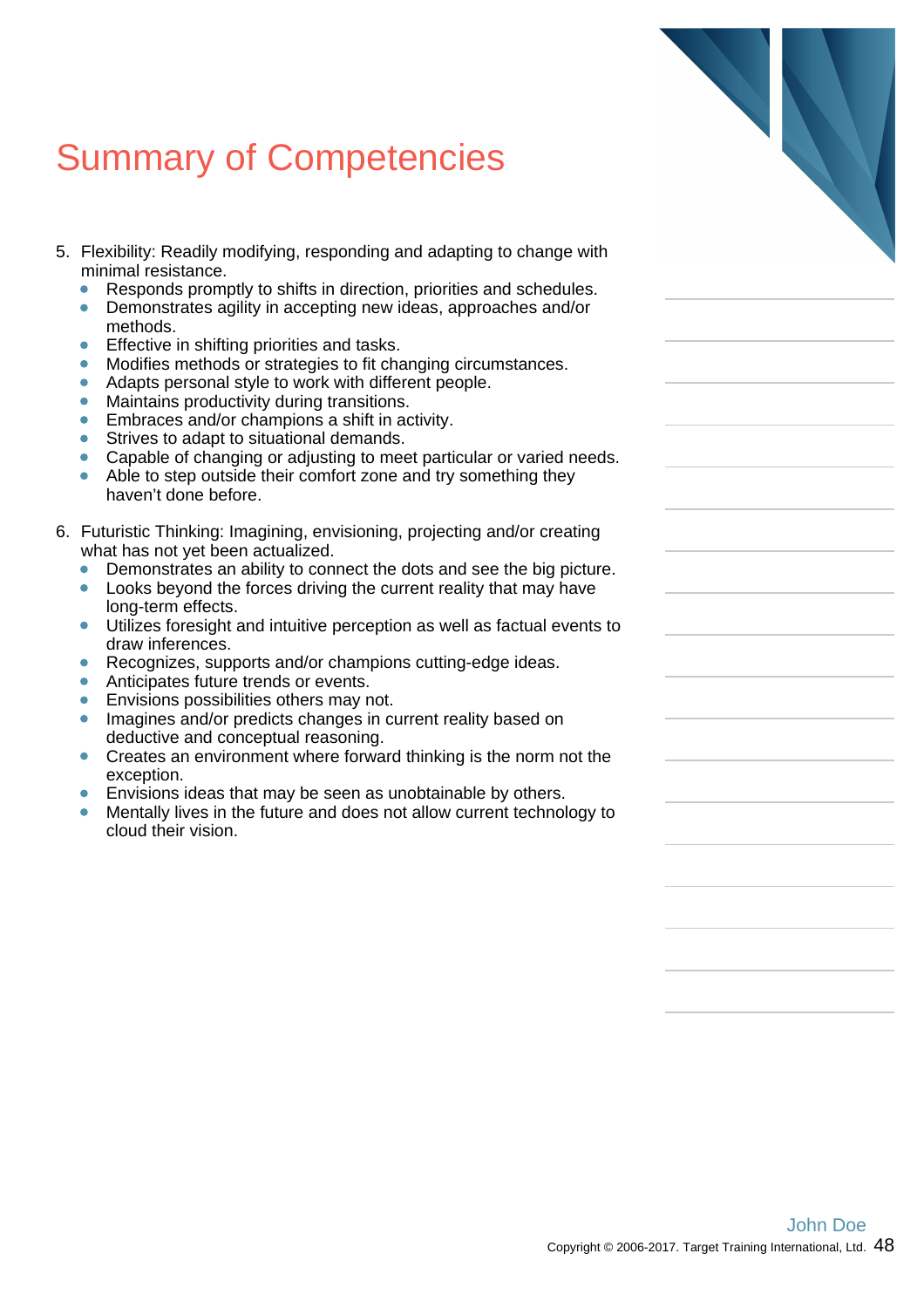- 7. Goal Orientation: Setting, pursuing and attaining goals, regardless of obstacles or circumstances.
	- Acts instinctively to achieve objectives without supervision.  $\bullet$
	- Expends the necessary time and effort to achieve goals.  $\bullet$
	- Recognizes and acts on opportunities to advance progress to meet  $\bullet$ goals.
	- Establishes and works toward ambitious and challenging goals. ò
	- Develops and implements strategies to meet objectives.
	- Measures effectiveness and performance to insure results are attained.
	- Acts with a determination to achieve goals.  $\bullet$
	- $\bullet$ Demonstrates persistence in overcoming obstacles to meet objectives.
	- Takes calculated risks to achieve results.
	- Employs a strategy that affects how they approach tasks and future  $\bullet$ projects.
- 8. Negotiation: Listening to many points of view and facilitating agreements between two or more parties.
	- Understands both parties must get something they want before agreement is feasible.
	- Listens to identify and understand what each party wants.  $\bullet$
	- Determines what each party is willing to accept in an agreement.
	- Establishes a non-threatening environment conducive to open  $\bullet$ communication for discussing possible terms of agreement.
	- $\bullet$ Develops the terms for an agreement.
	- Insures each party understands the terms of agreement.
	- Binds agreements between parties with verbal and/or written  $\bullet$ contracts.
	- Listens to all sides involved and insures all parties understands the issues.
	- Allows all parties to express their viewpoints.  $\blacksquare$
	- Facilitates mutually beneficial outcomes to satisfy various interests.
- 9. Personal Accountability: Being answerable for personal actions.
	- Demonstrates the ability to self evaluate.
	- $\bullet$ Strives to take responsibility for his actions.
	- Evaluates many aspects of his personal actions.
	- $\bullet$ Recognizes when he has made a mistake.
	- $\blacksquare$ Accepts personal responsibility for outcomes.
	- Utilizes feedback.
	- Observes and analyzes data to learn from mistakes.
	- $\blacksquare$ Sees new possibilities by examining personal performance.
	- Accepts responsibility for actions and results.  $\bullet$
	- Willing to take ownership of situations.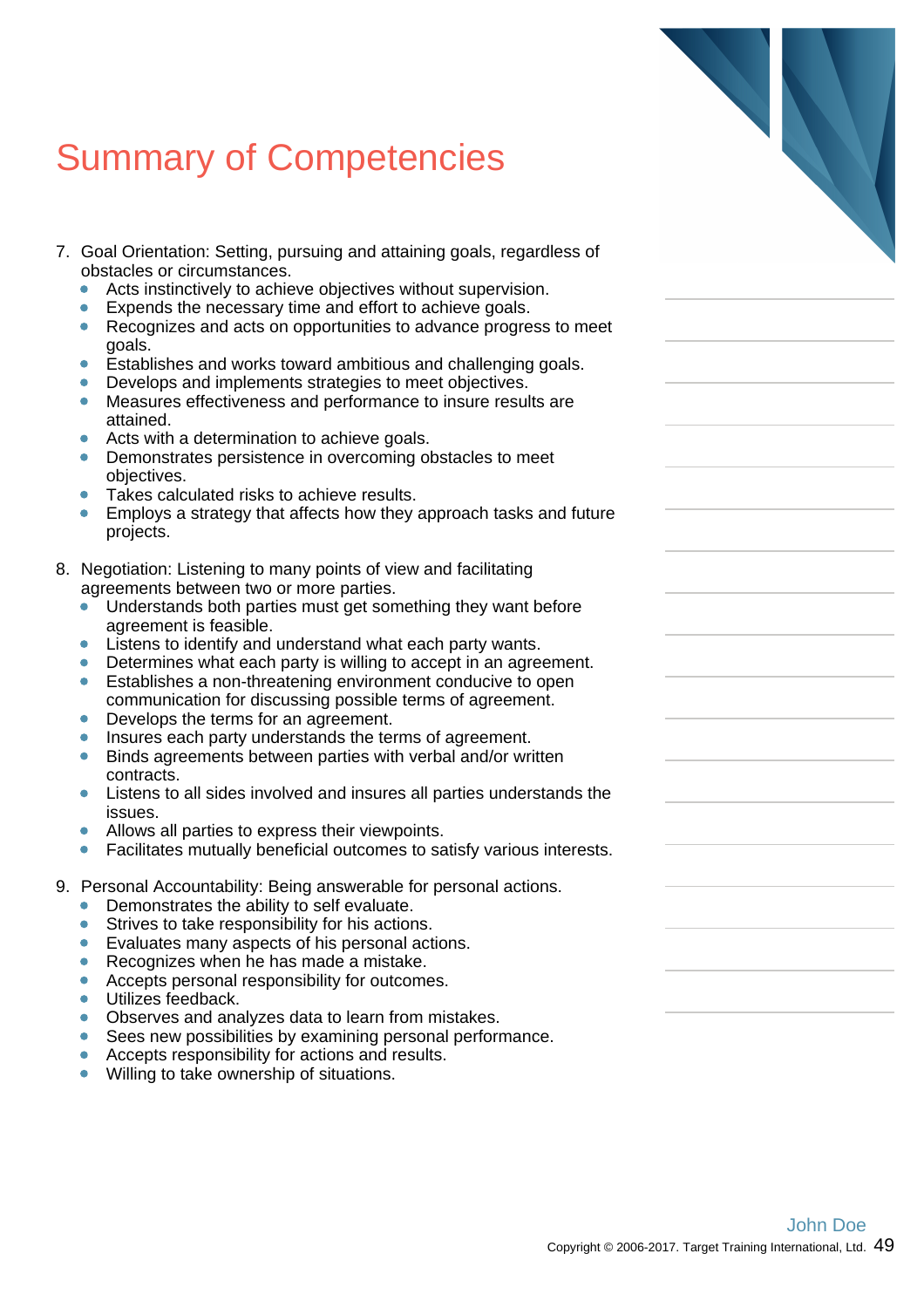- 10.Leadership: Organizing and influencing people to believe in a vision while creating a sense of purpose and direction.
	- Inspires others with compelling visions.  $\bullet$
	- Takes risks for the sake of purpose, vision or mission.  $\bullet$
	- Builds trust and demonstrates integrity with a noticeable congruence  $\bullet$ between words and actions.
	- Demonstrates optimism and positive expectations of others.  $\bullet$
	- Delegates appropriate levels of responsibility and authority.  $\bullet$
	- Involves people in decisions that affect them.  $\bullet$
	- Addresses performance issues promptly, fairly and consistently.
	- Adapts methods and approaches to create an environment to allow  $\bullet$ others to be successful.
	- Makes decisions that are best for the organization and attempts to mitigate the negative consequences for people.
	- Demonstrates loyalty to constituents.  $\bullet$
- 11.Continuous Learning: Taking initiative to regularly learn new concepts, technologies and/or methods.
	- $\bullet$ Demonstrates curiosity and enthusiasm for learning.
	- Takes initiative in acquiring and mastering the skills and knowledge requirements of a position.
	- Keeps abreast of current or new information through reading and  $\bullet$ other learning methods.
	- Actively interested in new technologies, processes and methods.  $\bullet$
	- Welcomes or seeks assignments requiring new skills and  $\bullet$ knowledge.
	- Expends considerable effort and/or time on learning.
	- Genuinely enjoys learning.  $\bullet$
	- Identifies opportunities to gain knowledge.  $\bullet$
	- May be considered a knowledgeable resource by others.  $\bullet$
	- Enjoys new resources or methods for learning.  $\bullet$

12.Resiliency: Quickly recovering from adversity.

- Demonstrates the ability to overcome setbacks.
- Strives to remain optimistic in light of adversity.  $\bullet$
- $\bullet$ Evaluates many aspects of the situations to create a positive outcome.
- Recognizes criticism is an opportunity to improve.  $\bullet$
- $\bullet$ Accepts setbacks and looks for ways to progress.
- $\bullet$ Utilizes feedback to forge forward.
- Seeks to understand how certain obstacles can impact results.
- Sees the unique opportunities by overcoming challenges. Ä
- $\bullet$ Swiftly works through the emotions and effects of stressful events.
- $\bullet$ Copes with the inevitable bumps in life.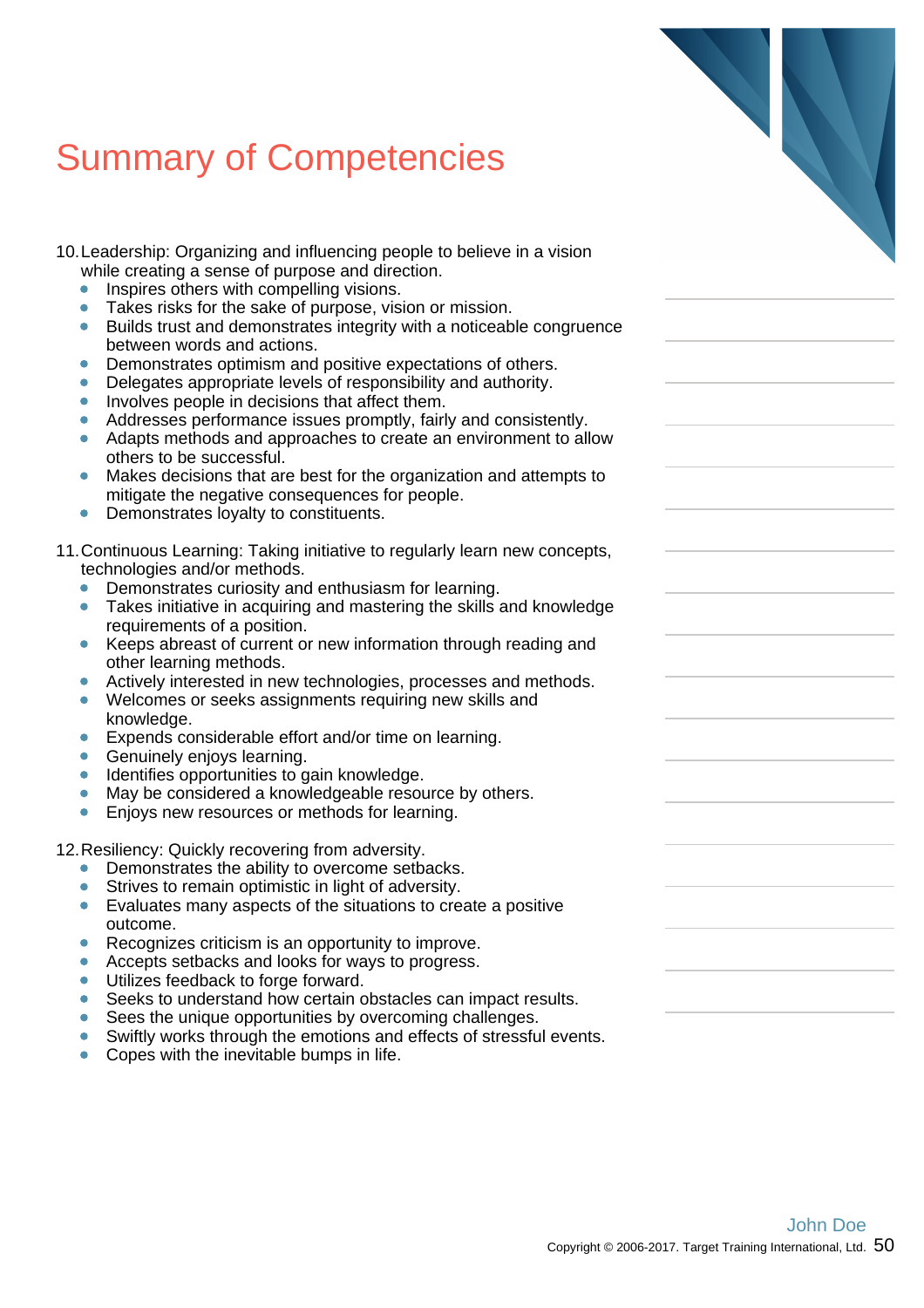- 13.Understanding Others: Understanding the uniqueness and contributions of others.
	- Demonstrates the ability to evaluate others.
	- $\bullet$ Strives to understand the unique qualities of all people.
	- $\bullet$ Evaluates many aspects of the people in his surroundings.
	- Recognizes how other people can contribute.
	- Accepts individuals' unique abilities and looks for ways for them to  $\bullet$ contribute.
	- Utilizes feedback to identify strengths in other people.  $\bullet$
	- $\bullet$ Seeks to understand how certain decisions can impact others.
	- Sees the unique contributions of colleagues.  $\bullet$
	- Relates and connects with others.
	- Understands the unique motivations, needs and aspirations of others.
- 14.Conflict Management: Understanding, addressing and resolving conflict constructively.
	- $\bullet$ Readily identifies and addresses issues, concerns or conflicts.
	- Recognizes opportunities for positive outcomes in conflict situations.  $\bullet$
	- Reads situations accurately to pinpoint critical issues.
	- Listens to gain understanding of an issue from different  $\bullet$ perspectives.
	- Diffuses tension and effectively handles emotional situations.  $\bullet$
	- Assists people in adversarial positions to identify common interests.  $\bullet$
	- Strives to settle differences equitably.  $\bullet$
	- $\bullet$ Settles differences without damaging relationships.
	- Strives to limit the negative aspects of conflict while increasing the positive.
	- Focuses on enhancing learning and group outcomes, including  $\bullet$ effectiveness or performance.
- 15.Interpersonal Skills: Effectively communicating, building rapport and relating well to all kinds of people.
	- Strives for self-awareness in a social setting.
	- $\bullet$ Demonstrates sincere interest in others.
	- $\bullet$ Treats all people with respect, courtesy and consideration.
	- Respects differences in the attitudes and perspectives of others.  $\bullet$
	- $\bullet$ Listens, observes and strives to gain understanding of others.
	- $\bullet$ Communicates effectively.
	- Shows sensitivity to diversity issues.  $\bullet$
	- Develops and maintains relationships with many different kinds of people regardless of differences.
	- $\bullet$ Handles any situation gracefully by using non-verbal communication, in-depth questioning and listening skills.
	- ò Recognizing other's perspectives, by actively listening, thus providing many views of a given situation.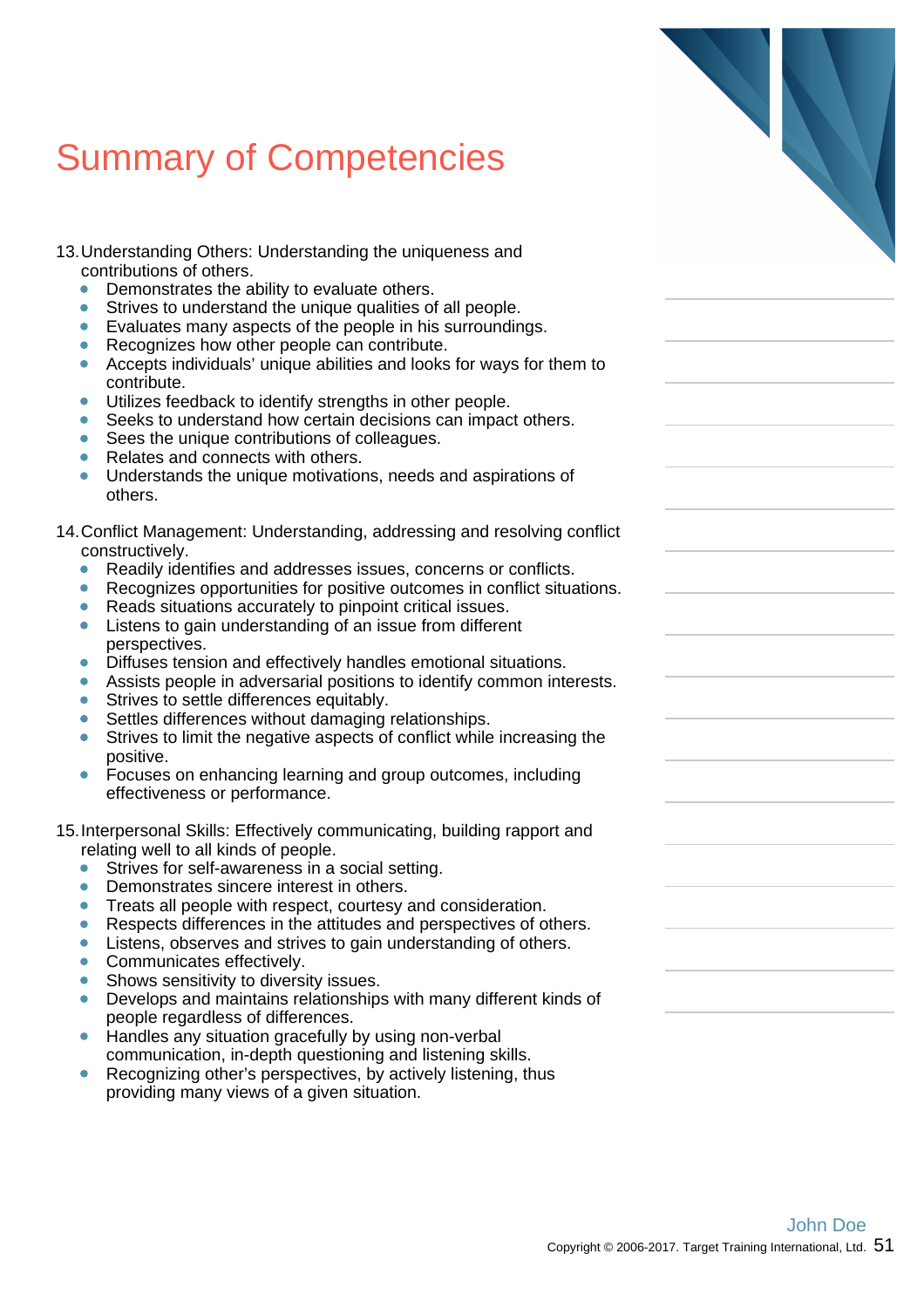- 16.Project Management: Identifying and overseeing all resources, tasks, systems and people to obtain results.
	- Identifies all required components to achieve goals, objectives or  $\bullet$ results.
	- Demonstrates the ability to utilize the right people to complete the  $\bullet$ project.
	- Establishes high performance standards.  $\bullet$
	- Holds people accountable and is focused on goals and priorities.  $\bullet$
	- Identifies barriers to objectives and removes them.
	- $\bullet$ Delegates appropriate responsibilities and authority.
	- Insures adequate resources are available to achieve objectives.  $\bullet$
	- Makes decisions that benefit the outcome of the project.
	- Plans, organizes, motivates and controls resources, procedures and protocols to achieve specific goals.
	- Maintains the objectives while honoring designated constraints.  $\bullet$
- 17.Customer Focus: Anticipating, meeting and/or exceeding customer needs, wants and expectations.
	- Strives to anticipate, identify and understand customers' wants,  $\bullet$ needs and concerns.
	- Responds to customers with a sense of urgency.  $\bullet$
	- $\bullet$ Follows through on customer requests.
	- Is patient and courteous with customers.  $\bullet$
	- Resolves issues and complaints to the satisfaction of customers.  $\bullet$
	- Expends extraordinary effort to satisfy customers.  $\bullet$
	- $\bullet$ Develops relationships with customers.
	- Partners with customers to assist them in achieving their objectives.
	- Acts as an advocate for customers' needs.
	- Takes professional risks for the sake of customers' needs.  $\bullet$

18.Problem Solving: Defining, analysing and diagnosing key components of a problem to formulate a solution.

- Anticipates, identifies and resolves problems or obstacles.  $\bullet$
- Utilizes logical processes to analyze and solve problems.
- Defines the causes, effects, impact and scope of problems.  $\bullet$
- $\bullet$ Identifies the multiple components of problems and their relationships.
- Prioritizes steps to a solution.  $\bullet$
- Defines and develops criteria for optimum solutions.
- Evaluates the potential impact of possible solutions.
- Looks for specific goals, clearly defined solution paths, and/or clear expected solutions.
- $\bullet$ Allows for initial planning including some abstract thinking to come up with creative solutions.
- Understands and defines the problem before jumping to a solution.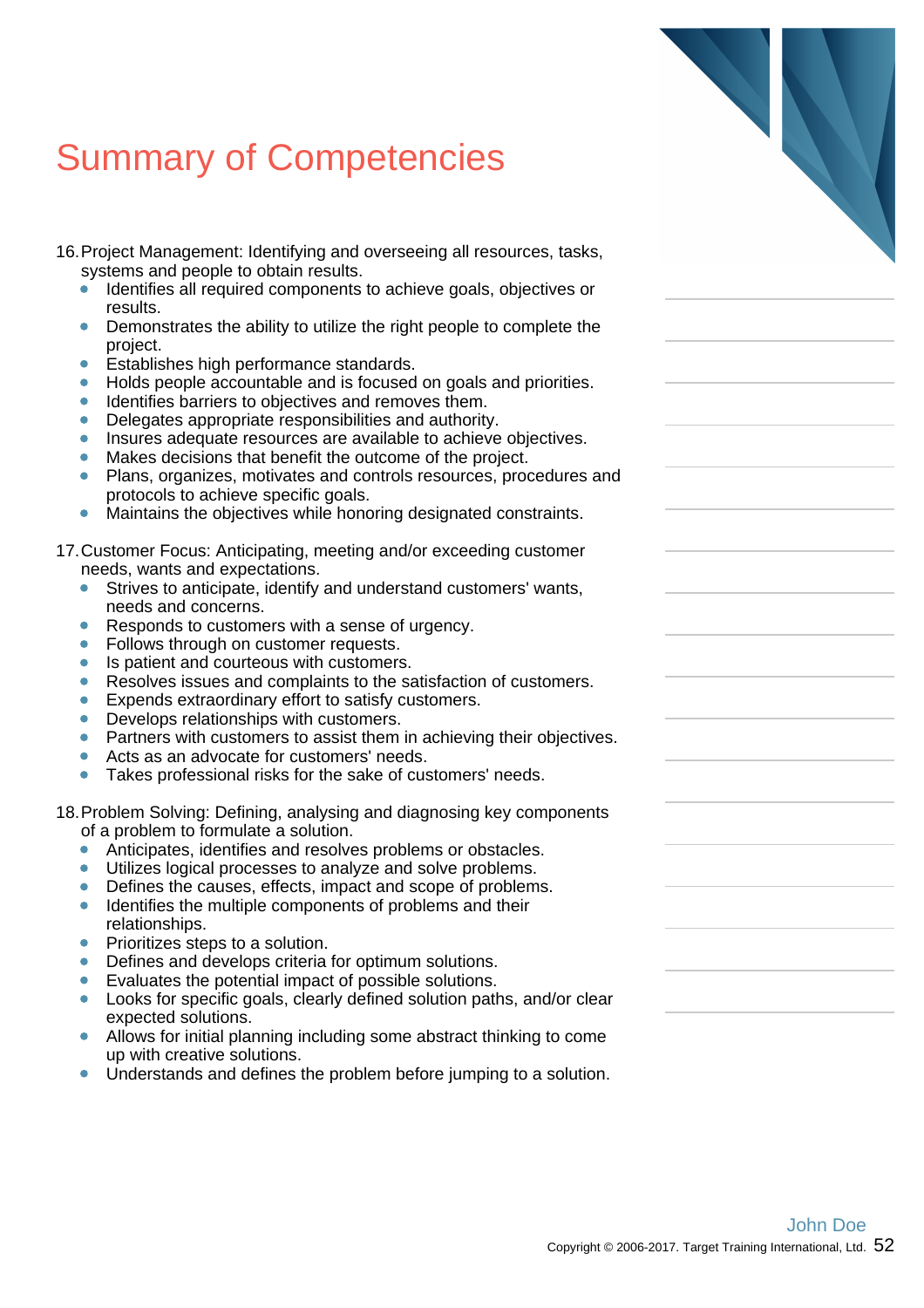- 19.Employee Development/Coaching: Facilitating, supporting and contributing to the professional growth of others.
	- Inspires confidence in others' ability to grow professionally. ä
	- ò Identifies and facilitates developmental opportunities.
	- $\bullet$ Encourages initiative and improvement.
	- Provides opportunities for enhancement.
	- Gives new and challenging work assignments.  $\bullet$
	- Acknowledges and praises improvements.  $\bullet$
	- Supports, coaches and mentors the development of others.  $\bullet$
	- $\bullet$ Views mistakes as opportunities for learning.
	- $\bullet$ Promotes learning and professional growth.
	- $\bullet$ Understands the uniqueness and current level of each participant.

#### 20.Time and Priority Management: Prioritizing and completing tasks in order to deliver desired outcomes within allotted time frames.

- Effectively manages difficulties and delays to complete tasks on  $\bullet$ time.
- ò Effectively manages time and priorities to meet deadlines.
- $\bullet$ Presents completed tasks on or before the deadline.
- Demonstrates an ability to maintain deadlines in the midst of crisis.
- Strives to improve prioritization.  $\bullet$
- Balances timelines and desired outcomes.  $\bullet$
- Takes initiative and prioritizes tasks to stay on schedule.
- $\bullet$ Accepts responsibility for deadlines and results.
- Creates an environment conducive to effectiveness.  $\bullet$
- $\bullet$ Reduces the amount of time spent on non-priorities.

#### 21.Planning and Organizing: Establishing courses of action to insure that work is completed effectively.

- $\bullet$ Works effectively within established systems.
- Utilizes logical, practical and efficient approaches.  $\bullet$
- ä Prioritizes tasks for optimum productivity.
- $\bullet$ Develops procedures, processes and systems for order, accuracy, efficiency and productivity.
- Anticipates probable effects, outcomes and risks.
- Develops contingency plans to minimize waste, error and risk.  $\bullet$
- Allocates, adjusts and manages resources according to priorities.  $\bullet$
- Monitors implementation of plans and makes adjustments as needed.
- Establishes action plans to insure desired results.
- Allows for practical, systematic and organized conclusions.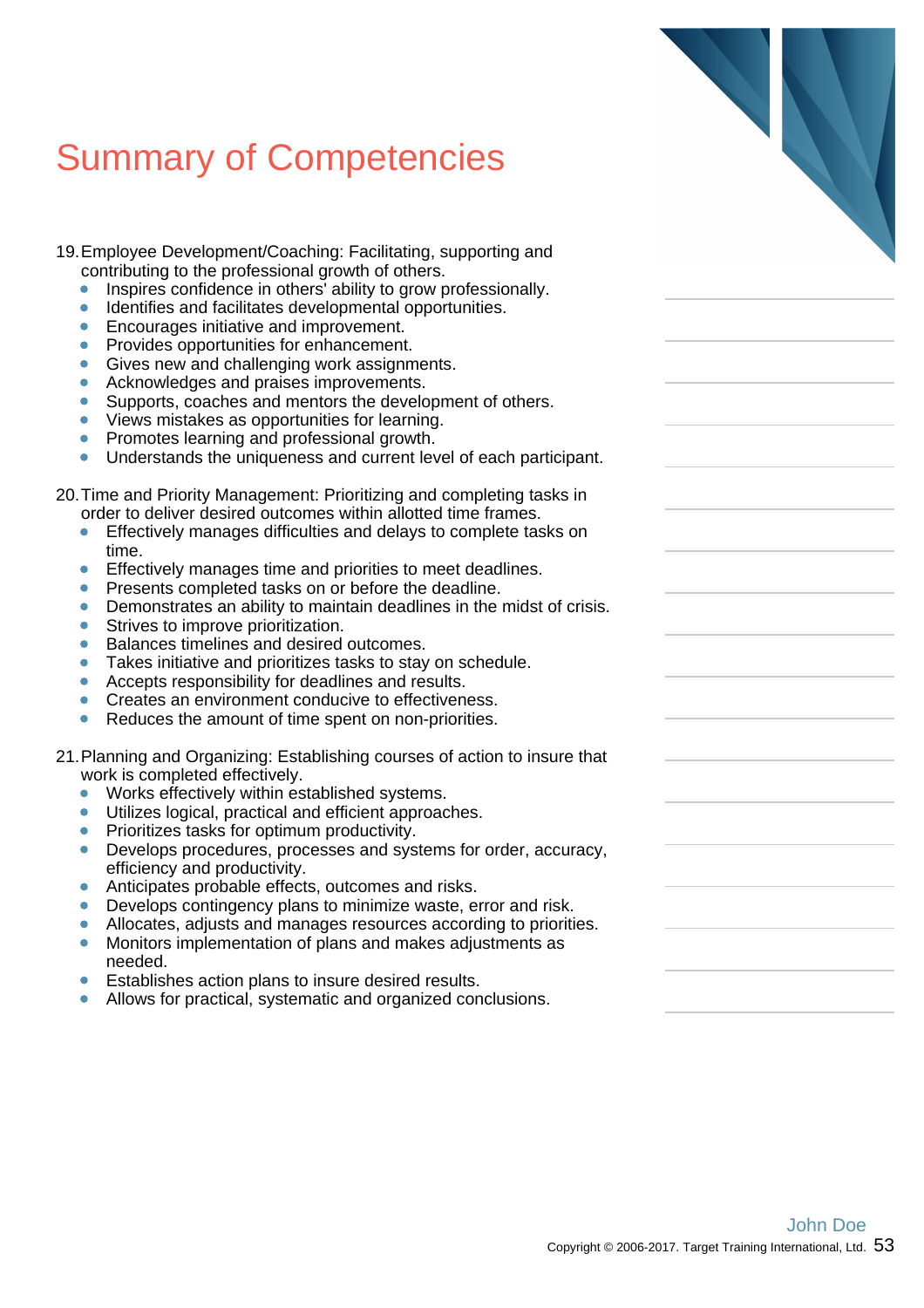22.Teamwork: Cooperating with others to meet objectives.

- Respects team members and their individual perspectives.
- Makes team objectives a priority.
- $\bullet$ Works toward consensus when team decisions are required.
- Meets agreed-upon deadlines on team assignments and commitments.
- Shares responsibility with team members for successes and  $\bullet$ failures.
- Keeps team members informed regarding projects.  $\bullet$
- $\bullet$ Supports team decisions.
- $\bullet$ Recognizes and appreciates the contributions of team members.
- $\bullet$ Behaves in a manner consistent with team values and mission. Provides constructive feedback to team members.
- Responds positively to feedback from team members.  $\blacksquare$
- Raises and/or confronts issues limiting team effectiveness.  $\bullet$

23.Decision Making: Analysing all aspects of a situation to make consistently sound and timely decisions.

- Demonstrates an ability to make thorough decisions in a timely  $\bullet$ manner.
- Gathers relevant input and develops a rationale for making  $\bullet$ decisions.
- Evaluates the impact or consequences of decisions before making  $\bullet$ them.
- Acts decisively once all aspects have been analyzed.  $\bullet$
- $\bullet$ Focuses on timely decisions after the situations have been completely diagnosed.
- Willing to update decisions if more information becomes available.
- Provides a rationale for decisions when necessary.  $\bullet$
- Systematically analyzes information before making a decision.  $\bullet$
- Looks at all aspects of a situation including historical components.
- Asks the right questions rather than making assumptions to produce ä a timely decision.

24.Appreciating Others: Identifying with and caring about others.

- Demonstrates genuine concern for others.
- $\bullet$ Respects and values people.
- $\bullet$ Wants to insure people experience positive emotions.
- $\bullet$ Expends considerable effort to impact the needs, concerns and feelings of others.
- Advocates for the interests, needs and wants of others.
- Demonstrates sensitivity and understanding.  $\blacksquare$
- $\blacksquare$ Takes personal and/or professional risks for the sake of others.
- Recognizes and enjoys the good qualities of others.  $\bullet$
- Provides support, appreciation and recognition.
- Displays kindness and concern for others.  $\bullet$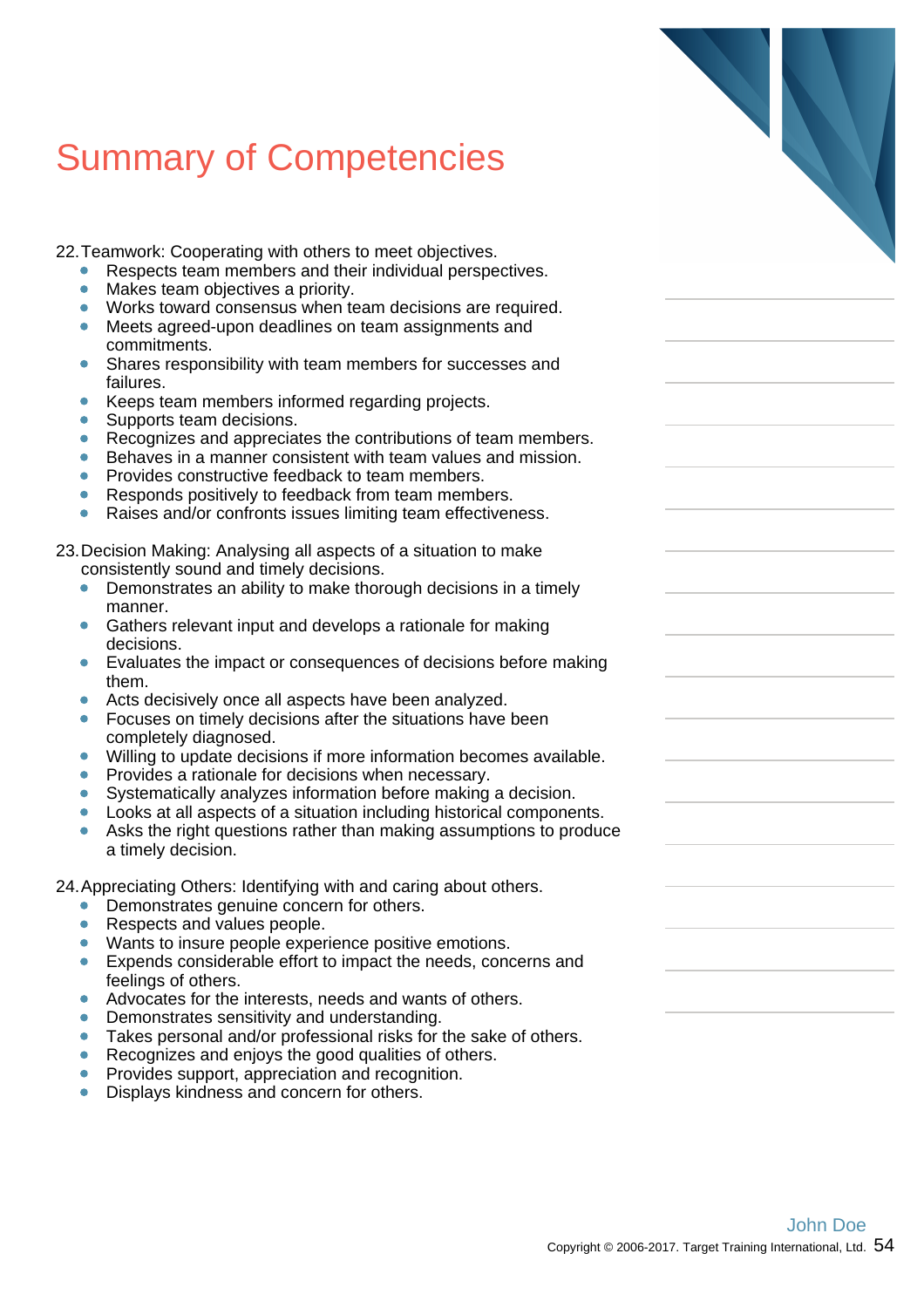25.Diplomacy: Effectively and tactfully handling difficult or sensitive issues.

- Effectively utilizes tact and diplomacy in working with people across  $\bullet$ hierarchical, functional and/or cultural borders.
- $\bullet$ Understands cultural, climate and organizational issues.
- Adapts conduct and communications to "politically correct"  $\bullet$ standards.
- Effectively leverages networks of influence to enable progress.  $\bullet$
- Is sensitive to the needs of special interest groups within organizations.
- $\bullet$ Builds relationships and networks with key people of influence.
- Provides advice, counsel and mentoring on organizational issues.  $\bullet$
- Utilizes both formal and informal networks internally to obtain  $\bullet$ support and achieve results.
- Expresses the context of a situation in a non-confrontational or  $\bullet$ positive manner.